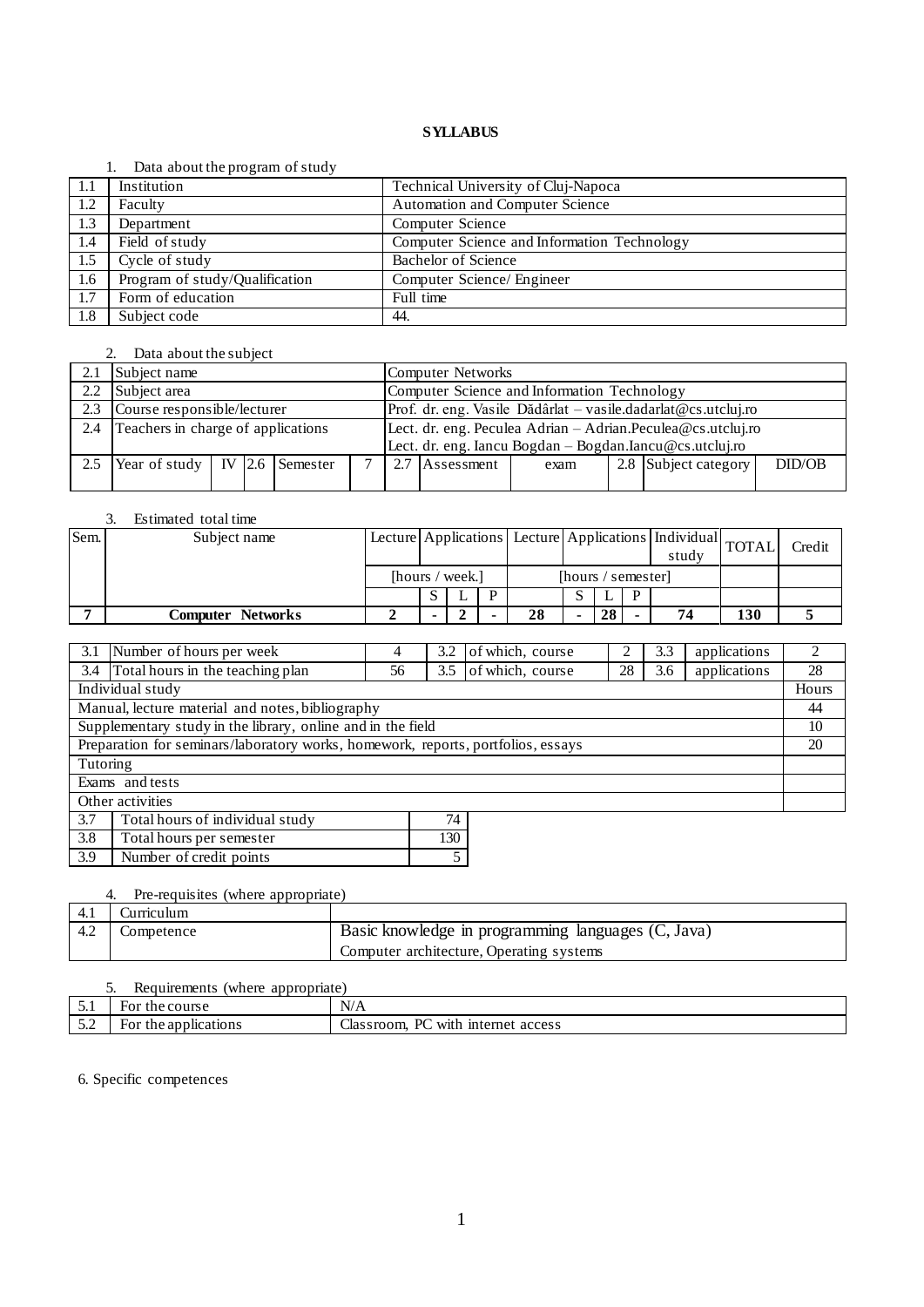|              | C2: Designing hardware, software and communication components                                                            |
|--------------|--------------------------------------------------------------------------------------------------------------------------|
|              | <b>C2.1</b> : Describing the structure and functioning of computational, communication and software components and       |
|              | $\frac{8}{5}$ systems                                                                                                    |
|              | $\overline{5}$ C2.2: Explaining the role, interaction and functioning of hardware, software and communication components |
|              | $\Xi$ C2.3: Building the hardware and software components of some computing systems using algorithms, design             |
| Professional | methods, protocols, languages, data structures, and technologies                                                         |
|              | C2.4: Evaluating the functional and non-functional characteristics of the computing systems using specific metrics       |
|              | C2.5: Implementing hardware, software and communication systems                                                          |
|              | N/A                                                                                                                      |
|              |                                                                                                                          |
|              | ompetences                                                                                                               |
| Cross        |                                                                                                                          |
|              |                                                                                                                          |
|              |                                                                                                                          |
|              |                                                                                                                          |

# 7. Discipline objectives (as results from the *key competences gained*) 7.1 General objective Teamwork, working with partial and contradicting specifications

| .   | $\sim$              | <b>Teamwork, working with partial and contradicting specifications</b> |
|-----|---------------------|------------------------------------------------------------------------|
| 7.2 | Specific objectives | Each student able to design LAN's software & hardware architecture     |
|     |                     |                                                                        |

| Professional         | $\frac{8}{9}$ systems<br>methods, protocols, languages, data structures, and technologies<br>C2.5: Implementing hardware, software and communication systems | C2.2: Explaining the role, interaction and functioning of hardware, software and communication components<br>C2.3: Building the hardware and software components of some computing systems using algorithms, design<br>C2.4: Evaluating the functional and non-functional characteristics of the computing systems using specific metrics |                           |              |  |  |
|----------------------|--------------------------------------------------------------------------------------------------------------------------------------------------------------|-------------------------------------------------------------------------------------------------------------------------------------------------------------------------------------------------------------------------------------------------------------------------------------------------------------------------------------------|---------------------------|--------------|--|--|
| competences<br>Cross | N/A                                                                                                                                                          |                                                                                                                                                                                                                                                                                                                                           |                           |              |  |  |
|                      | 7. Discipline objectives (as results from the key competences gained)                                                                                        |                                                                                                                                                                                                                                                                                                                                           |                           |              |  |  |
| 7.1                  | General objective                                                                                                                                            | Teamwork, working with partial and contradicting specifications                                                                                                                                                                                                                                                                           |                           |              |  |  |
| 7.2                  | Specific objectives                                                                                                                                          | Each student able to design LAN's software & hardware architecture                                                                                                                                                                                                                                                                        |                           |              |  |  |
|                      |                                                                                                                                                              |                                                                                                                                                                                                                                                                                                                                           |                           |              |  |  |
| 8. Contents          |                                                                                                                                                              |                                                                                                                                                                                                                                                                                                                                           |                           |              |  |  |
|                      | 8.1. Lecture (syllabus)                                                                                                                                      |                                                                                                                                                                                                                                                                                                                                           | Teaching methods          | <b>Notes</b> |  |  |
| $\mathbf{1}$         |                                                                                                                                                              | Introduction. Concepts, network types, characteristics, evolution, standards                                                                                                                                                                                                                                                              | <b>Oral Presentations</b> |              |  |  |
| $\overline{2}$       |                                                                                                                                                              | ISO-OSI Reference model and Internet's TCP/IP protocol stack. OSI abstract                                                                                                                                                                                                                                                                | using multimedia          |              |  |  |
|                      |                                                                                                                                                              | model presentation, description of protocol functions for every layer. General                                                                                                                                                                                                                                                            | means                     |              |  |  |
|                      | Q & A<br>presentation for TCP/IP protocol stack                                                                                                              |                                                                                                                                                                                                                                                                                                                                           |                           |              |  |  |
| 3                    | Data transmission techniques. Data transmission concepts, analog and digital                                                                                 | Interactive<br>teaching                                                                                                                                                                                                                                                                                                                   |                           |              |  |  |
| $\overline{4}$       | transmission techniques, coding, communication channels<br>Types of computer networks. Architectures, evolution, topologies, physical                        |                                                                                                                                                                                                                                                                                                                                           |                           |              |  |  |
|                      | parameters                                                                                                                                                   |                                                                                                                                                                                                                                                                                                                                           |                           |              |  |  |
| 5                    | Physical level. Transmission media, characteristics, performances, connectors,                                                                               |                                                                                                                                                                                                                                                                                                                                           |                           |              |  |  |
|                      | structured cabling system                                                                                                                                    |                                                                                                                                                                                                                                                                                                                                           |                           |              |  |  |
| 6                    | Medium access control. Medium access techniques for local (wired and wireless)                                                                               |                                                                                                                                                                                                                                                                                                                                           |                           |              |  |  |
|                      | and wide area networks                                                                                                                                       |                                                                                                                                                                                                                                                                                                                                           |                           |              |  |  |
| 7                    | Data Link level. Functions, problems, protocols, case study: HDLC                                                                                            |                                                                                                                                                                                                                                                                                                                                           |                           |              |  |  |
| 8                    | Local Area Computer Networks. Fundamentals, architectures, evolution                                                                                         |                                                                                                                                                                                                                                                                                                                                           |                           |              |  |  |
| 9                    | Local Area Computer Networks. Systems, performances                                                                                                          |                                                                                                                                                                                                                                                                                                                                           |                           |              |  |  |
| 10                   | Computer Networks Interconnection. Devices for network interconnection;                                                                                      |                                                                                                                                                                                                                                                                                                                                           |                           |              |  |  |
| 11                   | presentation of bridges, switches and routers<br>Internet access. IP (+ ICMP), IPv6 (+IGMP) protocols. Address resolution                                    |                                                                                                                                                                                                                                                                                                                                           |                           |              |  |  |
|                      | protocol. Routing protocols                                                                                                                                  |                                                                                                                                                                                                                                                                                                                                           |                           |              |  |  |
| 12                   |                                                                                                                                                              | Transport level protocols. TCP protocol; congestion control. TCP and UDP                                                                                                                                                                                                                                                                  |                           |              |  |  |
|                      | sockets                                                                                                                                                      |                                                                                                                                                                                                                                                                                                                                           |                           |              |  |  |
| 13                   |                                                                                                                                                              | General introduction to Internet applications. File transfer. Electronic mail,                                                                                                                                                                                                                                                            |                           |              |  |  |
|                      | multimedia transmissions, network management                                                                                                                 |                                                                                                                                                                                                                                                                                                                                           |                           |              |  |  |
| 14                   | General introduction to Internet applications. Security issues                                                                                               |                                                                                                                                                                                                                                                                                                                                           |                           |              |  |  |
|                      | Bibliography                                                                                                                                                 |                                                                                                                                                                                                                                                                                                                                           |                           |              |  |  |
|                      | (Microinformatica), Cluj, 2006, ISBN 973-650-161-2                                                                                                           | 1. V.Dadarlat, E.Cebuc - Retele Locale de Calculatoare - de la cablare la interconectare, Editura Albastra                                                                                                                                                                                                                                |                           |              |  |  |
|                      | 2. W. Stallings, Data and Computer Communications; Prentice Hall, 2005                                                                                       |                                                                                                                                                                                                                                                                                                                                           |                           |              |  |  |
| 3.                   | A. S. Tanenbaum, Retele de Calcultoare; Agora Press, 2004                                                                                                    |                                                                                                                                                                                                                                                                                                                                           |                           |              |  |  |
|                      | 8.2. Applications (Laboratory)                                                                                                                               |                                                                                                                                                                                                                                                                                                                                           | Teaching methods          | <b>Notes</b> |  |  |
| $\mathbf{1}$         | Lab presentation; Elements of the structured cabling system<br>Practical exercises                                                                           |                                                                                                                                                                                                                                                                                                                                           |                           |              |  |  |
| $\overline{c}$       | Network connection techniques<br>Brief presentation                                                                                                          |                                                                                                                                                                                                                                                                                                                                           |                           |              |  |  |
| $\mathfrak{Z}$       | Spanning tree protocol                                                                                                                                       |                                                                                                                                                                                                                                                                                                                                           | of possible               |              |  |  |
| $\overline{4}$       | Copper based media and cabling with UTP                                                                                                                      |                                                                                                                                                                                                                                                                                                                                           | solutions                 |              |  |  |
| 5                    | Medium access methods                                                                                                                                        |                                                                                                                                                                                                                                                                                                                                           | Self testing              |              |  |  |
| 6                    | Flow control protocols                                                                                                                                       |                                                                                                                                                                                                                                                                                                                                           | programmes                |              |  |  |
| $\overline{7}$       | Protocol Inspector                                                                                                                                           |                                                                                                                                                                                                                                                                                                                                           |                           |              |  |  |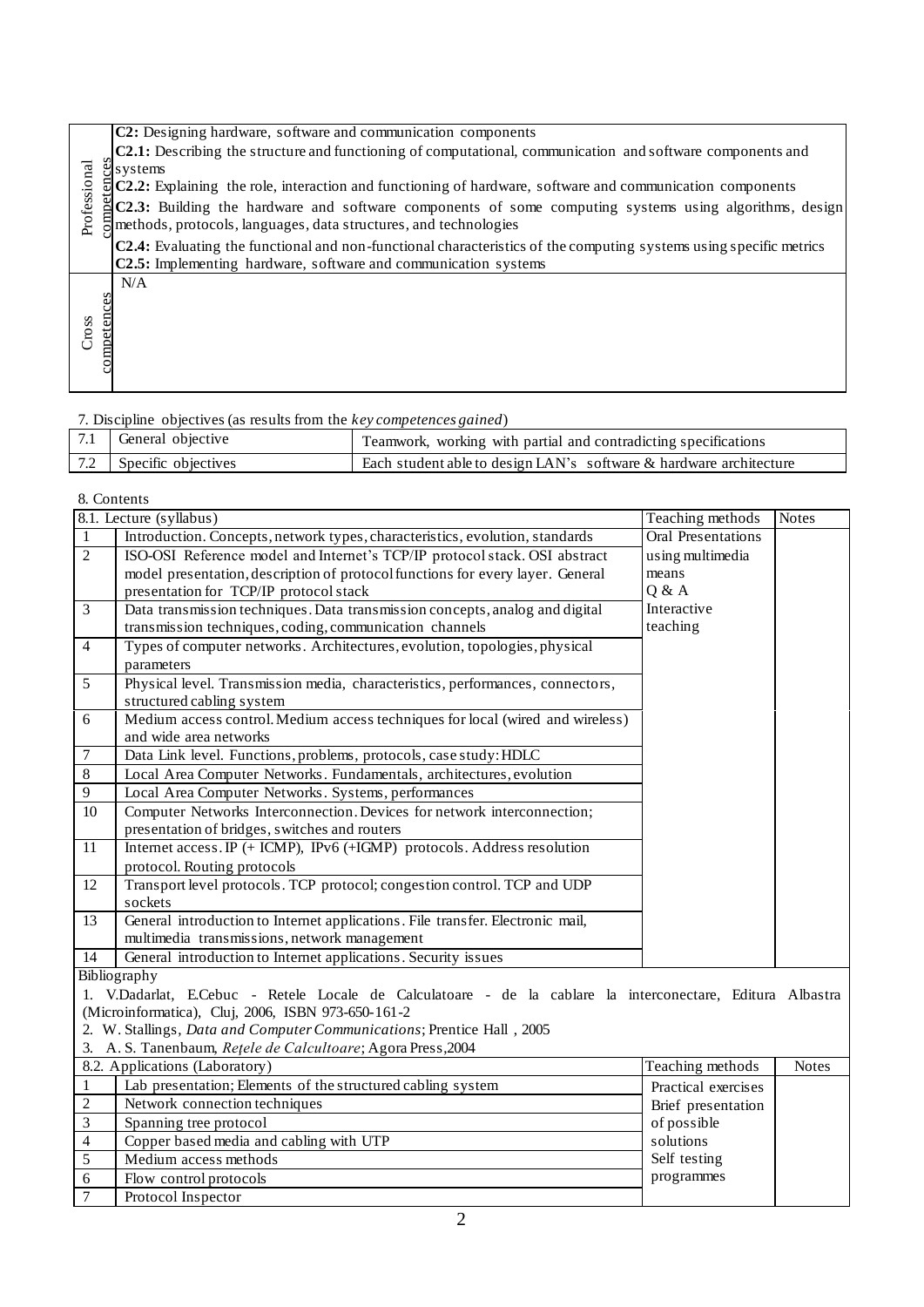| 8                                                | Optical Fiber and components         |  |  |  |  |
|--------------------------------------------------|--------------------------------------|--|--|--|--|
| $\mathbf Q$                                      | Wireless access                      |  |  |  |  |
| 10                                               | IP Addressing                        |  |  |  |  |
| -11                                              | Network Inspector                    |  |  |  |  |
| 12                                               | Network programming using sockets I  |  |  |  |  |
| 13                                               | Network programming using sockets II |  |  |  |  |
| 14                                               | Lab exam                             |  |  |  |  |
|                                                  | Bibliography                         |  |  |  |  |
| 1. Notes & lab notes available at: ftp.utcluj.ro |                                      |  |  |  |  |

9. Bridging course contents with the expectations of the representatives of the community, professional associations and employers in the field

Course content is kept state of the art by using latest protocols and devices available on the market

10. Evaluation

| Activity type                                               |  | 10.1 Assessment criteria              | 10.2 | Assessment methods       |  | 10.3 Weight in the final grade |
|-------------------------------------------------------------|--|---------------------------------------|------|--------------------------|--|--------------------------------|
| Course                                                      |  | Interactivity and initial preparation |      | Written exam $(2.5 h)$ . |  | 70%                            |
| Applications                                                |  | Quality of practical work,            |      | Continuous               |  | 30%                            |
|                                                             |  | participation                         |      | assessment, final        |  |                                |
|                                                             |  |                                       |      | written colloquium       |  |                                |
| 10.4 Minimum standard of performance                        |  |                                       |      |                          |  |                                |
| Grades $> 5$ for both theoretical and practical assessments |  |                                       |      |                          |  |                                |

Prof.dr.eng. Vasile Dadarlat

Course responsible<br>
Prof.dr.eng. Vasile Dadarlat<br>
Prof.dr.eng. Rodica Potolea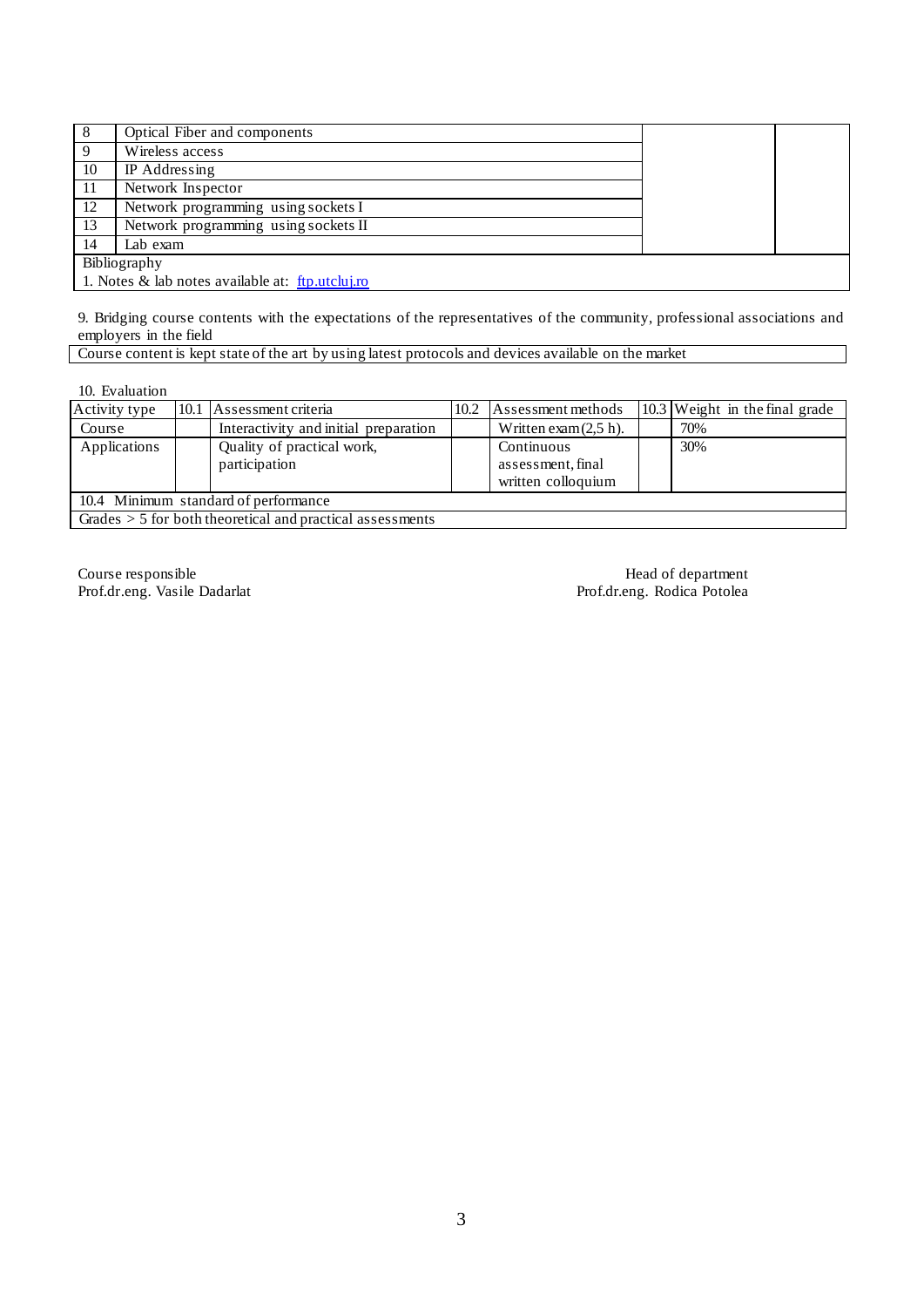### 1. Data about the program of study

| -1.1 | Institution                    | The Technical University of Cluj-Napoca     |
|------|--------------------------------|---------------------------------------------|
| 1.2  | Faculty                        | Automation and Computer Science             |
| 1.3  | Department                     | Computer Science                            |
| 1.4  | Field of study                 | Computer Science and Information Technology |
| 1.5  | Cycle of study                 | <b>Bachelor of Science</b>                  |
| 1.6  | Program of study/Qualification | Computer Science/ Engineer                  |
| 1.7  | Form of education              | Full time                                   |
| 1.8  | Subject code                   | 46.10                                       |

### 2. Data about the subject

|               | Subject name                            |  |  |  |                                                                     | Input/Output Systems and Peripheral Devices                        |                |      |  |                      |       |
|---------------|-----------------------------------------|--|--|--|---------------------------------------------------------------------|--------------------------------------------------------------------|----------------|------|--|----------------------|-------|
| $2.2^{\circ}$ | Subject area                            |  |  |  | Computer Science and Information Technology                         |                                                                    |                |      |  |                      |       |
| 2.3           | Course responsible/lecturer             |  |  |  |                                                                     | Prof. dr. eng. Zoltan Francisc Baruck - Zoltan.Baruch@cs.utcluj.ro |                |      |  |                      |       |
| 2.4           | Teachers in charge of applications      |  |  |  | Prof. dr. eng. Zoltan Francisc Baruck - Zoltan.Baruch @cs.utcluj.ro |                                                                    |                |      |  |                      |       |
|               |                                         |  |  |  | As. drd. eng. Dragoș Lisman - Dragos. Lisman@mecon.utcluj.ro        |                                                                    |                |      |  |                      |       |
| 2.5           | Year of study   IV $\vert$ 2.6 Semester |  |  |  |                                                                     |                                                                    | 2.7 Assessment | exam |  | 2.8 Subject category | DS/OP |
|               |                                         |  |  |  |                                                                     |                                                                    |                |      |  |                      |       |

# 3. Estimated total time

| Sem. | Subject name                                                 |                 |  |    |                    |    |   | Lecture Applications Lecture Applications   Individual TOTAL<br>study |     | Credit |
|------|--------------------------------------------------------------|-----------------|--|----|--------------------|----|---|-----------------------------------------------------------------------|-----|--------|
|      |                                                              | [hours / week.] |  |    | [hours / semester] |    |   |                                                                       |     |        |
|      |                                                              |                 |  |    |                    |    | D |                                                                       |     |        |
|      | <b>Input/Output Systems and Peripheral</b><br><b>Devices</b> |                 |  | 28 | ۰                  | 28 |   | 74                                                                    | 130 |        |

| 3.1                                                                              | Number of hours per week                         | 4  | 3.2 | of which, course |    | 3.3 | applications |       |
|----------------------------------------------------------------------------------|--------------------------------------------------|----|-----|------------------|----|-----|--------------|-------|
| 3.4                                                                              | Total hours in the teaching plan                 | 56 | 3.5 | of which, course | 28 | 3.6 | applications | 28    |
|                                                                                  | Individual study                                 |    |     |                  |    |     |              | Hours |
|                                                                                  | Manual, lecture material and notes, bibliography |    |     |                  |    |     |              | 34    |
| Supplementary study in the library, online and in the field                      |                                                  |    |     |                  |    |     | 12           |       |
| Preparation for seminars/laboratory works, homework, reports, portfolios, essays |                                                  |    |     |                  |    |     | 18           |       |
| Tutoring                                                                         |                                                  |    |     |                  |    |     |              |       |
| Exams and tests                                                                  |                                                  |    |     |                  |    |     |              |       |
| Other activities                                                                 |                                                  |    |     |                  |    |     |              |       |
| 3.7<br>Total hours of individual study<br>130                                    |                                                  |    |     |                  |    |     |              |       |
|                                                                                  |                                                  |    |     |                  |    |     |              |       |

| 3.8 | Total hours per semester |  |
|-----|--------------------------|--|
| 3.9 | Number of credit points  |  |

# 4. Pre-requisites (where appropriate)

| 4.1 | Curriculum | Computer Programming, Computer Architecture                  |
|-----|------------|--------------------------------------------------------------|
| 4.2 | Competence | Competences of disciplines Computer Programming and Computer |
|     |            | Architecture                                                 |

# 5. Requirements (where appropriate)

| - -<br>◡•                | the course<br>For               | $\sqrt{ }$<br>computer<br>Projecto <sup>-</sup><br>ECLO1.                                     |
|--------------------------|---------------------------------|-----------------------------------------------------------------------------------------------|
| $\epsilon$ $\sim$<br>۔۔۔ | plications<br>the<br>app<br>FOI | Visual<br>enviror<br>the.<br>Microsoft -<br>programming<br>.omou<br>$t$ or $\sigma$<br>Studio |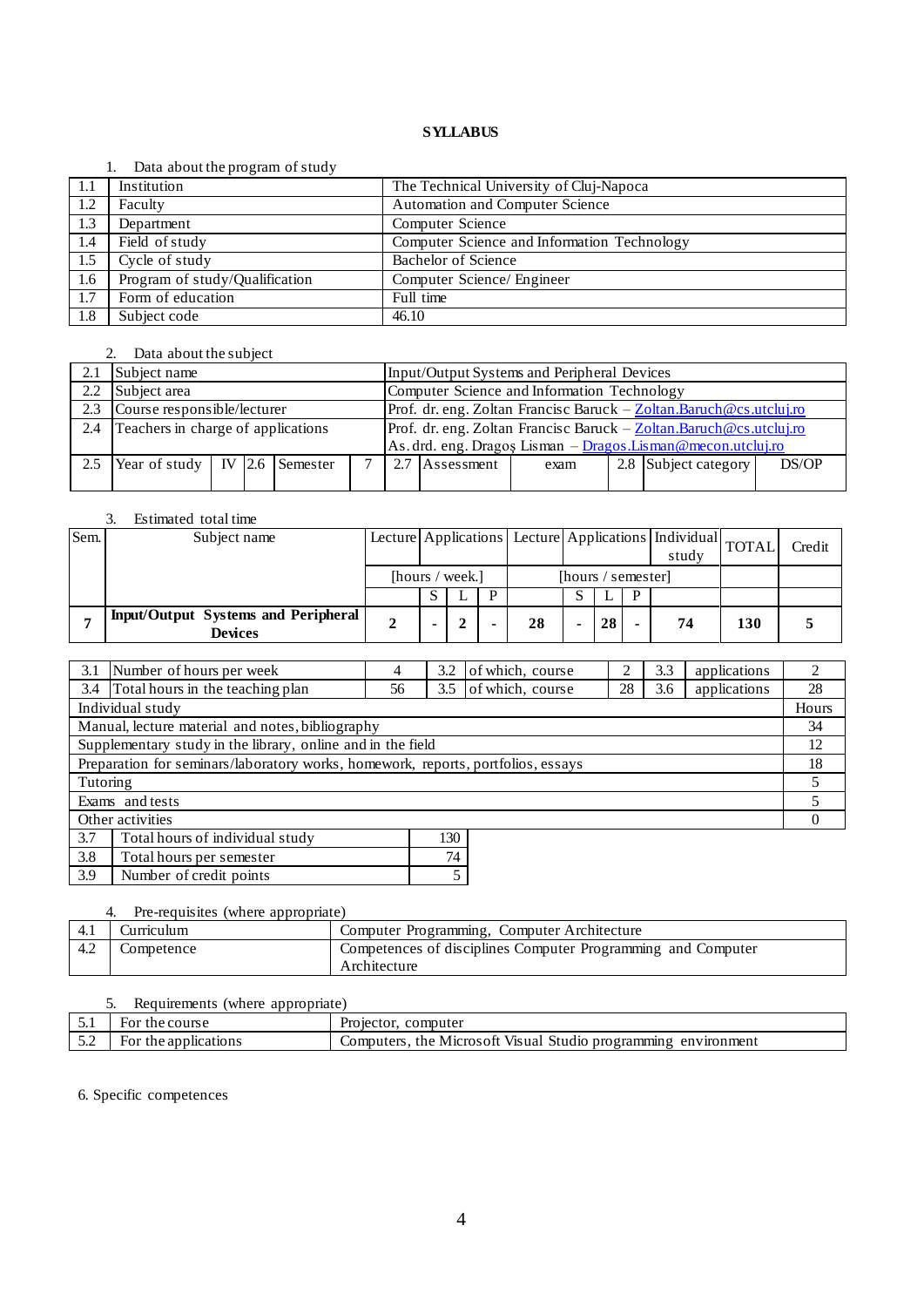|                          | $C4$ – Improving the performances of the hardware, software and communication systems (2 credits)                       |
|--------------------------|-------------------------------------------------------------------------------------------------------------------------|
|                          |                                                                                                                         |
|                          | <b>C4.1</b> – Identifying and describing the defining elements of the performances of the hardware, software and        |
|                          | communication systems                                                                                                   |
|                          | $C4.2$ – Explaining the interaction of the factors that determine the performances of the hardware, software and        |
|                          | communication systems                                                                                                   |
|                          | <b>C4.3</b> – Applying the fundamental methods and principles for increasing the performances of the hardware, software |
|                          | and communication systems                                                                                               |
|                          | $C4.4$ – Choosing the criteria and evaluation methods of the performances of the hardware, software and                 |
|                          | communication systems                                                                                                   |
|                          |                                                                                                                         |
| Professional competences |                                                                                                                         |
|                          | $CS$ – Designing, managing the lifetime cycle, integrating and ensuring the integrity of hardware, software and         |
|                          | communication systems (3 credits)                                                                                       |
|                          | $CS.1$ – Specifying the relevant criteria regarding the lifetime cycle, quality, security and the computing system's    |
|                          | interaction with the environment and the human operator                                                                 |
|                          | $CS.3$ – Using fundamental principles and methods for ensuring the security, the safety and ease of exploitation of the |
|                          | computing systems                                                                                                       |
|                          | N/A                                                                                                                     |
|                          |                                                                                                                         |
|                          |                                                                                                                         |
| Cross                    |                                                                                                                         |
|                          |                                                                                                                         |
| competences              |                                                                                                                         |
|                          |                                                                                                                         |
|                          |                                                                                                                         |

| 7.1 | General objective   | Knowledge of operation and performance parameters for input/output<br>interfaces and peripheral devices; ability to communicate with controllers of<br>peripheral devices                                                                                                                                             |
|-----|---------------------|-----------------------------------------------------------------------------------------------------------------------------------------------------------------------------------------------------------------------------------------------------------------------------------------------------------------------|
| 7.2 | Specific objectives | - Using basic methods and principles for enhancing performance of<br>computer systems<br>- Designing input/output interfaces for connecting various devices to the<br>computer<br>- Designing and implementing in software input/output protocols<br>- Writing systemprograms for controlling input/output interfaces |

| Professional competences | communication systems<br>C4.3 – Applying the fundamental methods and principles for increasing the performances of the hardware, software<br>and communication systems<br>C4.4 - Choosing the criteria and evaluation methods of the performances of the hardware, software and<br>communication systems<br>C5 – Designing, managing the lifetime cycle, integrating and ensuring the integrity of hardware, software and<br>communication systems (3 credits)<br>C5.1 – Specifying the relevant criteria regarding the lifetime cycle, quality, security and the computing system's<br>interaction with the environment and the human operator<br>C5.3 – Using fundamental principles and methods for ensuring the security, the safety and ease of exploitation of the<br>computing systems |                                                                                                                   |                               |              |  |  |
|--------------------------|-----------------------------------------------------------------------------------------------------------------------------------------------------------------------------------------------------------------------------------------------------------------------------------------------------------------------------------------------------------------------------------------------------------------------------------------------------------------------------------------------------------------------------------------------------------------------------------------------------------------------------------------------------------------------------------------------------------------------------------------------------------------------------------------------|-------------------------------------------------------------------------------------------------------------------|-------------------------------|--------------|--|--|
| competences<br>Cross     | N/A                                                                                                                                                                                                                                                                                                                                                                                                                                                                                                                                                                                                                                                                                                                                                                                           |                                                                                                                   |                               |              |  |  |
|                          |                                                                                                                                                                                                                                                                                                                                                                                                                                                                                                                                                                                                                                                                                                                                                                                               |                                                                                                                   |                               |              |  |  |
| 7.1                      | 7. Discipline objectives (as results from the key competences gained)<br>General objective                                                                                                                                                                                                                                                                                                                                                                                                                                                                                                                                                                                                                                                                                                    |                                                                                                                   |                               |              |  |  |
|                          | Knowledge of operation and performance parameters for input/output<br>interfaces and peripheral devices; ability to communicate with controllers of<br>peripheral devices                                                                                                                                                                                                                                                                                                                                                                                                                                                                                                                                                                                                                     |                                                                                                                   |                               |              |  |  |
| 7.2                      | Specific objectives<br>- Using basic methods and principles for enhancing performance of<br>computer systems<br>- Designing input/output interfaces for connecting various devices to the<br>computer<br>- Designing and implementing in software input/output protocols<br>- Writing systemprograms for controlling input/output interfaces                                                                                                                                                                                                                                                                                                                                                                                                                                                  |                                                                                                                   |                               |              |  |  |
|                          |                                                                                                                                                                                                                                                                                                                                                                                                                                                                                                                                                                                                                                                                                                                                                                                               |                                                                                                                   |                               |              |  |  |
|                          | 8. Contents                                                                                                                                                                                                                                                                                                                                                                                                                                                                                                                                                                                                                                                                                                                                                                                   |                                                                                                                   |                               |              |  |  |
|                          | 8.1. Lecture (syllabus)                                                                                                                                                                                                                                                                                                                                                                                                                                                                                                                                                                                                                                                                                                                                                                       |                                                                                                                   | Teaching methods              | <b>Notes</b> |  |  |
| $\mathbf{1}$             | Introduction. Programmed I/O                                                                                                                                                                                                                                                                                                                                                                                                                                                                                                                                                                                                                                                                                                                                                                  |                                                                                                                   |                               |              |  |  |
| $\overline{c}$<br>3      | Interrupt-Driven I/O. Direct Memory Access. I/O Processors                                                                                                                                                                                                                                                                                                                                                                                                                                                                                                                                                                                                                                                                                                                                    | The Intel I/O Processors. Buses. Electrical Considerations. Synchronous and                                       |                               |              |  |  |
|                          | Asynchronous Buses                                                                                                                                                                                                                                                                                                                                                                                                                                                                                                                                                                                                                                                                                                                                                                            |                                                                                                                   |                               |              |  |  |
| 4                        | Bus Arbitration. VME Bus. Local Buses. PCI Bus                                                                                                                                                                                                                                                                                                                                                                                                                                                                                                                                                                                                                                                                                                                                                |                                                                                                                   |                               |              |  |  |
| C                        | PCI Bus Variants                                                                                                                                                                                                                                                                                                                                                                                                                                                                                                                                                                                                                                                                                                                                                                              |                                                                                                                   |                               |              |  |  |
| 6                        | Serial Buses: $I^2C$ , USB; IEEE 1394                                                                                                                                                                                                                                                                                                                                                                                                                                                                                                                                                                                                                                                                                                                                                         |                                                                                                                   |                               |              |  |  |
| 7                        | Mid-Term Exam                                                                                                                                                                                                                                                                                                                                                                                                                                                                                                                                                                                                                                                                                                                                                                                 |                                                                                                                   |                               |              |  |  |
| 8                        |                                                                                                                                                                                                                                                                                                                                                                                                                                                                                                                                                                                                                                                                                                                                                                                               | Liquid Crystal Displays: Principle; Constructive Elements; Color Displays;                                        | - PowerPoint<br>presentations |              |  |  |
|                          | Addressing Methods. Types of Passive Matrix Displays                                                                                                                                                                                                                                                                                                                                                                                                                                                                                                                                                                                                                                                                                                                                          |                                                                                                                   | - Questions,                  | N/A          |  |  |
| 9                        | Types of Active Matrix Displays. Plasma Displays. Field Emission Displays.<br>discussions                                                                                                                                                                                                                                                                                                                                                                                                                                                                                                                                                                                                                                                                                                     |                                                                                                                   |                               |              |  |  |
|                          | Organic LED Displays                                                                                                                                                                                                                                                                                                                                                                                                                                                                                                                                                                                                                                                                                                                                                                          |                                                                                                                   |                               |              |  |  |
| 10                       | Video Adapters. Structure of a Video Adapter. Color Representation. Video                                                                                                                                                                                                                                                                                                                                                                                                                                                                                                                                                                                                                                                                                                                     |                                                                                                                   |                               |              |  |  |
|                          | Memory. Graphics Accelerators. 3D Accelerators                                                                                                                                                                                                                                                                                                                                                                                                                                                                                                                                                                                                                                                                                                                                                |                                                                                                                   |                               |              |  |  |
| 11<br>12                 | Graphics Processing Units. Digital Interfaces for Monitors                                                                                                                                                                                                                                                                                                                                                                                                                                                                                                                                                                                                                                                                                                                                    |                                                                                                                   |                               |              |  |  |
|                          | Optical Discs. Physical Medium. Data Organization and Encoding. The CD-<br>ROM Drive. Types of Compact Discs                                                                                                                                                                                                                                                                                                                                                                                                                                                                                                                                                                                                                                                                                  |                                                                                                                   |                               |              |  |  |
| 13                       | Types of Compact Discs (cont.). DVD Discs                                                                                                                                                                                                                                                                                                                                                                                                                                                                                                                                                                                                                                                                                                                                                     |                                                                                                                   |                               |              |  |  |
| 14                       | DVD Discs (cont.). Blu-Ray Discs                                                                                                                                                                                                                                                                                                                                                                                                                                                                                                                                                                                                                                                                                                                                                              |                                                                                                                   |                               |              |  |  |
|                          | Bibliography                                                                                                                                                                                                                                                                                                                                                                                                                                                                                                                                                                                                                                                                                                                                                                                  |                                                                                                                   |                               |              |  |  |
|                          |                                                                                                                                                                                                                                                                                                                                                                                                                                                                                                                                                                                                                                                                                                                                                                                               | 1. Baruch, Z. F., Computer Input/Output Systems (in Romanian), Cartea Albastră, Cluj-Napoca, 2000, ISBN 973-9443- |                               |              |  |  |
| 39-7.                    |                                                                                                                                                                                                                                                                                                                                                                                                                                                                                                                                                                                                                                                                                                                                                                                               |                                                                                                                   |                               |              |  |  |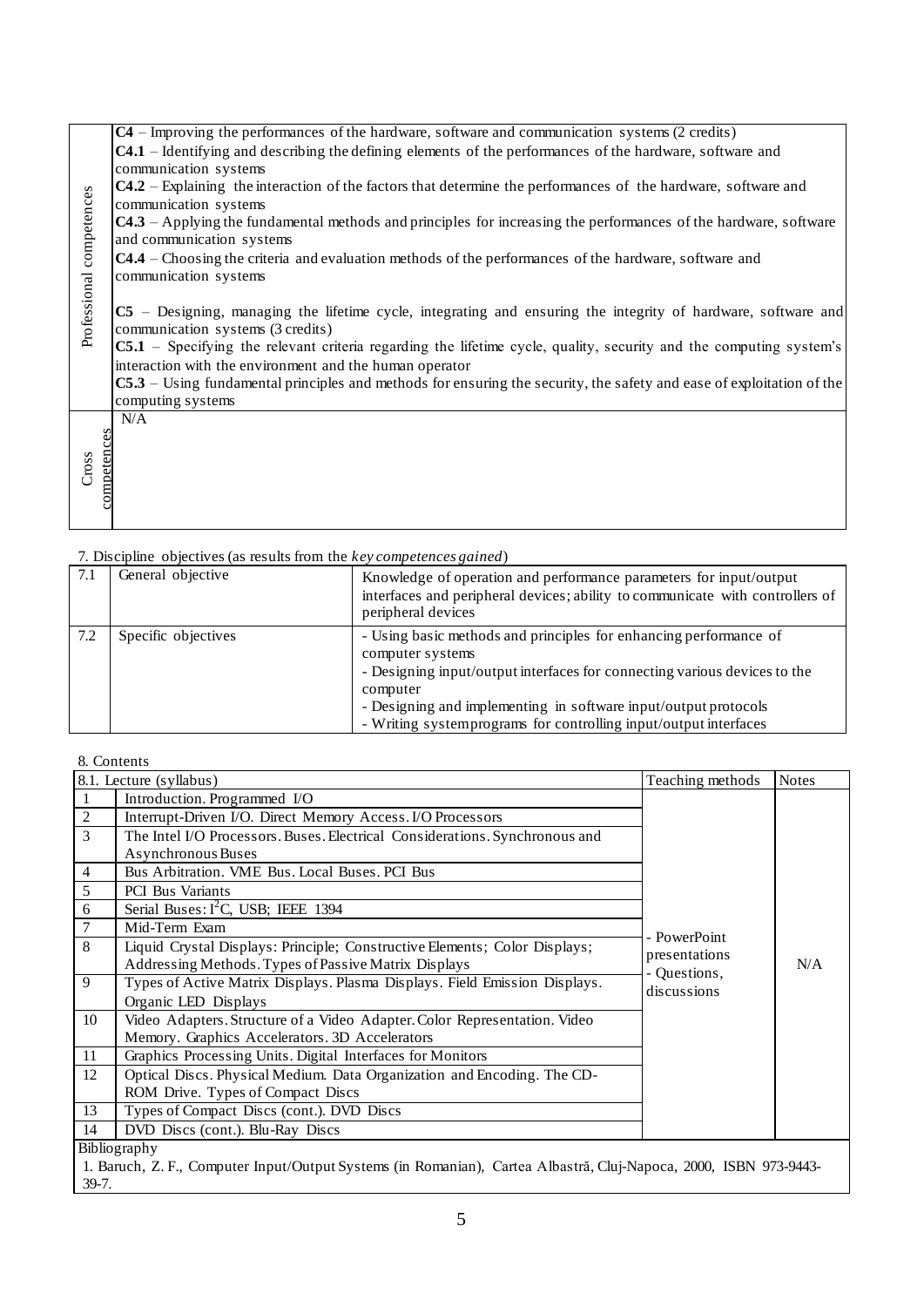| 2. Rosch, Winn L., Hardware Bible, Sixth Edition, Que Publishing, 2003, ISBN 0-7897-2859-1. |                                                                                                                                                                                                                                                                                                                                                                                                                                                                                       |             |     |  |  |  |
|---------------------------------------------------------------------------------------------|---------------------------------------------------------------------------------------------------------------------------------------------------------------------------------------------------------------------------------------------------------------------------------------------------------------------------------------------------------------------------------------------------------------------------------------------------------------------------------------|-------------|-----|--|--|--|
| 8.2. Applications (Laboratory)<br>Teaching methods                                          |                                                                                                                                                                                                                                                                                                                                                                                                                                                                                       |             |     |  |  |  |
|                                                                                             | The Standard Parallel Port                                                                                                                                                                                                                                                                                                                                                                                                                                                            |             |     |  |  |  |
| 2                                                                                           | The Enhanced Parallel Port                                                                                                                                                                                                                                                                                                                                                                                                                                                            |             |     |  |  |  |
| 3                                                                                           | The Serial Port                                                                                                                                                                                                                                                                                                                                                                                                                                                                       |             |     |  |  |  |
| $\overline{4}$                                                                              | The PS/2 Interface                                                                                                                                                                                                                                                                                                                                                                                                                                                                    |             |     |  |  |  |
| 5                                                                                           | The USB Interface (I)<br>- Additional                                                                                                                                                                                                                                                                                                                                                                                                                                                 |             |     |  |  |  |
| 6                                                                                           | The USB Interface (II)<br>explanations                                                                                                                                                                                                                                                                                                                                                                                                                                                |             |     |  |  |  |
| $\tau$                                                                                      | Printers                                                                                                                                                                                                                                                                                                                                                                                                                                                                              | - Using a   | N/A |  |  |  |
| 8                                                                                           | Hard Disk Drives. The ATA Interface (I)                                                                                                                                                                                                                                                                                                                                                                                                                                               | programming |     |  |  |  |
| 9                                                                                           | environment for<br>Hard Disk Drives. The ATA Interface (II)                                                                                                                                                                                                                                                                                                                                                                                                                           |             |     |  |  |  |
| 10                                                                                          | the C language<br>Types of ATA Interfaces                                                                                                                                                                                                                                                                                                                                                                                                                                             |             |     |  |  |  |
| 11                                                                                          | The SCSI Interface                                                                                                                                                                                                                                                                                                                                                                                                                                                                    |             |     |  |  |  |
| 12                                                                                          | Compact Discs. The ATAPI Interface (I)                                                                                                                                                                                                                                                                                                                                                                                                                                                |             |     |  |  |  |
| 13                                                                                          | Compact Discs. The ATAPI Interface (II)                                                                                                                                                                                                                                                                                                                                                                                                                                               |             |     |  |  |  |
| 14                                                                                          | Laboratory Colloquy                                                                                                                                                                                                                                                                                                                                                                                                                                                                   |             |     |  |  |  |
| Bibliography                                                                                |                                                                                                                                                                                                                                                                                                                                                                                                                                                                                       |             |     |  |  |  |
|                                                                                             | $\mathbf{1} \quad \mathbf{1} \quad \mathbf{1} \quad \mathbf{1} \quad \mathbf{1} \quad \mathbf{1} \quad \mathbf{1} \quad \mathbf{1} \quad \mathbf{1} \quad \mathbf{1} \quad \mathbf{1} \quad \mathbf{1} \quad \mathbf{1} \quad \mathbf{1} \quad \mathbf{1} \quad \mathbf{1} \quad \mathbf{1} \quad \mathbf{1} \quad \mathbf{1} \quad \mathbf{1} \quad \mathbf{1} \quad \mathbf{1} \quad \mathbf{1} \quad \mathbf{1} \quad \mathbf{1} \quad \mathbf{1} \quad \mathbf{1} \quad \mathbf{$ |             |     |  |  |  |

1. Lecture slides and laboratory works at [http://users.utcluj.ro/~baruch/en/pages/teaching/inputoutput-systems.ph](http://users.utcluj.ro/~baruch/en/pages/teaching/inputoutput-systems.php)p

9. Bridging course contents with the expectations of the representatives of the community, professional associations and employers in the field

The contents of the discipline has been corroborated with the contents of similar disciplines in the USA and Europe, as well as with chapters related to input/output systems of acknowledged manuals used in prestigious universities. The discipline has been evaluated by the ARACIS agency.

### 10. Evaluation

| Activity type                                                                                        |  | 10.1 Assessment criteria                                                                                                  | 10.2               | Assessment methods |     | 10.3 Weight in the final grade |
|------------------------------------------------------------------------------------------------------|--|---------------------------------------------------------------------------------------------------------------------------|--------------------|--------------------|-----|--------------------------------|
| Course                                                                                               |  | Understanding theoretical concepts<br>of input/output systems and the<br>principle of operation for peripheral<br>devices |                    | Written exam       |     | 70%                            |
| Ability to write communication<br>Applications<br>programs with controllers of<br>peripheral devices |  |                                                                                                                           | Written evaluation |                    | 30% |                                |
| 10.4 Minimum standard of performance                                                                 |  |                                                                                                                           |                    |                    |     |                                |

Knowledge of basic concepts of input/output systems, writing simple programs for accessing the input/output ports

Course responsible **Head of department** Prof.dr.eng. Zoltan Francisc Baruck Prof.dr.eng. Rodica Potolea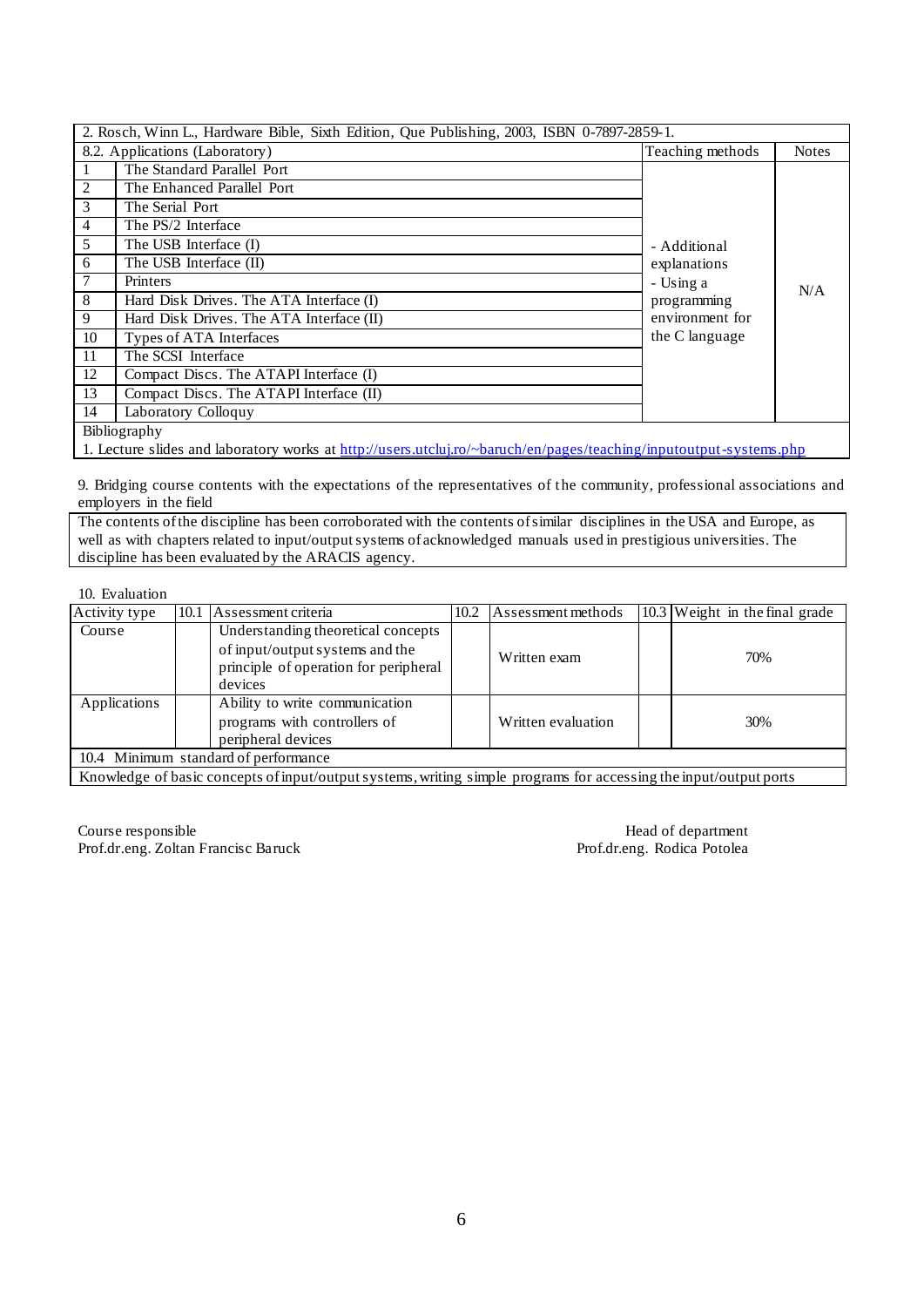### 6. Data about the program of study

|     | _ …… …… …… …… _____ ……         |                                             |
|-----|--------------------------------|---------------------------------------------|
| 1.1 | Institution                    | The Technical University of Cluj-Napoca     |
| 1.2 | Faculty                        | <b>Automation and Computer Science</b>      |
| 1.3 | Department                     | Computer Science                            |
| 1.4 | Field of study                 | Computer Science and Information Technology |
| 1.5 | Cycle of study                 | <b>Bachelor of Science</b>                  |
| 1.6 | Program of study/Qualification | Computer Science/ Engineer                  |
| 1.7 | Form of education              | Full time                                   |
| 1.8 | Subject code                   | 46.2                                        |

### 7. Data about the subject

|                                           | Subject name                            |  |  |                                             | Parallel and Distributed Computing |  |                |      |  |                      |       |
|-------------------------------------------|-----------------------------------------|--|--|---------------------------------------------|------------------------------------|--|----------------|------|--|----------------------|-------|
|                                           | 2.2 Subject area                        |  |  | Computer Science and Information Technology |                                    |  |                |      |  |                      |       |
| 2.3                                       | Course responsible/lecturer             |  |  |                                             | Assoc. prof. dr. eng. Anca Rarău   |  |                |      |  |                      |       |
| Teachers in charge of applications<br>2.4 |                                         |  |  | Lect. dr. eng. Anca Hangan                  |                                    |  |                |      |  |                      |       |
| 2.5                                       | Year of study   IV $\vert$ 2.6 Semester |  |  |                                             | $\mathbf{r}$                       |  | 2.7 Assessment | exam |  | 2.8 Subject category | DS/OP |
|                                           |                                         |  |  |                                             |                                    |  |                |      |  |                      |       |

### 8. Estimated total time

| Sem. | Subject name                       |                 | Lecture Applications   Lecture Applications   Individual   TOTAL |                    |  |    |  | study |  | Credit |     |  |
|------|------------------------------------|-----------------|------------------------------------------------------------------|--------------------|--|----|--|-------|--|--------|-----|--|
|      |                                    | [hours / week.] |                                                                  | [hours / semester] |  |    |  |       |  |        |     |  |
|      |                                    |                 |                                                                  |                    |  |    |  |       |  |        |     |  |
|      | Parallel and Distributed Computing |                 |                                                                  |                    |  | 28 |  | 28    |  | 74     | 130 |  |

| 3.1              | Number of hours per week                                                         | 4  | 3.2 | of which, course | っ  | 3.3 | applications | 2     |
|------------------|----------------------------------------------------------------------------------|----|-----|------------------|----|-----|--------------|-------|
| 3.4              | Total hours in the teaching plan                                                 | 56 | 3.5 | of which, course | 28 | 3.6 | applications | 28    |
|                  | Individual study                                                                 |    |     |                  |    |     |              | Hours |
|                  | Manual, lecture material and notes, bibliography                                 |    |     |                  |    |     |              | 10    |
|                  | Supplementary study in the library, online and in the field                      |    |     |                  |    |     |              | 10    |
|                  | Preparation for seminars/laboratory works, homework, reports, portfolios, essays |    |     |                  |    |     |              | 14    |
| Tutoring         |                                                                                  |    |     |                  |    |     |              |       |
|                  | Exams and tests                                                                  |    |     |                  |    |     |              | 40    |
| Other activities |                                                                                  |    |     |                  |    |     |              |       |
| 3.7              | Total hours of individual study                                                  |    | 74  |                  |    |     |              |       |
| 3.8              | 130<br>Total hours per semester                                                  |    |     |                  |    |     |              |       |

# 9. Pre-requisites (where appropriate)

3.9 Number of credit points 5

|                                                   | The requisites (where uppropriate)<br><u>.</u><br>. . |  |  |  |  |  |  |
|---------------------------------------------------|-------------------------------------------------------|--|--|--|--|--|--|
| T. 1                                              |                                                       |  |  |  |  |  |  |
| $\sim$<br>$+2$<br>the contract of the contract of |                                                       |  |  |  |  |  |  |
|                                                   |                                                       |  |  |  |  |  |  |

|                           | 10.<br>appropriate)<br>(where)<br>Requirements |                              |  |  |  |  |
|---------------------------|------------------------------------------------|------------------------------|--|--|--|--|
| ◡.                        | the course<br>For                              |                              |  |  |  |  |
| $\sim$ $\sim$<br>$\sim\,$ | the applications<br>For                        | programming<br>language<br>◡ |  |  |  |  |

|              | <b>C4</b> Improving the performances of the hardware, software and communication systems (2 credits)                                                                                                                                 |  |  |  |  |  |  |
|--------------|--------------------------------------------------------------------------------------------------------------------------------------------------------------------------------------------------------------------------------------|--|--|--|--|--|--|
|              | $\alpha$ C4.1 Identifying and describing the defining elements of the performances of the hardware, software and                                                                                                                     |  |  |  |  |  |  |
| Professional |                                                                                                                                                                                                                                      |  |  |  |  |  |  |
|              |                                                                                                                                                                                                                                      |  |  |  |  |  |  |
|              |                                                                                                                                                                                                                                      |  |  |  |  |  |  |
|              |                                                                                                                                                                                                                                      |  |  |  |  |  |  |
|              | C4.1 Identitying and describing the defining elements of the performances of the naturale, software and<br>C4.5 Developing professional solutions for hardware, software and communication systems based on performance<br>optimizat |  |  |  |  |  |  |
|              | communication systems (3 credits)                                                                                                                                                                                                    |  |  |  |  |  |  |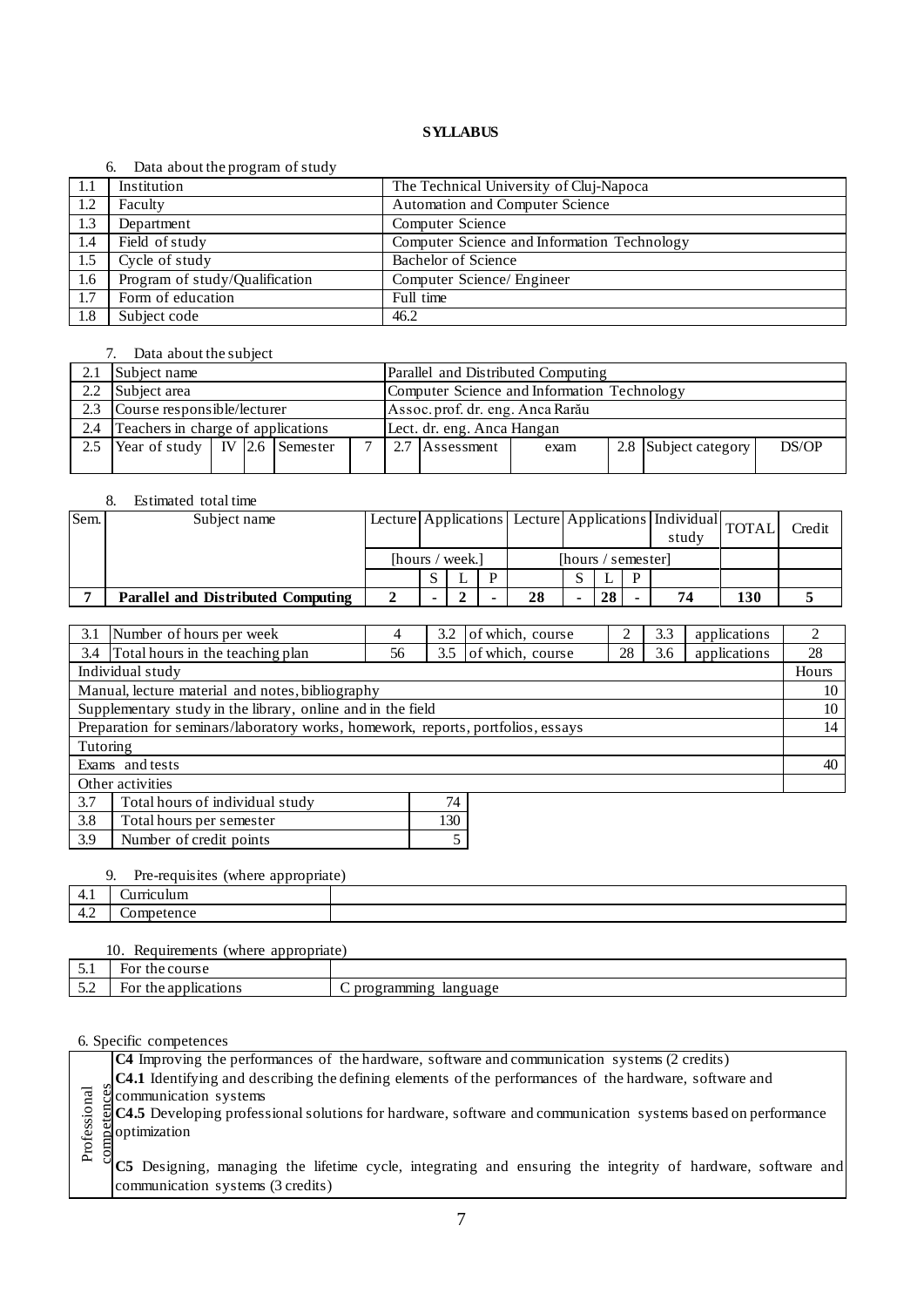|                      | C5.2 Using interdisciplinary knowledge for adapting the computing system to the specifc requirements of the<br>application field                                                   |
|----------------------|------------------------------------------------------------------------------------------------------------------------------------------------------------------------------------|
|                      | <b>C5.5</b> Creating a project including the problem's identification and analysis, its design and development, also proving<br>an understanding of the basic quality requirements |
|                      |                                                                                                                                                                                    |
|                      |                                                                                                                                                                                    |
|                      | N/A                                                                                                                                                                                |
| competences<br>Cross |                                                                                                                                                                                    |
|                      |                                                                                                                                                                                    |

| 7.1 | General objective   | 1. Students become aware of differences and similarities between parallel<br>and distributed computing so the students understand the boundaries of both<br>domains.                                              |
|-----|---------------------|-------------------------------------------------------------------------------------------------------------------------------------------------------------------------------------------------------------------|
|     |                     | 2. Students become familiar with the principles of designing parallel<br>programs.<br>3. Students become familiar with the main classes of distributed algorithms.                                                |
|     |                     |                                                                                                                                                                                                                   |
| 7.2 | Specific objectives | Parallel algorithms performance and scalability.<br>Parallel algorithms design.<br>Distributed algorithms: time synchronization, distributed mutual exclusion,<br>causal ordering, leader election and snapshots. |

|                | 8.1. Lecture (syllabus)                                                                   | Teaching methods     | <b>Notes</b> |  |  |  |  |
|----------------|-------------------------------------------------------------------------------------------|----------------------|--------------|--|--|--|--|
| $\mathbf{1}$   | Introduction: goal, administrative issues, definition of parallel systemand               | Interactive lectures |              |  |  |  |  |
|                | distributed systems.                                                                      | using PPT            |              |  |  |  |  |
| $\sqrt{2}$     | Performance and scalability: metrics, scalability definition, Amdahl's law.               | presentations,       |              |  |  |  |  |
| 3              | Parallel algorithm design: parallelization process, data dependency.                      | exercises (at        |              |  |  |  |  |
| $\overline{4}$ | Parallel algorithm design: case study: ocean simulation.                                  | whiteboard) and      |              |  |  |  |  |
| 5              | Parallel algorithm design: decomposition techniques, mapping techniques for               | questions            |              |  |  |  |  |
|                | load balancing.                                                                           | addressed to the     |              |  |  |  |  |
| 6              | Interconnection networks: static interconnection networks (metrics, topologies),          | students.            |              |  |  |  |  |
|                | dynamic interconnection networks (buses, crossbars, multistage networks).                 |                      |              |  |  |  |  |
| $\tau$         | Dense matrix algorithms: matrix-vector multiplication (1D partitioning and 2D             |                      |              |  |  |  |  |
|                | partitioning, comparison 1D to 2D), matrix-matrix multiplication (2D)                     |                      |              |  |  |  |  |
|                | partitioning, Cannon algorithm).                                                          |                      |              |  |  |  |  |
| $\overline{8}$ | Time: physical clocks synchronization (Cristian algorithm, Berkeley algorithm,            |                      |              |  |  |  |  |
|                | Network Time Protocol), logical clocks (Scalar time, Vector time, efficient               |                      |              |  |  |  |  |
|                | implementation of vector clocks - Singhal-Kshemkalyani).                                  |                      |              |  |  |  |  |
| 9              | Distributed mutual exclusion: problem definition, Token-ring, Suzuki-Kasami,              |                      |              |  |  |  |  |
|                | central coordinator, Lamport, Ricart-Agrawala.                                            |                      |              |  |  |  |  |
| 10             | Causal ordering: problem definition, Birman-Schiper-Stephenson, Schiper-Eggli-            |                      |              |  |  |  |  |
|                | Sandoz.                                                                                   |                      |              |  |  |  |  |
| 11             | Leader election: problem definition, general networks (FloodMax,                          |                      |              |  |  |  |  |
|                | OptFloodMax), synchronous/asynchronousring (LeLann, Chang-Roberts,                        |                      |              |  |  |  |  |
|                | Hirschberg-Sinclair).                                                                     |                      |              |  |  |  |  |
| 12             | Leader election: synchronous/asynchronous ring (Franklin, Peterson),                      |                      |              |  |  |  |  |
|                | anonymous ring (Itai-Rodeh).                                                              |                      |              |  |  |  |  |
| 13             | Snapshot: problem definition, Chandy-Lamport, Spezialetti-Kearns, Lai-Yang.               |                      |              |  |  |  |  |
| 14             | Data analysis with Hadoop                                                                 |                      |              |  |  |  |  |
|                | Discussion on parallel vs. distributed vs. concurrent.                                    |                      |              |  |  |  |  |
|                | Bibliography                                                                              |                      |              |  |  |  |  |
|                | Introduction to Parallel Computing, A. Grama, A. Gupta, G. Karpypis, V. Kumar, 2003<br>1. |                      |              |  |  |  |  |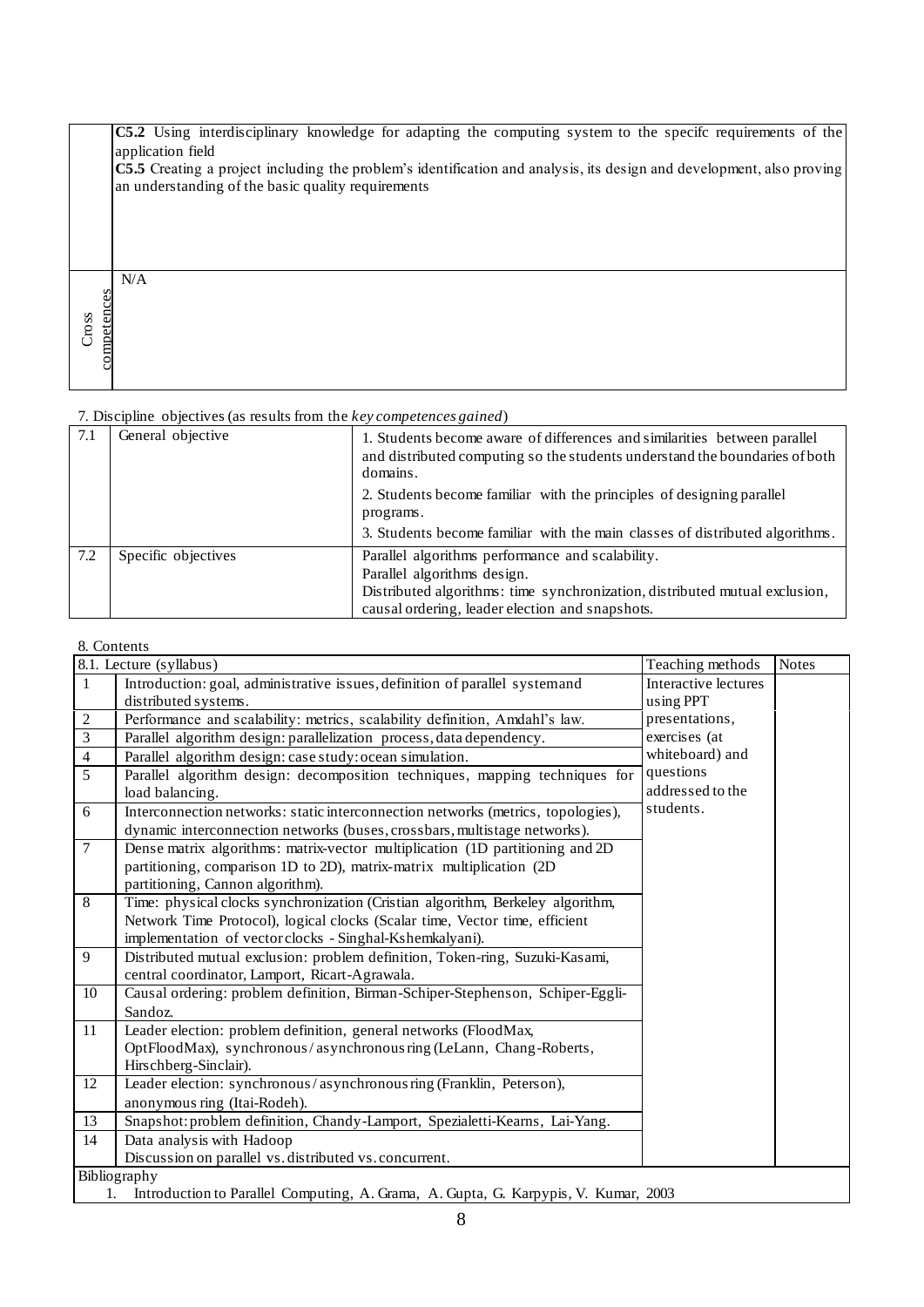|                | Distributed Computing: Principles, Algorithms, and Systems, A.D. Kshemkalayani, M. Singhal, Cambridge<br>2. |                  |              |  |  |  |
|----------------|-------------------------------------------------------------------------------------------------------------|------------------|--------------|--|--|--|
|                | University Press, 2008                                                                                      |                  |              |  |  |  |
|                | 8.2. Applications (Laboratory)                                                                              | Teaching methods | <b>Notes</b> |  |  |  |
|                | Introduction in PVM                                                                                         | Problem based    |              |  |  |  |
| $\overline{c}$ | Message-passing functions and the task control functions (I)                                                | approach.        |              |  |  |  |
| $\overline{3}$ | Message-passing functions and the task control functions (II)                                               |                  |              |  |  |  |
| 4              | Control functions of the virtual machine and advanced functions (I)                                         |                  |              |  |  |  |
| 5              | Control functions of the virtual machine and advanced functions (II)                                        |                  |              |  |  |  |
| 6              | Process groups functions (I)                                                                                |                  |              |  |  |  |
| 7              | Process groups functions (II)                                                                               |                  |              |  |  |  |
| $\,8\,$        | Implementing Cannon's algorithm using the PVM library                                                       |                  |              |  |  |  |
| 9              | Introduction to grid computing                                                                              |                  |              |  |  |  |
| 10             | Job execution in Condor (I)                                                                                 |                  |              |  |  |  |
| 11             | Job execution in Condor (II)                                                                                |                  |              |  |  |  |
| 12             | Workflows in Condor                                                                                         |                  |              |  |  |  |
| 13             | Laboratory test                                                                                             |                  |              |  |  |  |
| 14             | Laboratory test                                                                                             |                  |              |  |  |  |
|                | Bibliography                                                                                                |                  |              |  |  |  |

1. Introduction to Parallel Computing, A. Grama, A. Gupta, G. Karpypis, V. Kumar, 2003<br>2. Distributed Computing: Principles, Algorithms, and Systems, A. D. Kshemkalayani, M.

2. Distributed Computing: Principles, Algorithms, and Systems, A. D. Kshemkalayani, M. Singhal, Cambridge University Press, 2008

9. Bridging course contents with the expectations of the representatives of the community, professional associations and employers in the field

As Cluj software workforce market gets more sophisticated, having solid knowledge of how to develop parallel programs and mastering the distributed computing are qualities that software companies look for.

### 10. Evaluation

| Activity type                                                                                            |  | 10.1 Assessment criteria                                                                                                                                | 10.2 | Assessment methods                         |  | 10.3 Weight in the final grade |
|----------------------------------------------------------------------------------------------------------|--|---------------------------------------------------------------------------------------------------------------------------------------------------------|------|--------------------------------------------|--|--------------------------------|
| Course                                                                                                   |  | Formal assessment to test<br>theoretical knowledge and problem<br>solving skills. Attendance and<br>activity.                                           |      | Written exam.                              |  | 70%                            |
| Applications                                                                                             |  | Formal assessment to test practical<br>skills for designing parallel<br>solutions and implementation<br>parallel solutions. Attendance and<br>activity. |      | Colloquium and<br>problems during<br>term. |  | 30%                            |
| 10.4 Minimum standard of performance                                                                     |  |                                                                                                                                                         |      |                                            |  |                                |
| Design and implementation of parallel solutions using the theoretical models and tools (PVM and Condor). |  |                                                                                                                                                         |      |                                            |  |                                |
| Pre-requisite for written exam: 6 mandatory lecture attendances.                                         |  |                                                                                                                                                         |      |                                            |  |                                |

Course responsible Head of department Assoc. prof.dr.eng. Anca Rarau Prof.dr.eng. Rodica Potolea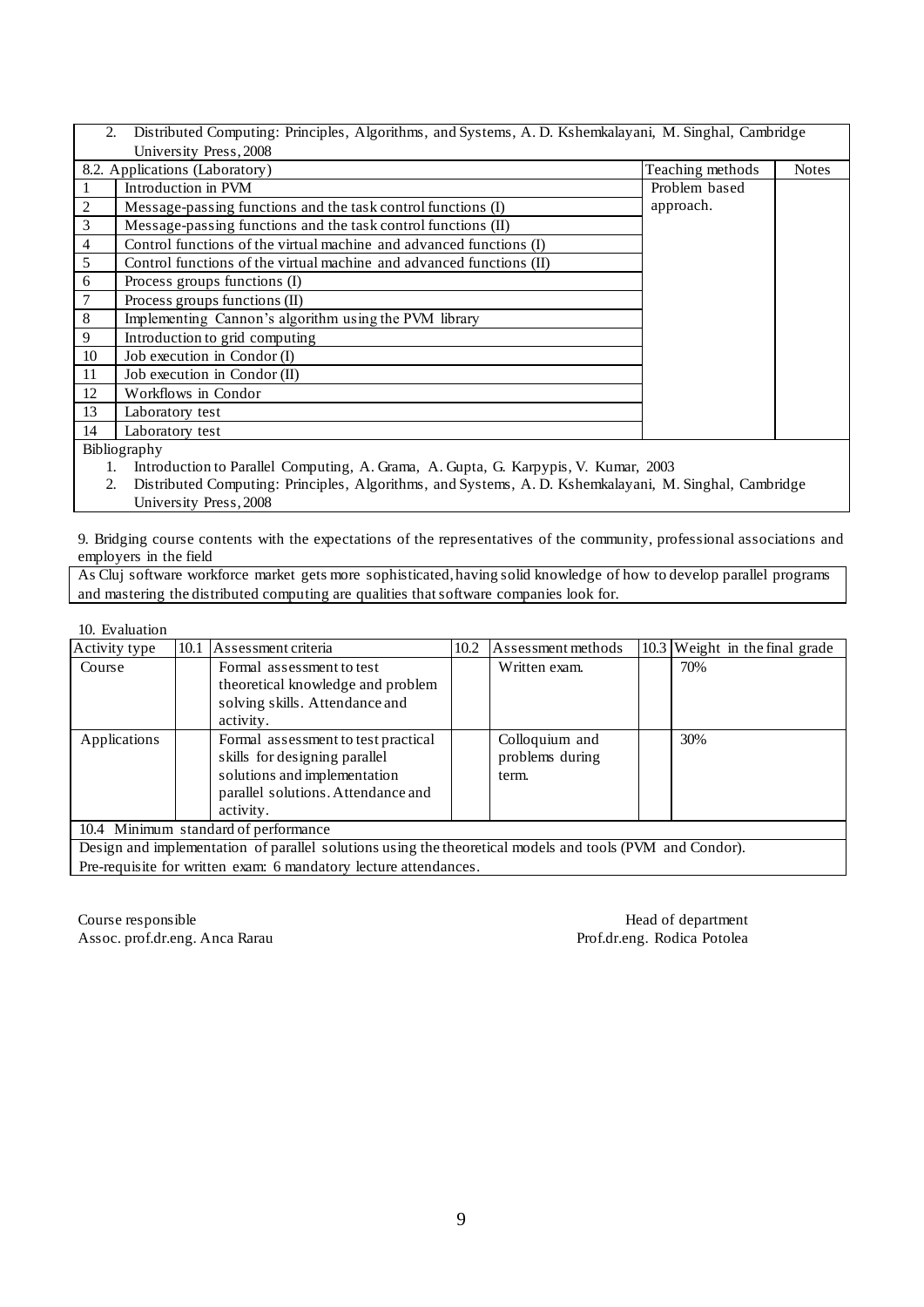### 1. Data about the program of study

| - 1.1 | Institution                    | The Technical University of Cluj-Napoca     |
|-------|--------------------------------|---------------------------------------------|
| 1.2   | Faculty                        | Automation and Computer Science             |
| 1.3   | Department                     | Computer Science                            |
| 1.4   | Field of study                 | Computer Science and Information Technology |
| 1.5   | Cycle of study                 | Bachelor of Science                         |
| 1.6   | Program of study/Qualification | Computer Science/ Engineer                  |
| 1.7   | Form of education              | Full time                                   |
| 1.8   | Subject code                   | 47.1                                        |

# 2. Data about the subject

| 2.1 | Subject name                       |    |     | <b>Operating Systems Design</b> |                                                           |                                                                     |            |      |     |          |       |
|-----|------------------------------------|----|-----|---------------------------------|-----------------------------------------------------------|---------------------------------------------------------------------|------------|------|-----|----------|-------|
| 2.2 | Subject area                       |    |     |                                 |                                                           | Computer Science and Information Technology                         |            |      |     |          |       |
| 2.3 | Course responsible/lecturer        |    |     |                                 |                                                           | Lect. dr. eng. Adrian Colesa $-\frac{adrian.colesa@cs.utcluj.ro}{}$ |            |      |     |          |       |
| 2.4 | Teachers in charge of applications |    |     |                                 | Lect. dr. eng. Adrian Coleşa – adrian.colesa@cs.utcluj.ro |                                                                     |            |      |     |          |       |
|     |                                    |    |     |                                 |                                                           | Eng. Andrei Luțaș – andrei.lutas @bitdefender.ro                    |            |      |     |          |       |
|     |                                    |    |     |                                 | Eng. Ghoerghe Hajmaşan - ghita.hajmasan@bitdefender.ro    |                                                                     |            |      |     |          |       |
|     |                                    |    |     |                                 |                                                           | Eng. Radu Ciocas - reiocas @bitdefender.com                         |            |      |     |          |       |
| 2.5 | Year of                            | IV | 2.6 | Semester                        |                                                           | 2.7                                                                 | Assessment | exam | 2.8 | Subject  | DS/OP |
|     | study                              |    |     |                                 |                                                           |                                                                     |            |      |     | category |       |
|     |                                    |    |     |                                 |                                                           |                                                                     |            |      |     |          |       |

### 3. Estimated total time

| Sem. | Subject name                    |                 |              |    |                    |    |    | Lecture Applications Lecture Applications Individual TOTAL<br>study |     | Credit |
|------|---------------------------------|-----------------|--------------|----|--------------------|----|----|---------------------------------------------------------------------|-----|--------|
|      |                                 | [hours / week.] |              |    | [hours / semester] |    |    |                                                                     |     |        |
|      |                                 |                 | $\mathbf{L}$ |    |                    |    | D  |                                                                     |     |        |
|      | <b>Operating Systems Design</b> |                 |              | 28 | -                  | 28 | 14 | 86                                                                  | 156 |        |

| 3.1                                                                              | Number of hours per week                                                                                                                                                                                                             |    | 3.2                  | of which, course |    | 3.3 | applications |                |  |
|----------------------------------------------------------------------------------|--------------------------------------------------------------------------------------------------------------------------------------------------------------------------------------------------------------------------------------|----|----------------------|------------------|----|-----|--------------|----------------|--|
| 3.4                                                                              | Total hours in the teaching plan                                                                                                                                                                                                     | 70 | 3.5                  | of which, course | 28 | 3.6 | applications | 42             |  |
| Individual study                                                                 |                                                                                                                                                                                                                                      |    |                      |                  |    |     |              |                |  |
| Manual, lecture material and notes, bibliography                                 |                                                                                                                                                                                                                                      |    |                      |                  |    |     |              |                |  |
| Supplementary study in the library, online and in the field                      |                                                                                                                                                                                                                                      |    |                      |                  |    |     |              | $\Omega$       |  |
| Preparation for seminars/laboratory works, homework, reports, portfolios, essays |                                                                                                                                                                                                                                      |    |                      |                  |    |     |              | 43             |  |
| Tutoring                                                                         |                                                                                                                                                                                                                                      |    |                      |                  |    |     |              |                |  |
| Exams and tests                                                                  |                                                                                                                                                                                                                                      |    |                      |                  |    |     |              | $\overline{2}$ |  |
| Other activities                                                                 |                                                                                                                                                                                                                                      |    |                      |                  |    |     |              | 0              |  |
| 3.7                                                                              | Total hours of individual study                                                                                                                                                                                                      |    | 86                   |                  |    |     |              |                |  |
| $\sim$ $\sim$                                                                    | <b>Product and the contract of the contract of the contract of the contract of the contract of the contract of the contract of the contract of the contract of the contract of the contract of the contract of the contract of t</b> |    | $\sim$ $\sim$ $\sim$ |                  |    |     |              |                |  |

3.8 Total hours per semester 156<br>3.9 Number of credit points 6 Number of credit points

4. Pre-requisites (where appropriate)

|     | ունո        | <b>Operating Systems</b><br>Programming<br>Computer                |
|-----|-------------|--------------------------------------------------------------------|
| 4.2 | ' 11 J.C.I. | OS concepts understanding.<br>OS system call usage<br>Programming. |

### 5. Requirements (where appropriate)

| 5.1 | For the course       | Students must have minimum 9 classes attended to be allowed to take the exam |
|-----|----------------------|------------------------------------------------------------------------------|
| 5.2 | For the applications | Students must have minimum 11 classes attended to be allowed to take the     |
|     |                      | exam                                                                         |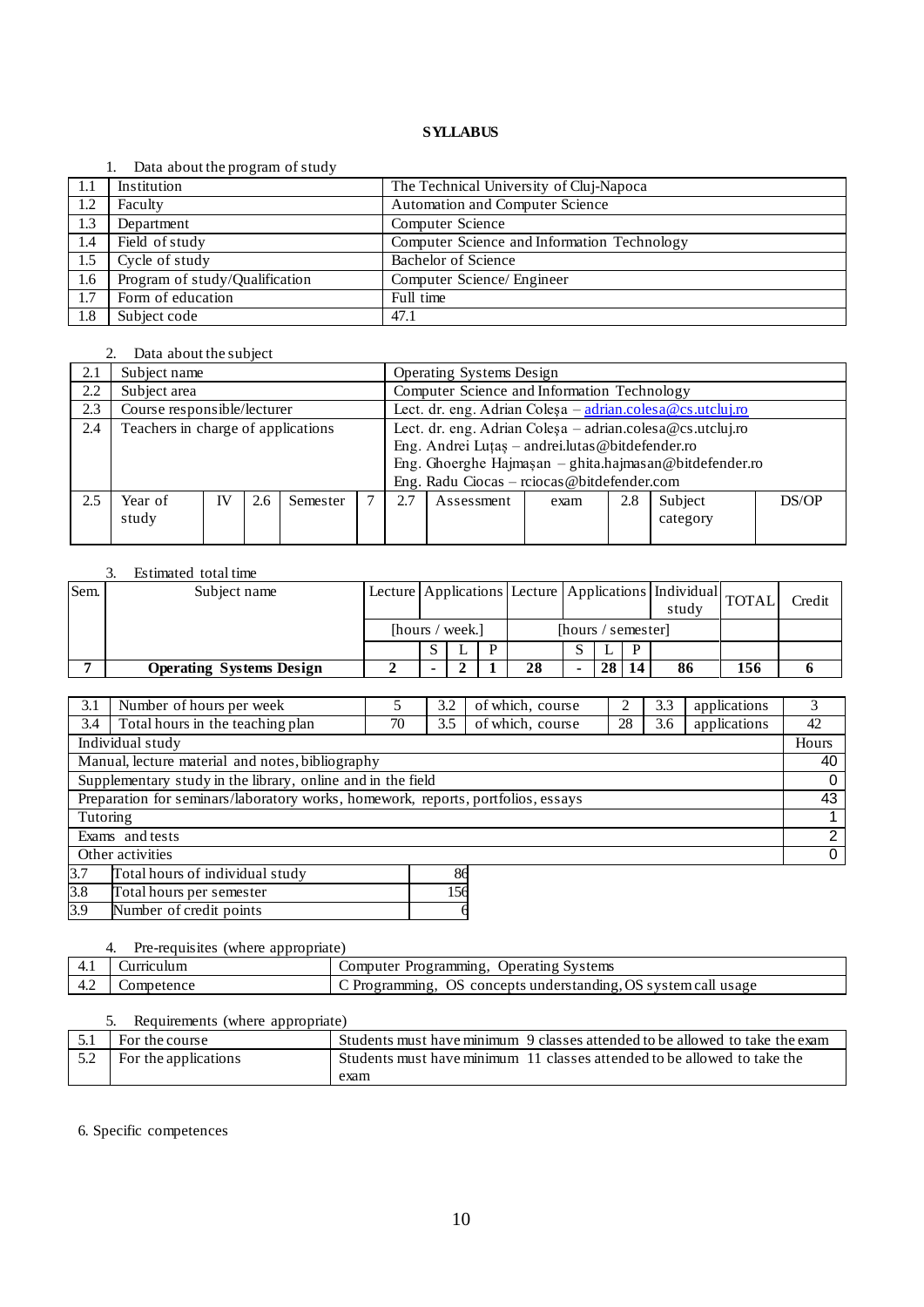|                          | C5: Designing, managing the lifetime cycle, integrating and ensuring the integrity of hardware, software and                 |
|--------------------------|------------------------------------------------------------------------------------------------------------------------------|
|                          | communication systems                                                                                                        |
|                          | <b>C5.1</b> : Specifying the relevant criteria regarding the lifetime cycle, quality, security and the computing system's    |
|                          | interaction with the environment and the human operator                                                                      |
|                          | C5.2: Using interdisciplinary knowledge for adapting the computing system to the specific requirements of the                |
|                          | application field                                                                                                            |
| Professional competences | <b>C5.3</b> : Using fundamental principles and methods for ensuring the security, the safety and ease of exploitation of the |
|                          | computing systems                                                                                                            |
|                          | C5.4: Proper utilization of the quality, safety and security standards in the field of information processing                |
|                          | C5.5: Creating a project including the problem's identification and analysis, its design and development, also               |
|                          | proving an understanding of the basic quality requirements                                                                   |
|                          | N/A                                                                                                                          |
|                          |                                                                                                                              |
| competences              |                                                                                                                              |
| Cross                    |                                                                                                                              |
|                          |                                                                                                                              |
|                          |                                                                                                                              |

| 7.1 | General objective   | Have a clear understanding of the OS' and its components' detailed          |
|-----|---------------------|-----------------------------------------------------------------------------|
|     |                     | functionality, structure and dsign methods.                                 |
| 7.2 | Specific objectives | Understand the OS structure, its components' functionality and their inter- |
|     |                     | relationships.                                                              |
|     |                     | Knowledge about different design and implementation alternatives            |
|     |                     | (advantages and disadvantages) of different OS components.                  |
|     |                     | Capability to design different OS components, like: thread scheduler,       |
|     |                     | synchronization mechanisms, processes and threads, virtual memory, file     |
|     |                     | system.                                                                     |

|                | 8.1. Lecture (syllabus)                                                         | Teaching methods    | <b>Notes</b> |
|----------------|---------------------------------------------------------------------------------|---------------------|--------------|
| $\mathbf{1}$   | General structure of an OS. Possible OS structures (monolithic, layered, micro- | $(1)$ lecture       |              |
|                | kernel, virtual machine, exokernel), its components, their functionality, role, | presentation based  |              |
|                | interconnectivity.                                                              | on beamer           |              |
| 2              | Process and thread management (1). Scheduling algorithms. FCFS, SJF, RR,        | presentation;       |              |
|                | Priority-based, Lottery. Priority inversion.                                    | (2) interactions    |              |
| $\overline{3}$ | Process and thread management (2). Use cases. Solaris, Windows and Linux        | with students: ask  |              |
|                | process management and scheduling.                                              | their opinion       |              |
| $\overline{4}$ | Synchronization mechanisms (1). General Design Principles. Hardware             | relative to the     |              |
|                | for implementation of higher-level synchronization<br>mechanisms<br>used        | presented subject;  |              |
|                | mechanisms. Design and implementation of locks, semaphores, condition           | (3) give each class |              |
|                | variables. Deadlock avoidance.                                                  | a short evaluation  |              |
| 5              | Synchronization mechanisms (2). Linux and Windows Use Cases.<br>The             | test; let students  |              |
|                | synchronization mechanisms provided by Linux and Windows. The way they are      | discuss and argue   |              |
|                | implemented.                                                                    | each other their    |              |
| 6              | Synchronization mechanisms (3). Deadlock. Deadlock avoidance, prevention        | solution; give      |              |
|                | and detection algorithms.                                                       | them the good       |              |
| $\overline{7}$ | Process management. Design and implementation aspects related to system         | solution and let    |              |
|                | calls. Techniques and strategies for design and implementation of processes and | them evaluate       |              |
|                | threads support.                                                                | their own one;      |              |
| 8              | Open files management. Design aspects. Illustration on the Linux Virtual Fule   | $(4)$ propose 2-3   |              |
|                | System (VFS).                                                                   | interesting study   |              |
| 9              | management (1). General Design Principles.<br>Design<br>and<br><b>Memory</b>    | cases of OSes to    |              |
|                | implementation alternatives of different memory management techniques and       | be prepared and     |              |
|                | mechanisms paging, segmentation, and swapping.                                  | presented by        |              |
| 10             | Memory management (2). Virtual memory's design and implementation aspects.      | students:           |              |
|                | Page replacement algorithms.                                                    | (5) students are    |              |
| 11             | <b>Memory</b> management (3). Use cases. Linux and Windows<br>memory            | invited to          |              |
|                | management solutions.                                                           | collaborate in      |              |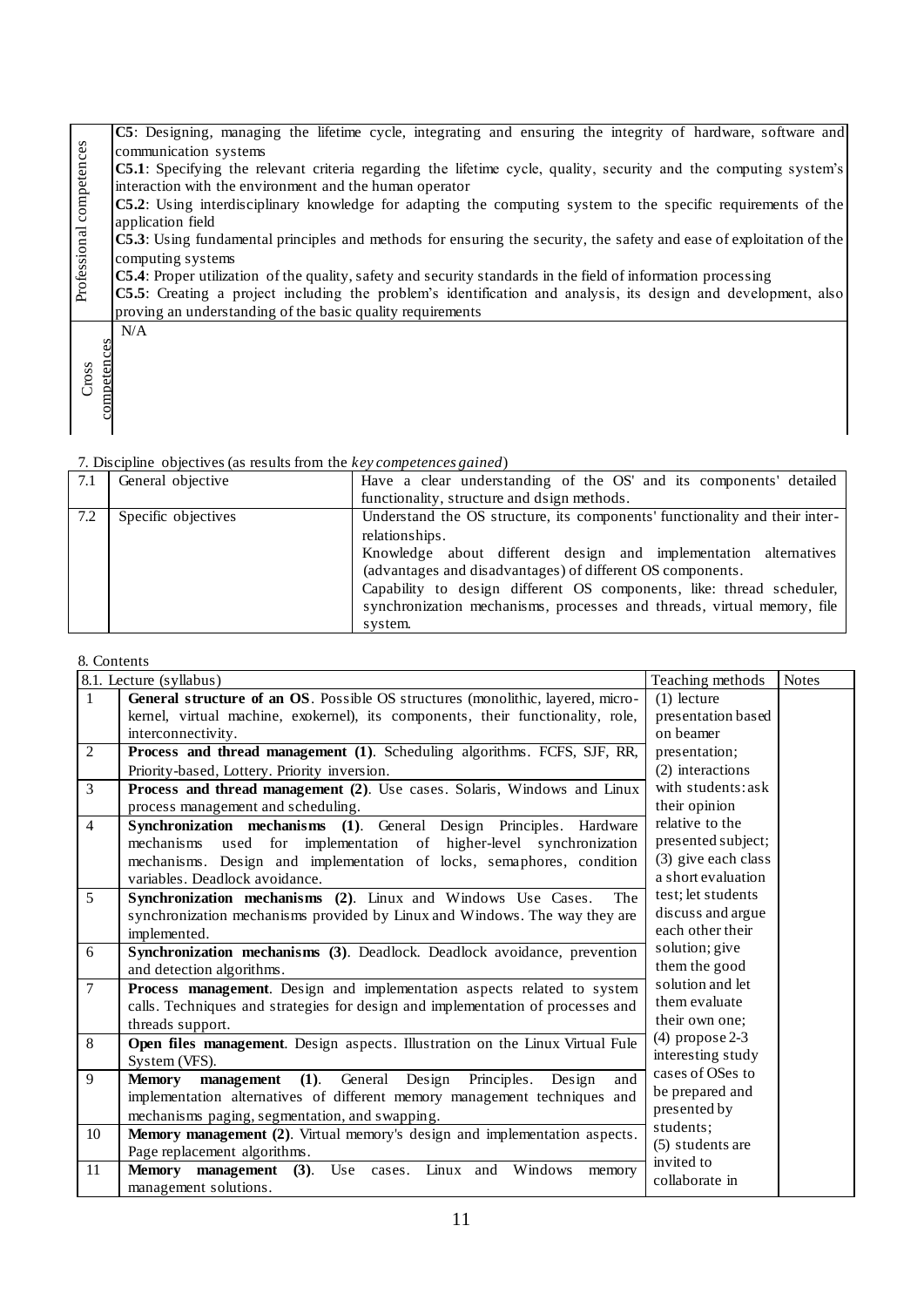| 12             | File systems (1). General Design Aspects. Design and implementation                                                                | research projects.                                |              |  |  |  |  |  |
|----------------|------------------------------------------------------------------------------------------------------------------------------------|---------------------------------------------------|--------------|--|--|--|--|--|
|                | alternatives of file systems concepts (files, directories), storage space                                                          |                                                   |              |  |  |  |  |  |
|                | management. Advantages and disadvantages.                                                                                          |                                                   |              |  |  |  |  |  |
| 13             | File systems (2). Linux and Windows File Systems. Design and implementation                                                        |                                                   |              |  |  |  |  |  |
|                | of Ext2 and NTFS.                                                                                                                  |                                                   |              |  |  |  |  |  |
| 14             | Security aspect. Subject review. Basic security aspects design. Overview of all                                                    |                                                   |              |  |  |  |  |  |
|                | presented subjects.                                                                                                                |                                                   |              |  |  |  |  |  |
|                | Bibliography                                                                                                                       |                                                   |              |  |  |  |  |  |
| 1.             | A. Silberschatz, G. Gagne, P. B. Galvin, <i>Operating Systems Concepts</i> , 7 <sup>th</sup> edition, Wiley, 2005, ISBN 978-0-471- |                                                   |              |  |  |  |  |  |
|                | 69466-3                                                                                                                            |                                                   |              |  |  |  |  |  |
| 2.             | A. Tanenbaum, A. Woodhull. Operating Systems Design and Implementation. 3rd edition, Prentice Hall, 2006, ISBN:<br>0131429388      |                                                   |              |  |  |  |  |  |
| 3.             | Daniel Pierre Bovet, Understanding Linux Kernel, O'Reilly & Associates, 2001, ISBN 0-596-00002-2.                                  |                                                   |              |  |  |  |  |  |
|                | 8.2. Applications (Laboratory, Projects)                                                                                           | Teaching methods                                  | <b>Notes</b> |  |  |  |  |  |
| $\mathbf{1}$   | Introduction of the Pintos OS                                                                                                      | $(1)$ students are                                |              |  |  |  |  |  |
| $\overline{2}$ | GNU Make. Apply it on the Makefile files in Pintos                                                                                 | presented a very                                  |              |  |  |  |  |  |
| $\overline{3}$ | OS debugging techniques applied in Pintos                                                                                          | brief overview of                                 |              |  |  |  |  |  |
| $\overline{4}$ | Pintos' thread system                                                                                                              | the most<br>important and<br>difficult aspects of |              |  |  |  |  |  |
| 5              | Thread scheduling in Pintos                                                                                                        |                                                   |              |  |  |  |  |  |
| $\overline{6}$ | Pintos' synchronization mechanisms                                                                                                 |                                                   |              |  |  |  |  |  |
| $\overline{7}$ | System call mechanism in Pintos. Simple system call implementation                                                                 | the working                                       |              |  |  |  |  |  |
| $\overline{8}$ | Process management in Pintos                                                                                                       | subject;                                          |              |  |  |  |  |  |
| $\overline{9}$ | Multi-threading support implementation in Pintos                                                                                   | (2) students are                                  |              |  |  |  |  |  |
| 10             | Virtual memory in Pintos. Practice with basic data structure and mechanism                                                         | given at the                                      |              |  |  |  |  |  |
| 11             | Virtual memory in Pintos. Swapping, page replacement algorithms, memory-                                                           | beginning of each                                 |              |  |  |  |  |  |
|                | mapped files                                                                                                                       | class a short                                     |              |  |  |  |  |  |
| 12             | Pintos' file system. Practice with the basic data structure. Implement extendable                                                  | evaluation quiz;                                  |              |  |  |  |  |  |
|                | files.                                                                                                                             | (3) students are                                  |              |  |  |  |  |  |
| 13             | Pintos' file system. Implement subdirectory support.                                                                               | given a hands-on                                  |              |  |  |  |  |  |
| 14             | Lab knowledge evaluation.                                                                                                          | tutorial to practice                              |              |  |  |  |  |  |
|                |                                                                                                                                    | with working                                      |              |  |  |  |  |  |
|                |                                                                                                                                    | subject's aspects<br>and to solve                 |              |  |  |  |  |  |
|                |                                                                                                                                    |                                                   |              |  |  |  |  |  |
|                |                                                                                                                                    | problems<br>(4) students are                      |              |  |  |  |  |  |
|                |                                                                                                                                    | given challenging                                 |              |  |  |  |  |  |
|                |                                                                                                                                    |                                                   |              |  |  |  |  |  |
|                |                                                                                                                                    | problems for extra<br>credit;                     |              |  |  |  |  |  |
|                | Bibliography                                                                                                                       |                                                   |              |  |  |  |  |  |
|                | Lecture slides and laboratory text and support at http://os.obs.utcluj.ro/moodle<br>1.                                             |                                                   |              |  |  |  |  |  |
|                |                                                                                                                                    |                                                   |              |  |  |  |  |  |

9. Bridging course contents with the expectations of the representatives of the community, professional associations and employers in the field

OSD course presents techniques for hardware and software resources management, which are applicable on any complex management software application. Besides, it provides students detailed knowledge about modern OSes' internals, making them capable of developing more efficient applications. The course curriculum maps the IT companies expectations, especially those dealing with direct access to OS services or developing kernel drivers or modules. Such companies are, for instance, system and data security and antivirus detection companies.

### 10. Evaluation

| Activity type | 10.1 | Assessment criteria             | 10.2 | Assessment methods     | 10.3 | Weight in the final |
|---------------|------|---------------------------------|------|------------------------|------|---------------------|
|               |      |                                 |      |                        |      | grade               |
| Course        |      | Knowledge about design          |      | examination.<br>Oral   |      | 0.5                 |
|               |      | alternatives of different OS    |      | Detailed discussion    |      |                     |
|               |      | components.                     |      | design<br>about        |      |                     |
|               |      | Capability to apply theoretical |      | alternatives<br>of     |      |                     |
|               |      | knowledge on real situations.   |      | OS.<br>different       |      |                     |
|               |      |                                 |      | components.            |      |                     |
|               |      |                                 |      | OS.<br>Solving<br>real |      |                     |
|               |      |                                 |      | design problems.       |      |                     |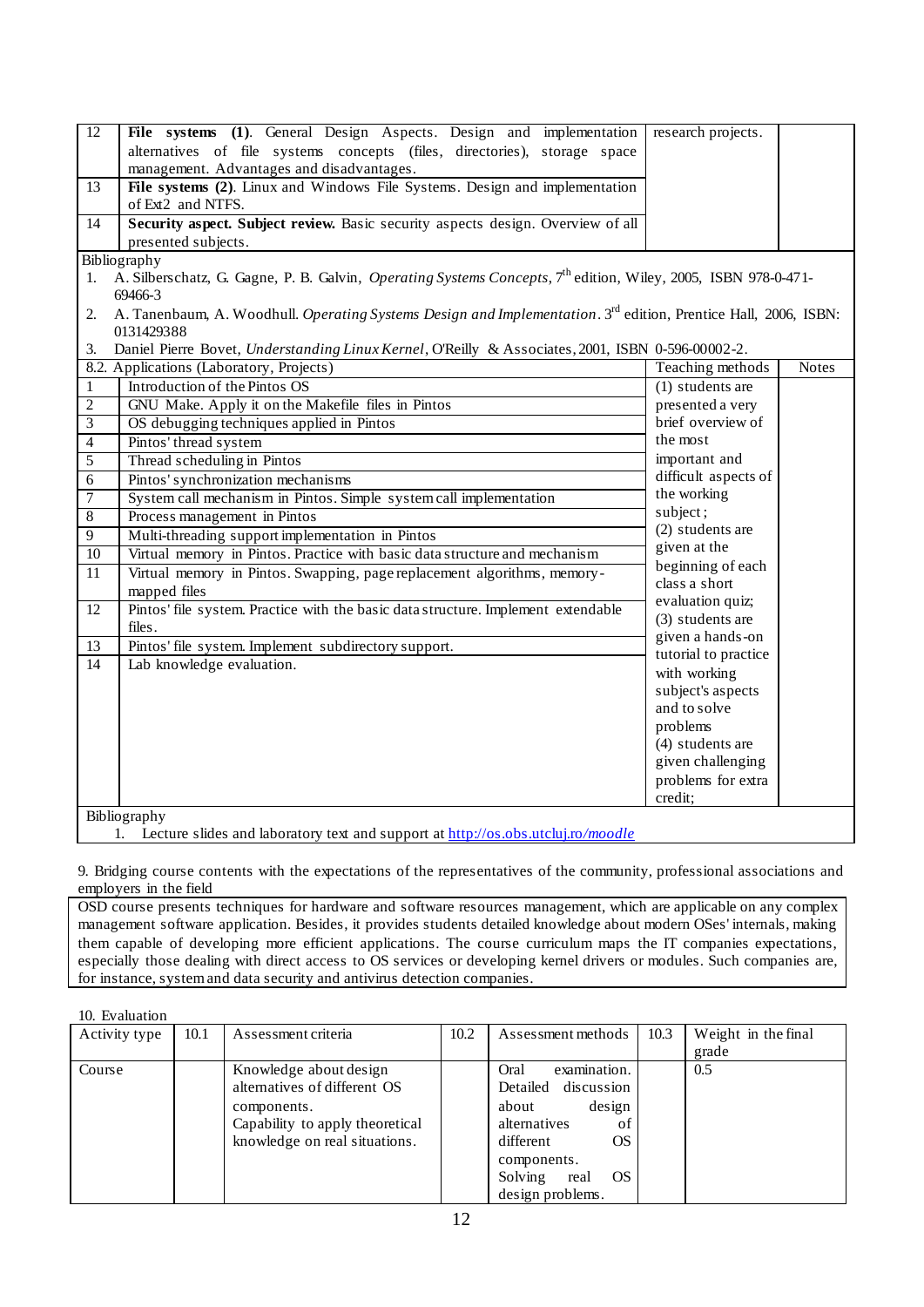| Applications                                                                                                       | Knowledge about main data      | Lab: implementation   | 0.2 |  |  |
|--------------------------------------------------------------------------------------------------------------------|--------------------------------|-----------------------|-----|--|--|
|                                                                                                                    | structures and mechanisms in   | of different problems |     |  |  |
|                                                                                                                    | Pintos OS.                     | in Pintos.            |     |  |  |
|                                                                                                                    | Capability to design and       | <i>Project:</i>       |     |  |  |
|                                                                                                                    | implement improvement          | argumentation<br>of   |     |  |  |
|                                                                                                                    | solutions for different Pintos | design<br>and         | 0.3 |  |  |
|                                                                                                                    | components.                    | implementation        |     |  |  |
|                                                                                                                    |                                | solutions             |     |  |  |
| 10.4 Minimum standard of performance                                                                               |                                |                       |     |  |  |
| Knowledge of the decise principles of the heain Of companents. Life nucesse menggan memory menggan file existem De |                                |                       |     |  |  |

Knowledge of the design principles of the basic OS components, like process manager, memory manager, file system. Be able to implement a simple system call in Pintos relatedto the mentioned components.

Course responsible Head of department Lect.dr.eng. Adrian Colesa Prof.dr.eng. Rodica Potolea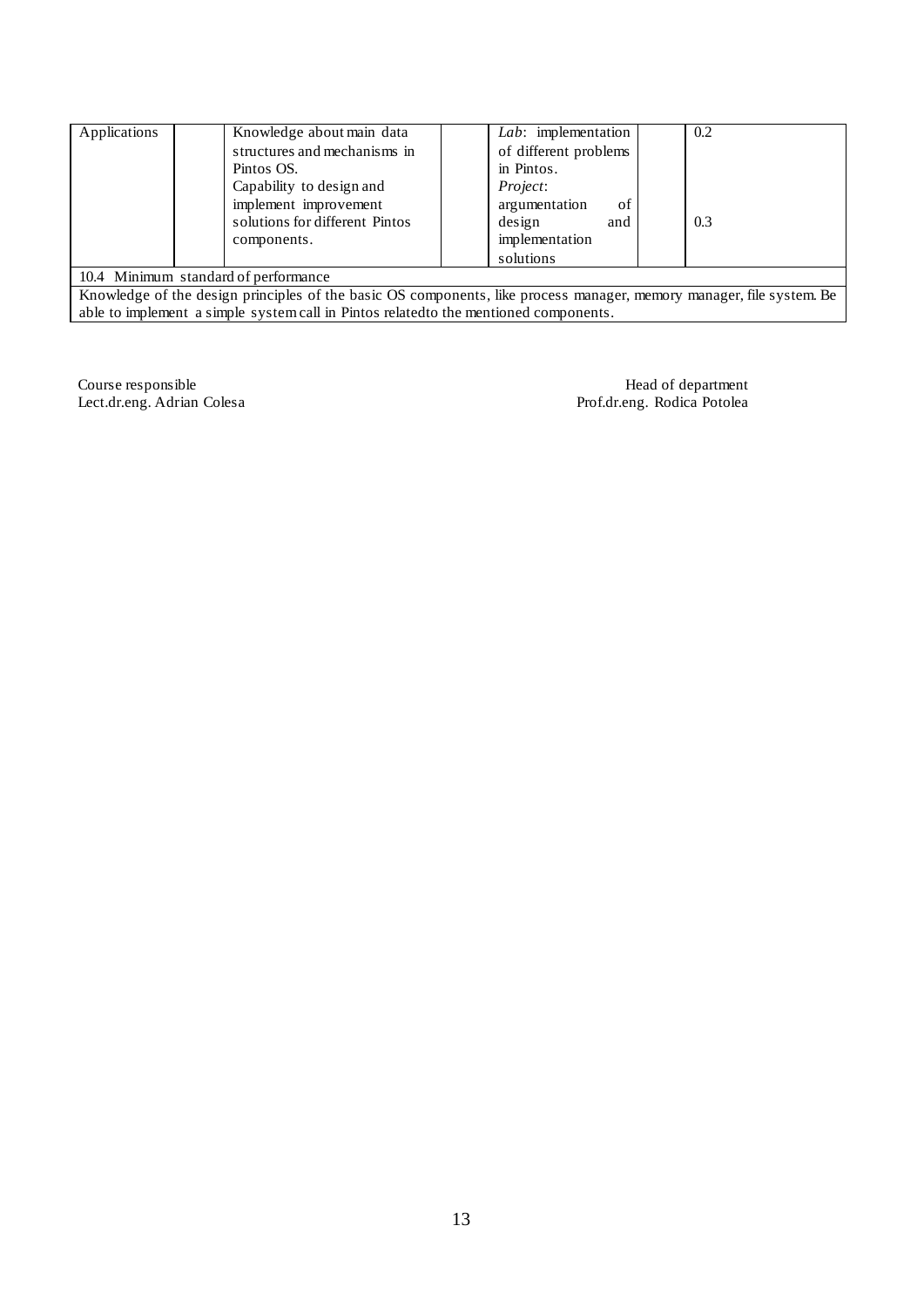### 1. Data about the program of study

|      | $\sim$ and about the program of beau |                                             |
|------|--------------------------------------|---------------------------------------------|
| -1.1 | Institution                          | The Technical University of Cluj-Napoca     |
| 1.2  | Faculty                              | Automation and Computer Science             |
| 1.3  | Department                           | Computer Science                            |
| 1.4  | Field of study                       | Computer Science and Information Technology |
| 1.5  | Cycle of study                       | Bachelor of Science                         |
| 1.6  | Program of study/Qualification       | Computer Science/ Engineer                  |
| 1.7  | Form of education                    | Full time                                   |
| 1.8  | Subject code                         | 47.2                                        |

# 2. Data about the subject

| 2.1 | Subject name                            |  |  |  |  |                                                               | User Interface Design                                     |                                                 |  |  |       |  |
|-----|-----------------------------------------|--|--|--|--|---------------------------------------------------------------|-----------------------------------------------------------|-------------------------------------------------|--|--|-------|--|
| 2.2 | Subject area                            |  |  |  |  |                                                               | Computer Science and Information Technology               |                                                 |  |  |       |  |
| 2.3 | Course responsible/lecturer             |  |  |  |  |                                                               | Prof. dr. eng. Gorgan Dorian - dorian.gorgan@cs.utcluj.ro |                                                 |  |  |       |  |
| 2.4 | Teachers in charge of applications      |  |  |  |  | Lect. dr. eng. Ștefănuț Teodor, teodor.stefanut@cs.utcluj.ro, |                                                           |                                                 |  |  |       |  |
|     |                                         |  |  |  |  |                                                               |                                                           | Dr. eng. Mihon Dănuț, vasile.mihon@cs.utcluj.ro |  |  |       |  |
| 2.5 | Year of study   IV $\vert$ 2.6 Semester |  |  |  |  | 2.7                                                           | 2.8 Subject category<br>Assessment<br>exam                |                                                 |  |  | DS/OP |  |
|     |                                         |  |  |  |  |                                                               |                                                           |                                                 |  |  |       |  |

# 3. Estimated total time

| Sem. | Subject name          |                 | Lecture Applications Lecture Applications   Individual TOTAL |                    |   |    |  |  | study |    | Credit |  |
|------|-----------------------|-----------------|--------------------------------------------------------------|--------------------|---|----|--|--|-------|----|--------|--|
|      |                       | [hours / week.] |                                                              | [hours / semester] |   |    |  |  |       |    |        |  |
|      |                       |                 |                                                              |                    | D |    |  |  | D     |    |        |  |
|      | User Interface Design |                 |                                                              |                    |   | 28 |  |  |       | 86 | 156    |  |

| 3.1                                                         | Number of hours per week                                                         |  | 3.2 | of which, course |  | 3.3 | applications | 3     |
|-------------------------------------------------------------|----------------------------------------------------------------------------------|--|-----|------------------|--|-----|--------------|-------|
| 3.4                                                         | Total hours in the teaching plan<br>of which, course<br>28<br>70<br>3.6<br>3.5   |  |     |                  |  |     | applications | 42    |
|                                                             | Individual study                                                                 |  |     |                  |  |     |              | Hours |
|                                                             | Manual, lecture material and notes, bibliography                                 |  |     |                  |  |     |              | 40    |
| Supplementary study in the library, online and in the field |                                                                                  |  |     |                  |  |     | 11           |       |
|                                                             | Preparation for seminars/laboratory works, homework, reports, portfolios, essays |  |     |                  |  |     |              | 20    |
| Tutoring                                                    |                                                                                  |  |     |                  |  |     |              | 6     |
|                                                             | Exams and tests                                                                  |  |     |                  |  |     |              | 9     |
|                                                             | Other activities                                                                 |  |     |                  |  |     |              |       |
| 3.7                                                         | Total hours of individual study                                                  |  | 86  |                  |  |     |              |       |
| 3.8<br>156<br>Total hours per semester                      |                                                                                  |  |     |                  |  |     |              |       |

### 4. Pre-requisites (where appropriate)

3.9 Number of credit points 6

| 4.1  | Curriculum | Computer programming (C or Java)                                         |
|------|------------|--------------------------------------------------------------------------|
|      |            | Elements of Computer Assisted Graphics                                   |
|      |            | Software Engineering                                                     |
| -4.2 | Competence | The fundamental methodology for the development of software applications |

### 5. Requirements (where appropriate)

| For the course       | Projector, computer                           |
|----------------------|-----------------------------------------------|
| For the applications | Laboratory attendance is mandatory            |
|                      | Study of laboratory materials from the server |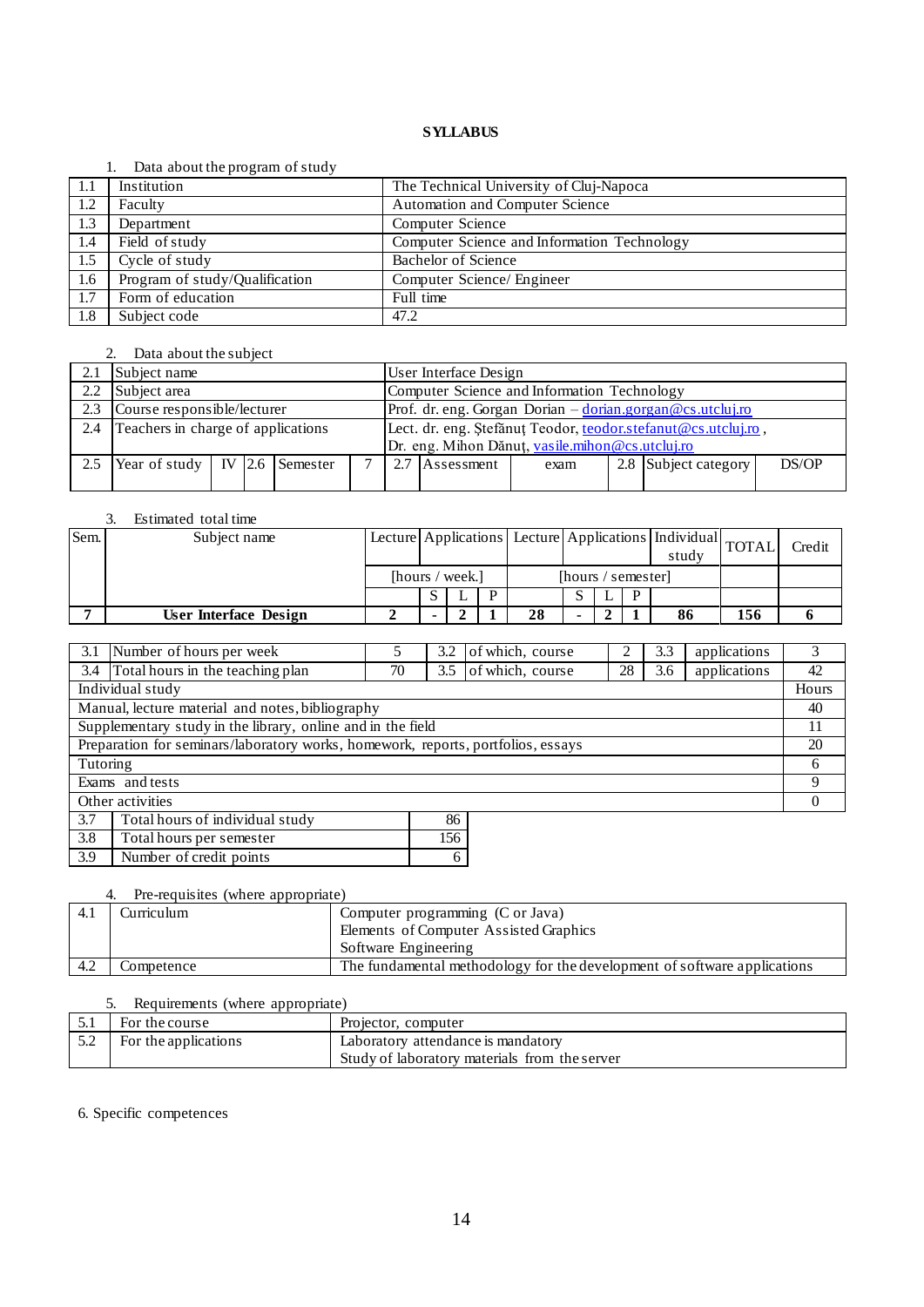|                      | C5 - Designing, managing the lifetime cycle, integrating and ensuring the integrity of hardware, software and             |  |  |  |  |  |  |  |  |  |
|----------------------|---------------------------------------------------------------------------------------------------------------------------|--|--|--|--|--|--|--|--|--|
|                      | communication systems (6 credite)                                                                                         |  |  |  |  |  |  |  |  |  |
|                      | <b>C5.1</b> - Specifying the relevant criteria regarding the lifetime cycle, quality, security and the computing system's |  |  |  |  |  |  |  |  |  |
|                      | interaction with the environment and the human operator                                                                   |  |  |  |  |  |  |  |  |  |
| competences          | <b>C5.2</b> - Using interdisciplinary knowledge for adapting the computing system to the specific requirements of the     |  |  |  |  |  |  |  |  |  |
|                      | application field                                                                                                         |  |  |  |  |  |  |  |  |  |
| Professional         | $CS.3$ - Using fundamental principles and methods for ensuring the security, the safety and ease of exploitation of the   |  |  |  |  |  |  |  |  |  |
|                      | computing systems                                                                                                         |  |  |  |  |  |  |  |  |  |
|                      | $\textsf{CS.4}$ - Proper utilization of the quality, safety and security standards in the field of information processing |  |  |  |  |  |  |  |  |  |
|                      | C5.5 - Creating a project including the problem's identification and analysis, its design and development, also           |  |  |  |  |  |  |  |  |  |
|                      | proving an understanding of the basic quality requirements                                                                |  |  |  |  |  |  |  |  |  |
|                      | N/A                                                                                                                       |  |  |  |  |  |  |  |  |  |
|                      |                                                                                                                           |  |  |  |  |  |  |  |  |  |
|                      |                                                                                                                           |  |  |  |  |  |  |  |  |  |
| competences<br>Cross |                                                                                                                           |  |  |  |  |  |  |  |  |  |
|                      |                                                                                                                           |  |  |  |  |  |  |  |  |  |
|                      |                                                                                                                           |  |  |  |  |  |  |  |  |  |

|     | 7. Discipline objectives (as results from the key competences gained) |                                                                                                                                                                                                                                                                                                                                                                              |  |  |  |  |  |  |  |
|-----|-----------------------------------------------------------------------|------------------------------------------------------------------------------------------------------------------------------------------------------------------------------------------------------------------------------------------------------------------------------------------------------------------------------------------------------------------------------|--|--|--|--|--|--|--|
| 7.1 | General objective                                                     | Study and experiment the methodology of interactive software applications<br>development. Study Human-Computer interaction techniques.                                                                                                                                                                                                                                       |  |  |  |  |  |  |  |
| 7.2 | Specific objectives                                                   | 1. Apply the user centred software development methodology<br>2. Study and experiment the techniques that are specific to the flexible<br>methodology of the development of interactive applications and graphical<br>user interfaces<br>3. Implementation of new and efficient human-computer interaction techniques<br>4. Usability evaluation in interactive applications |  |  |  |  |  |  |  |

| Professional competences | communication systems (6 credite)<br>C5.1 - Specifying the relevant criteria regarding the lifetime cycle, quality, security and the computing system's<br>interaction with the environment and the human operator<br>C5.2 - Using interdisciplinary knowledge for adapting the computing system to the specific requirements of the<br>application field<br>C5.3 - Using fundamental principles and methods for ensuring the security, the safety and ease of exploitation of the<br>computing systems<br>C5.4 - Proper utilization of the quality, safety and security standards in the field of information processing<br>C5.5 - Creating a project including the problem's identification and analysis, its design and development, also<br>proving an understanding of the basic quality requirements |                                                                                                                                        |                                 |                |  |  |  |  |  |
|--------------------------|------------------------------------------------------------------------------------------------------------------------------------------------------------------------------------------------------------------------------------------------------------------------------------------------------------------------------------------------------------------------------------------------------------------------------------------------------------------------------------------------------------------------------------------------------------------------------------------------------------------------------------------------------------------------------------------------------------------------------------------------------------------------------------------------------------|----------------------------------------------------------------------------------------------------------------------------------------|---------------------------------|----------------|--|--|--|--|--|
| competences<br>Cross     | N/A                                                                                                                                                                                                                                                                                                                                                                                                                                                                                                                                                                                                                                                                                                                                                                                                        |                                                                                                                                        |                                 |                |  |  |  |  |  |
|                          | 7. Discipline objectives (as results from the key competences gained)                                                                                                                                                                                                                                                                                                                                                                                                                                                                                                                                                                                                                                                                                                                                      |                                                                                                                                        |                                 |                |  |  |  |  |  |
| 7.1                      | General objective                                                                                                                                                                                                                                                                                                                                                                                                                                                                                                                                                                                                                                                                                                                                                                                          | Study and experiment the methodology of interactive software applications<br>development. Study Human-Computer interaction techniques. |                                 |                |  |  |  |  |  |
| 7.2                      | Specific objectives<br>1. Apply the user centred software development methodology<br>Study and experiment the techniques that are specific to the flexible<br>methodology of the development of interactive applications and graphical<br>user interfaces<br>3. Implementation of new and efficient human-computer interaction techniques<br>4. Usability evaluation in interactive applications                                                                                                                                                                                                                                                                                                                                                                                                           |                                                                                                                                        |                                 |                |  |  |  |  |  |
| 8. Contents              |                                                                                                                                                                                                                                                                                                                                                                                                                                                                                                                                                                                                                                                                                                                                                                                                            |                                                                                                                                        |                                 |                |  |  |  |  |  |
|                          | 8.1. Lecture (syllabus)                                                                                                                                                                                                                                                                                                                                                                                                                                                                                                                                                                                                                                                                                                                                                                                    |                                                                                                                                        | Teaching methods                | <b>Notes</b>   |  |  |  |  |  |
| $\mathbf{1}$             | Introduction. History                                                                                                                                                                                                                                                                                                                                                                                                                                                                                                                                                                                                                                                                                                                                                                                      |                                                                                                                                        | New multimedia                  |                |  |  |  |  |  |
| $\overline{2}$           | User interface development concepts                                                                                                                                                                                                                                                                                                                                                                                                                                                                                                                                                                                                                                                                                                                                                                        | teaching                                                                                                                               |                                 |                |  |  |  |  |  |
| $\overline{3}$           | Input and output communication concepts                                                                                                                                                                                                                                                                                                                                                                                                                                                                                                                                                                                                                                                                                                                                                                    |                                                                                                                                        | approaches will be              |                |  |  |  |  |  |
| $\overline{4}$           | User oriented design methodology                                                                                                                                                                                                                                                                                                                                                                                                                                                                                                                                                                                                                                                                                                                                                                           |                                                                                                                                        | used in classes.                |                |  |  |  |  |  |
| 5                        | User interface design methodology                                                                                                                                                                                                                                                                                                                                                                                                                                                                                                                                                                                                                                                                                                                                                                          |                                                                                                                                        | The course is                   | During the     |  |  |  |  |  |
| 6                        | User interface usability                                                                                                                                                                                                                                                                                                                                                                                                                                                                                                                                                                                                                                                                                                                                                                                   |                                                                                                                                        | interactive and                 | semester and   |  |  |  |  |  |
| $\tau$                   | User requirements definition                                                                                                                                                                                                                                                                                                                                                                                                                                                                                                                                                                                                                                                                                                                                                                               |                                                                                                                                        | includes                        | before each    |  |  |  |  |  |
| 8                        | Task description and analysis                                                                                                                                                                                                                                                                                                                                                                                                                                                                                                                                                                                                                                                                                                                                                                              |                                                                                                                                        | demonstrations                  | exam there are |  |  |  |  |  |
| 9                        | User interface prototyping                                                                                                                                                                                                                                                                                                                                                                                                                                                                                                                                                                                                                                                                                                                                                                                 |                                                                                                                                        | that exemplify                  | a few          |  |  |  |  |  |
| 10                       | Cognitive walkthrough and heuritic evaluation                                                                                                                                                                                                                                                                                                                                                                                                                                                                                                                                                                                                                                                                                                                                                              |                                                                                                                                        | different user                  | preparation    |  |  |  |  |  |
| 11                       | Interaction styles and techniques                                                                                                                                                                                                                                                                                                                                                                                                                                                                                                                                                                                                                                                                                                                                                                          |                                                                                                                                        | interaction                     | hours planned. |  |  |  |  |  |
| 12                       | Web technologies. Audio and video technologies                                                                                                                                                                                                                                                                                                                                                                                                                                                                                                                                                                                                                                                                                                                                                             |                                                                                                                                        | techniques and the              |                |  |  |  |  |  |
| 13                       | Wireless technologies                                                                                                                                                                                                                                                                                                                                                                                                                                                                                                                                                                                                                                                                                                                                                                                      |                                                                                                                                        | software<br>development         |                |  |  |  |  |  |
| 14                       | User interface development environments                                                                                                                                                                                                                                                                                                                                                                                                                                                                                                                                                                                                                                                                                                                                                                    |                                                                                                                                        | methodology.                    |                |  |  |  |  |  |
|                          | Bibliography                                                                                                                                                                                                                                                                                                                                                                                                                                                                                                                                                                                                                                                                                                                                                                                               |                                                                                                                                        |                                 |                |  |  |  |  |  |
| 1.                       |                                                                                                                                                                                                                                                                                                                                                                                                                                                                                                                                                                                                                                                                                                                                                                                                            | Shneiderman B.: "Designing the User Interface. Strategies for Effective Human Computer Interaction", Addison-                          |                                 |                |  |  |  |  |  |
|                          | Wesley, 1992.                                                                                                                                                                                                                                                                                                                                                                                                                                                                                                                                                                                                                                                                                                                                                                                              |                                                                                                                                        |                                 |                |  |  |  |  |  |
| 2.                       |                                                                                                                                                                                                                                                                                                                                                                                                                                                                                                                                                                                                                                                                                                                                                                                                            | Galitz W.O.: "The Essential Guide to User Interface Design". John Wiley & Sons, 1997.                                                  |                                 |                |  |  |  |  |  |
|                          | In virtual library                                                                                                                                                                                                                                                                                                                                                                                                                                                                                                                                                                                                                                                                                                                                                                                         |                                                                                                                                        |                                 |                |  |  |  |  |  |
| 1.                       | Resurse curs, http://cgis.utcluj.ro/didactic                                                                                                                                                                                                                                                                                                                                                                                                                                                                                                                                                                                                                                                                                                                                                               |                                                                                                                                        |                                 |                |  |  |  |  |  |
|                          | 8.2. Applications (Laboratory)                                                                                                                                                                                                                                                                                                                                                                                                                                                                                                                                                                                                                                                                                                                                                                             |                                                                                                                                        | Teaching methods                | <b>Notes</b>   |  |  |  |  |  |
| 1                        | Introduction. Administrative                                                                                                                                                                                                                                                                                                                                                                                                                                                                                                                                                                                                                                                                                                                                                                               |                                                                                                                                        | Documentation                   |                |  |  |  |  |  |
| $\overline{c}$           | Static and dynamic HTML pages                                                                                                                                                                                                                                                                                                                                                                                                                                                                                                                                                                                                                                                                                                                                                                              |                                                                                                                                        | and examples will               |                |  |  |  |  |  |
| 3                        | JavaScript Language and DHTML                                                                                                                                                                                                                                                                                                                                                                                                                                                                                                                                                                                                                                                                                                                                                                              |                                                                                                                                        | be available to the             |                |  |  |  |  |  |
| 4                        | Dynamic HTML pages, JavaScript and AJAX Technology                                                                                                                                                                                                                                                                                                                                                                                                                                                                                                                                                                                                                                                                                                                                                         |                                                                                                                                        | students, prior to              |                |  |  |  |  |  |
| 5                        |                                                                                                                                                                                                                                                                                                                                                                                                                                                                                                                                                                                                                                                                                                                                                                                                            | Graphical user interface development methodologies. jQuery Technology                                                                  | the laboratory<br>classes, on a |                |  |  |  |  |  |
| 6<br>$\tau$              | Simple animation. Adobe Flash Technology<br>Animation description. Action Script 3 Technology                                                                                                                                                                                                                                                                                                                                                                                                                                                                                                                                                                                                                                                                                                              |                                                                                                                                        | dedicated server.               |                |  |  |  |  |  |
| $\overline{8}$           |                                                                                                                                                                                                                                                                                                                                                                                                                                                                                                                                                                                                                                                                                                                                                                                                            |                                                                                                                                        | The students will               |                |  |  |  |  |  |
|                          |                                                                                                                                                                                                                                                                                                                                                                                                                                                                                                                                                                                                                                                                                                                                                                                                            | User interface prototyping. Adobe FLEX Technology                                                                                      |                                 |                |  |  |  |  |  |

|                | 8.2. Applications (Laboratory)                                        | Teaching methods    | <b>Notes</b> |
|----------------|-----------------------------------------------------------------------|---------------------|--------------|
|                | Introduction. Administrative                                          | Documentation       |              |
|                | Static and dynamic HTML pages                                         | and examples will   |              |
|                | JavaScript Language and DHTML                                         | be available to the |              |
| $\overline{4}$ | Dynamic HTML pages, JavaScript and AJAX Technology                    | students, prior to  |              |
|                | Graphical user interface development methodologies. ¡Query Technology | the laboratory      |              |
| 6              | Simple animation. Adobe Flash Technology                              | classes, on a       |              |
|                | Animation description. Action Script 3 Technology                     | dedicated server.   |              |
|                | User interface prototyping. Adobe FLEX Technology                     | The students will   |              |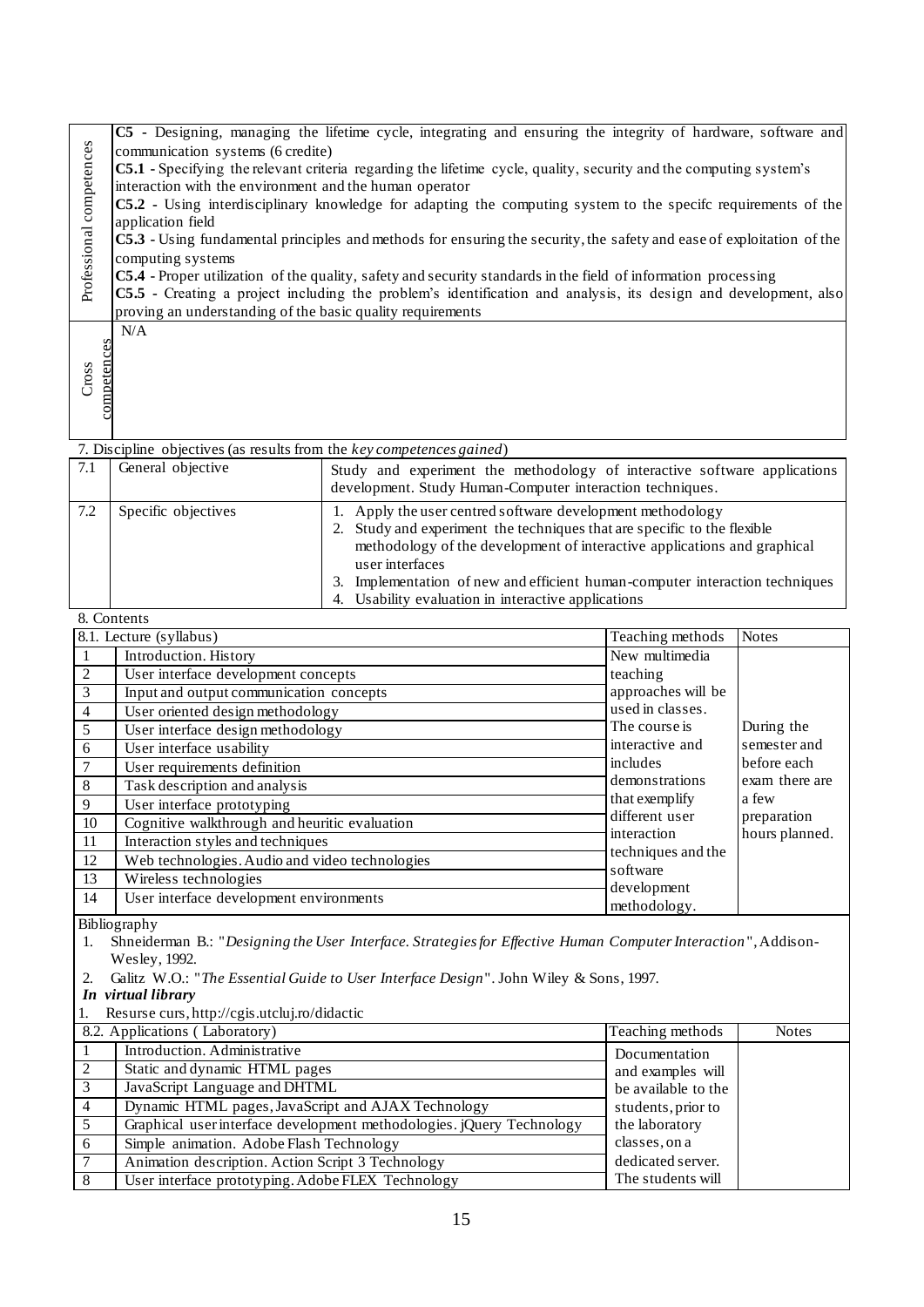| 9       | Complex prototyping – Part 1. FLEX and Action Script 3 Technology     | work                |                         |
|---------|-----------------------------------------------------------------------|---------------------|-------------------------|
| 10      | Complex prototyping – Part 2. Communication techniques prototyping    | independently but   |                         |
|         | components                                                            | will also be        |                         |
| 11      | Java based prototyping techniques. JavaFX Technology                  | assisted by the     |                         |
| 12      | Complex user interface development. XAML Technology                   | teacher.            |                         |
| 13      | Dynamical user interfaces. Silverlight Technology                     |                     |                         |
| 14      | Assessment                                                            |                     |                         |
|         | Applications (Projects)                                               | Teaching methods    | <b>Notes</b>            |
| 1       | Project proposal: subject, methodology, phases, organization, project |                     |                         |
|         | contents, project evaluation;                                         |                     |                         |
| 2       | Project definition. Evaluation report;                                |                     |                         |
| 3       | Task description and analysis;                                        |                     | Each student            |
| 4       | Low fidelity prototyping, and scenarios;                              |                     | will have to            |
| 5       | Cognitive walkthrough;                                                | Documentation       | develop a               |
| 6       | Heuristic evaluation;                                                 | and examples will   | specific                |
| 7       | Prototyping plan;                                                     | be available to the | project based<br>on the |
| $\,8\,$ | Prototype codification;                                               | students on a       | knowledge               |
| 9       | User test cases;                                                      | dedicated server.   | acquired at the         |
| 10      | Prototype evaluation and evaluation reports;                          |                     | laboratory              |
| 11      | Iterative enhancement of the prototype;                               |                     | hours.                  |
| 12      | Final user interface development;                                     |                     |                         |
| 13      | Document writing;                                                     |                     |                         |
| 14      | Project presentation and evaluation.                                  |                     |                         |
|         | <b>Bibliography</b>                                                   |                     |                         |

Bibliography

1. Gorgan D., Harsan H.: "*User Interface Design: Laboratory works*". Casa Cărţii de Ştiinţă, 2000.

*In virtual library*

1. Curs şi lucrări practice, [http://cgis.utcluj.ro](http://cgis.utcluj.ro/)

9. Bridging course contents with the expectations of the representatives of the community, professional associations and employers in the field

This discipline is integrated into the Computers and Information Technology domain. The content is classic, yet modern, and introduces to students the user centred methodology for the development of interactive software applications and graphical interfaces. The content of this discipline has been aligned with the information presented in similar disciplines from other major universities and companies from Romania, Europe and USA and has been evaluated by the authorized Romanian governmental agencies (CNEAA and ARACIS).

#### 10. Evaluation Activity type 10.1 Assessment criteria 10.2 Assessment methods 10.3 Weight in the final grade Course The written exam tests the understanding of the information presented in classes and the ability to apply this knowledge. The activity in class evaluates the active involvement of the students in the teaching process and their participation to the discussions, debates and other class activities during the entire semester. Evaluation is performed through written exam (E) and classes activity (AC) 50% (E) 10% (AC) Applications Laboratory assessment evaluates the practical abilities obtained by the students. Through project assignments the students have the opportunity to develop their skill in applying the notions, concepts and methods presented in class. Evaluation is performed through written exam and project assessment. 25% (C) 25% (P) 10.4 Minimum standard of performance Grades > 5 for both theoretical and practical assessments

Course responsible **Head of department** Prof.dr.eng. Dorian Gorgan Prof.dr.eng. Rodica Potolea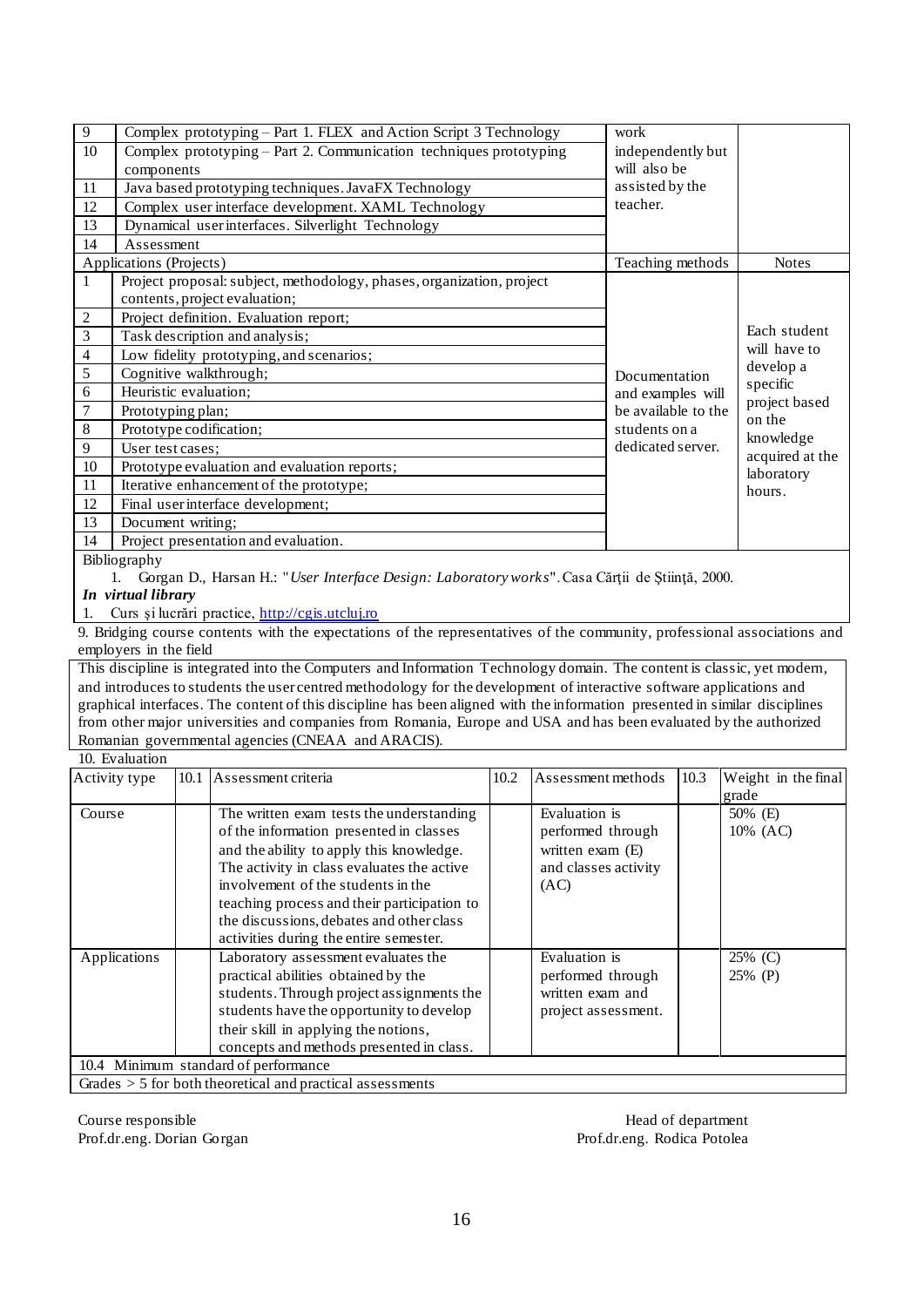### 11. Data about the program of study

|             | $11.$ Bata about the program of state, |                                             |
|-------------|----------------------------------------|---------------------------------------------|
| $\vert$ 1.1 | Institution                            | The Technical University of Cluj-Napoca     |
| 1.2         | Faculty                                | <b>Automation and Computer Science</b>      |
| 1.3         | Department                             | Computer Science                            |
| 1.4         | Field of study                         | Computer Science and Information Technology |
| 1.5         | Cycle of study                         | <b>Bachelor of Science</b>                  |
| 1.6         | Program of study/Qualification         | Computer Science/ Engineer                  |
| 1.7         | Form of education                      | Full time                                   |
| 1.8         | Subject code                           | 48.1                                        |

# 12. Data about the subject

| 2.1 | Subject name                                                                                 |  |  |  |  |  | Pattern Recognition Systems                                            |      |  |                                                                       |       |  |  |
|-----|----------------------------------------------------------------------------------------------|--|--|--|--|--|------------------------------------------------------------------------|------|--|-----------------------------------------------------------------------|-------|--|--|
| 2.2 | Subject area                                                                                 |  |  |  |  |  | Computer Science and Information Technology                            |      |  |                                                                       |       |  |  |
| 2.3 | Course responsible/lecturer<br>Prof. dr. eng. Sergiu Nedevschi-Sergiu.Nedevschi@cs.utcluj.ro |  |  |  |  |  |                                                                        |      |  |                                                                       |       |  |  |
| 2.4 | Teachers in charge of applications                                                           |  |  |  |  |  | Conf. dr. eng. Tiberiu Marita, Conf.dr.eng. Radu Danescu, Conf.dr.eng. |      |  |                                                                       |       |  |  |
|     |                                                                                              |  |  |  |  |  |                                                                        |      |  | Florin Oniga {Tiberiu.Marita, Radu.Danescu,Florin.Oniga}@cs.utcluj.ro |       |  |  |
| 2.5 | Year of study   IV $\vert$ 2.6 Semester                                                      |  |  |  |  |  | Assessment                                                             | exam |  | 2.8 Subject category                                                  | DS/OP |  |  |
|     |                                                                                              |  |  |  |  |  |                                                                        |      |  |                                                                       |       |  |  |

# 13. Estimated total time

| Sem. | Subject name                       |                 | Lecture Applications Lecture Applications   Individual TOTAL |                    |  |    |  |    | study |    | Credit |  |
|------|------------------------------------|-----------------|--------------------------------------------------------------|--------------------|--|----|--|----|-------|----|--------|--|
|      |                                    | [hours / week.] |                                                              | [hours / semester] |  |    |  |    |       |    |        |  |
|      |                                    |                 |                                                              |                    |  |    |  |    |       |    |        |  |
|      | <b>Pattern Recognition Systems</b> |                 |                                                              |                    |  | 28 |  | 28 |       | 86 | 156    |  |

|                                                                                  | 3.1 Number of hours per week                                                                       |  | 3.2 | of which, course |  | 3.3 | applications   | 3              |
|----------------------------------------------------------------------------------|----------------------------------------------------------------------------------------------------|--|-----|------------------|--|-----|----------------|----------------|
|                                                                                  | 3.4 Total hours in the teaching plan<br>of which, course<br>28<br>applications<br>70<br>3.5<br>3.6 |  |     |                  |  |     |                | 42             |
| Individual study                                                                 |                                                                                                    |  |     |                  |  |     |                | Hours          |
| Manual, lecture material and notes, bibliography                                 |                                                                                                    |  |     |                  |  |     |                | 28             |
| Supplementary study in the library, online and in the field                      |                                                                                                    |  |     |                  |  |     | 20             |                |
| Preparation for seminars/laboratory works, homework, reports, portfolios, essays |                                                                                                    |  |     |                  |  |     |                | 28             |
| Tutoring                                                                         |                                                                                                    |  |     |                  |  |     |                | $\overline{4}$ |
|                                                                                  | Exams and tests                                                                                    |  |     |                  |  |     |                | 6              |
| Other activities                                                                 |                                                                                                    |  |     |                  |  |     | $\overline{0}$ |                |
| 3.7                                                                              | Total hours of individual study                                                                    |  | 86  |                  |  |     |                |                |
| 3.8                                                                              | Total hours per semester                                                                           |  | 156 |                  |  |     |                |                |

### 14. Pre-requisites (where appropriate)

3.9 Number of credit points 6

| -4.1 | durriculum | Image Processing                                                          |
|------|------------|---------------------------------------------------------------------------|
| 4.2  | Competence | Computer programming, Data structures and algorithms, Probability Theory, |
|      |            | Artificial Intelligence.                                                  |

# 15. Requirements (where appropriate)

| 5.1 | the course                    | Blackboard.<br>video projector, computer                                      |
|-----|-------------------------------|-------------------------------------------------------------------------------|
| 5.2 | the applications <sup>.</sup> | Workstations, specific software (Visual Studio, Diblook,<br>Matlab<br>OpenCV. |
|     |                               |                                                                               |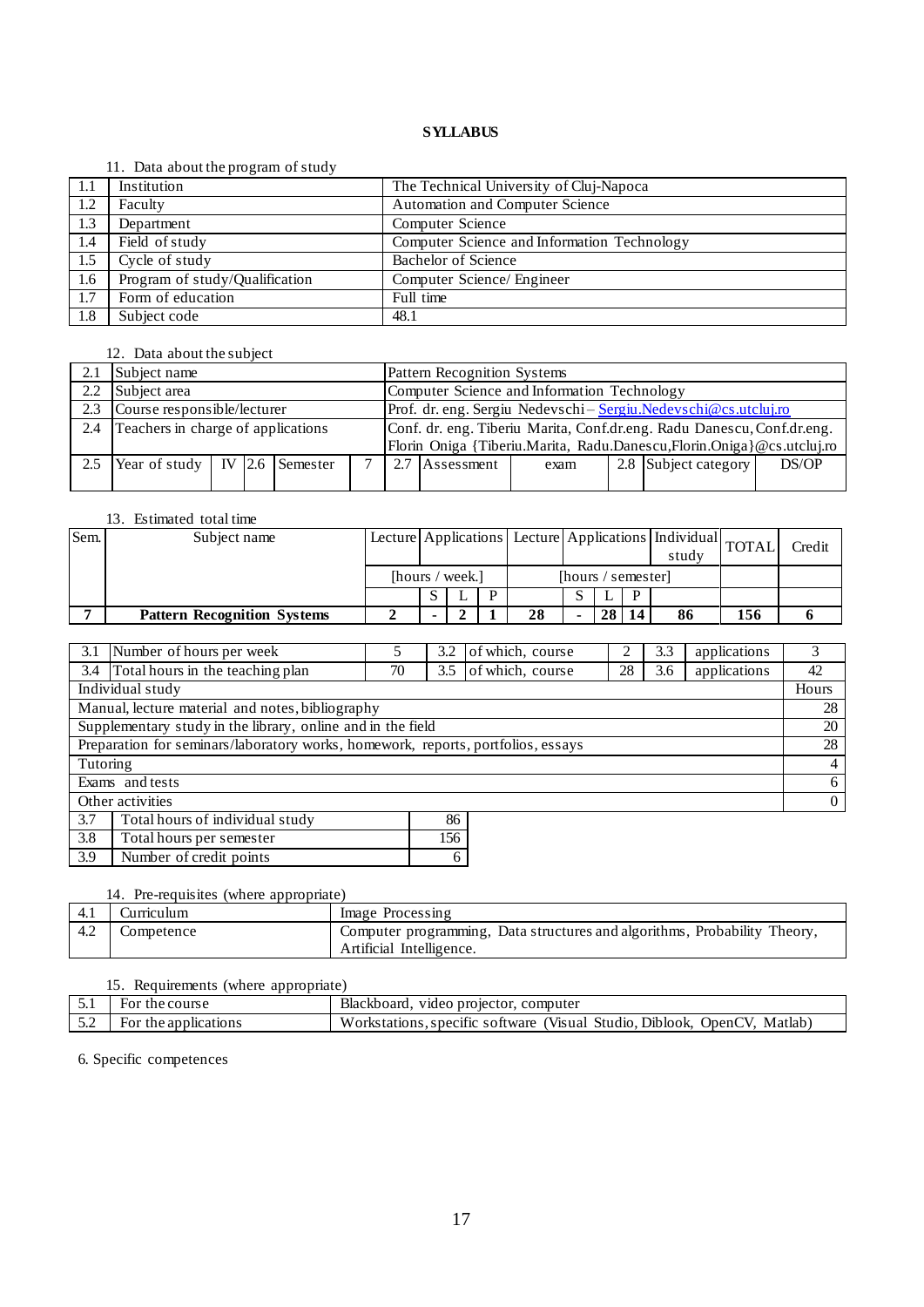|                                                                                                                                                    | communication systems                                                                                                                                                                          | C4 – Improving the performances of the hardware, software and communication systems (2 credits)<br><b>C4.2</b> – Explaining the interaction of the factors that determine the performances of the hardware, software and |                    |              |  |  |  |  |  |  |
|----------------------------------------------------------------------------------------------------------------------------------------------------|------------------------------------------------------------------------------------------------------------------------------------------------------------------------------------------------|--------------------------------------------------------------------------------------------------------------------------------------------------------------------------------------------------------------------------|--------------------|--------------|--|--|--|--|--|--|
|                                                                                                                                                    | communication                                                                                                                                                                                  | C4.3 - Applying the main methods and principles for increasing the performances of the hardware, software and                                                                                                            |                    |              |  |  |  |  |  |  |
| C5 – Designing, managing the lifetime cycle, integrating and ensuring the integrity of hardware, software and<br>communication systems (2 credits) |                                                                                                                                                                                                |                                                                                                                                                                                                                          |                    |              |  |  |  |  |  |  |
| Professional competences                                                                                                                           | C5.1 - Specifying the relevant criteria regarding the lifetime cycle, quality, security and the computing system's                                                                             |                                                                                                                                                                                                                          |                    |              |  |  |  |  |  |  |
|                                                                                                                                                    | interaction with the environment and the human operator<br>C5.2 - Using interdisciplinary knowledge for adapting the computing system to the specific requirements of the<br>application field |                                                                                                                                                                                                                          |                    |              |  |  |  |  |  |  |
|                                                                                                                                                    | computing systems                                                                                                                                                                              | C5.3 - Using fundamental principles and methods for ensuring the security, the safety and ease of exploitation of the                                                                                                    |                    |              |  |  |  |  |  |  |
|                                                                                                                                                    | proving an understanding of the basic quality requirements                                                                                                                                     | C5.5 - Creating a project including the problem's identification and analysis, its design and development, also                                                                                                          |                    |              |  |  |  |  |  |  |
|                                                                                                                                                    | $C6$ – Designing intelligent systems (2 credits)                                                                                                                                               | $C6.2$ – Using domain-specific tools for explaining and understanding the intelligent systems' functioning                                                                                                               |                    |              |  |  |  |  |  |  |
|                                                                                                                                                    | limitations                                                                                                                                                                                    | C6.4 - Choosing the criteria and evaluation methods for the intelligent systems' quality, performances and                                                                                                               |                    |              |  |  |  |  |  |  |
|                                                                                                                                                    | N/A                                                                                                                                                                                            |                                                                                                                                                                                                                          |                    |              |  |  |  |  |  |  |
|                                                                                                                                                    |                                                                                                                                                                                                |                                                                                                                                                                                                                          |                    |              |  |  |  |  |  |  |
| competences<br>Cross                                                                                                                               |                                                                                                                                                                                                |                                                                                                                                                                                                                          |                    |              |  |  |  |  |  |  |
|                                                                                                                                                    |                                                                                                                                                                                                |                                                                                                                                                                                                                          |                    |              |  |  |  |  |  |  |
|                                                                                                                                                    |                                                                                                                                                                                                |                                                                                                                                                                                                                          |                    |              |  |  |  |  |  |  |
|                                                                                                                                                    |                                                                                                                                                                                                |                                                                                                                                                                                                                          |                    |              |  |  |  |  |  |  |
|                                                                                                                                                    | 7. Discipline objectives (as results from the key competences gained)                                                                                                                          |                                                                                                                                                                                                                          |                    |              |  |  |  |  |  |  |
| $\overline{7.1}$                                                                                                                                   | General objective                                                                                                                                                                              | Knowledge, understanding and use of concepts related to pattern recognition.                                                                                                                                             |                    |              |  |  |  |  |  |  |
| 7.2                                                                                                                                                | Specific objectives                                                                                                                                                                            | Knowledge, understanding and use of model-based pattern reconition methods                                                                                                                                               |                    |              |  |  |  |  |  |  |
|                                                                                                                                                    |                                                                                                                                                                                                | using statistical approaches, linear discriminant methods, support vectors, and<br>ensemble of classifiers.                                                                                                              |                    |              |  |  |  |  |  |  |
|                                                                                                                                                    |                                                                                                                                                                                                | Knowledge, understanding and use of the specific operations of a pattern                                                                                                                                                 |                    |              |  |  |  |  |  |  |
|                                                                                                                                                    |                                                                                                                                                                                                | recognition system: data preprocessing, dimensional reduction, relevant feature                                                                                                                                          |                    |              |  |  |  |  |  |  |
|                                                                                                                                                    |                                                                                                                                                                                                | selection, building the prediction model, selection of the optimum model,                                                                                                                                                |                    |              |  |  |  |  |  |  |
|                                                                                                                                                    |                                                                                                                                                                                                | performance analysis.                                                                                                                                                                                                    |                    |              |  |  |  |  |  |  |
|                                                                                                                                                    | 8. Contents                                                                                                                                                                                    |                                                                                                                                                                                                                          |                    |              |  |  |  |  |  |  |
|                                                                                                                                                    | 8.1. Lecture (syllabus)                                                                                                                                                                        |                                                                                                                                                                                                                          | Teaching methods   | <b>Notes</b> |  |  |  |  |  |  |
| 1                                                                                                                                                  |                                                                                                                                                                                                | Model-based recognition 1: Mathematical model of the 2D and 3D recognition                                                                                                                                               |                    |              |  |  |  |  |  |  |
|                                                                                                                                                    | from intensity and depth images.                                                                                                                                                               |                                                                                                                                                                                                                          |                    |              |  |  |  |  |  |  |
| $\overline{2}$                                                                                                                                     | strategies.                                                                                                                                                                                    | Model based recognition 2: Model based recognition problems. Computational                                                                                                                                               |                    |              |  |  |  |  |  |  |
| $\mathfrak{Z}$                                                                                                                                     |                                                                                                                                                                                                | Statistical recognition 1: Review of basic statistics and probabilities notions.                                                                                                                                         | Interactive        |              |  |  |  |  |  |  |
|                                                                                                                                                    | Decision theory.                                                                                                                                                                               |                                                                                                                                                                                                                          | teaching, using    |              |  |  |  |  |  |  |
| $\overline{4}$                                                                                                                                     | Statistical recognition 2: Liniar and quadratic classifiers.                                                                                                                                   |                                                                                                                                                                                                                          | oral presentations |              |  |  |  |  |  |  |
| 5                                                                                                                                                  | Statistical recognition 3: Bayes classifiers.                                                                                                                                                  |                                                                                                                                                                                                                          | supported by       |              |  |  |  |  |  |  |
| 6                                                                                                                                                  | Statistical recognition 4: Density estimation.                                                                                                                                                 |                                                                                                                                                                                                                          | multimedia tools,  |              |  |  |  |  |  |  |
| $\tau$<br>$\,8\,$                                                                                                                                  | Recognition using image models.                                                                                                                                                                | consultations,<br>involving students                                                                                                                                                                                     | N/A                |              |  |  |  |  |  |  |
| 9                                                                                                                                                  |                                                                                                                                                                                                | Structural recognition 1: Features extraction and selection. Constraints.<br>Structural recognition 2: Model and scene representation. Exact matching. Search                                                            | in research and    |              |  |  |  |  |  |  |
|                                                                                                                                                    | space.                                                                                                                                                                                         |                                                                                                                                                                                                                          | development        |              |  |  |  |  |  |  |
| 10                                                                                                                                                 | Structural recognition 3: Exhaustive matching methods.                                                                                                                                         |                                                                                                                                                                                                                          | activities.        |              |  |  |  |  |  |  |
| $11\,$                                                                                                                                             |                                                                                                                                                                                                | Structural recognition 4: Search space reduction methods: three search                                                                                                                                                   |                    |              |  |  |  |  |  |  |
| 12                                                                                                                                                 | and checking.                                                                                                                                                                                  | Structural recognition 5: Search space reduction methods: hypothesis generation                                                                                                                                          |                    |              |  |  |  |  |  |  |
| 13                                                                                                                                                 | Intermediate representation. Inexact matching.                                                                                                                                                 |                                                                                                                                                                                                                          |                    |              |  |  |  |  |  |  |
| 14                                                                                                                                                 |                                                                                                                                                                                                | Model-based recognition 1: Mathematical model of the 2D and 3D recognition                                                                                                                                               |                    |              |  |  |  |  |  |  |

| 7.1 | General objective   | Knowledge, understanding and use of concepts related to pattern recognition.                                                                                                                                                                                                                                                                                                                                                                                   |
|-----|---------------------|----------------------------------------------------------------------------------------------------------------------------------------------------------------------------------------------------------------------------------------------------------------------------------------------------------------------------------------------------------------------------------------------------------------------------------------------------------------|
| 7.2 | Specific objectives | Knowledge, understanding and use of model-based pattern reconition methods<br>using statistical approaches, linear discriminant methods, support vectors, and<br>ensemble of classifiers.<br>Knowledge, understanding and use of the specific operations of a pattern<br>recognition system: data preprocessing, dimensional reduction, relevant feature<br>selection, building the prediction model, selection of the optimum model,<br>performance analysis. |

|                | 8.1. Lecture (syllabus)                                                          | Teaching methods                                                          | <b>Notes</b> |
|----------------|----------------------------------------------------------------------------------|---------------------------------------------------------------------------|--------------|
| 1              | Model-based recognition 1: Mathematical model of the 2D and 3D recognition       |                                                                           |              |
|                | from intensity and depth images.                                                 |                                                                           |              |
| 2              | Model based recognition 2: Model based recognition problems. Computational       |                                                                           |              |
|                | strategies.                                                                      |                                                                           |              |
| 3              | Statistical recognition 1: Review of basic statistics and probabilities notions. | Interactive                                                               |              |
|                | Decision theory.                                                                 | teaching, using                                                           |              |
| $\overline{4}$ | Statistical recognition 2: Liniar and quadratic classifiers.                     | oral presentations                                                        |              |
| 5              | Statistical recognition 3: Bayes classifiers.                                    | supported by<br>multimedia tools,<br>consultations,<br>involving students |              |
| 6              | Statistical recognition 4: Density estimation.                                   |                                                                           | N/A          |
|                | Recognition using image models.                                                  |                                                                           |              |
| 8              | Structural recognition 1: Features extraction and selection. Constraints.        |                                                                           |              |
| 9              | Structural recognition 2: Model and scene representation. Exact matching. Search | in research and                                                           |              |
|                | space.                                                                           | development                                                               |              |
| 10             | Structural recognition 3: Exhaustive matching methods.                           | activities.                                                               |              |
| 11             | Structural recognition 4: Search space reduction methods: three search           |                                                                           |              |
| 12             | Structural recognition 5: Search space reduction methods: hypothesis generation  |                                                                           |              |
|                | and checking.                                                                    |                                                                           |              |
| 13             | Intermediate representation. Inexact matching.                                   |                                                                           |              |
| 14             | Model-based recognition 1: Mathematical model of the 2D and 3D recognition       |                                                                           |              |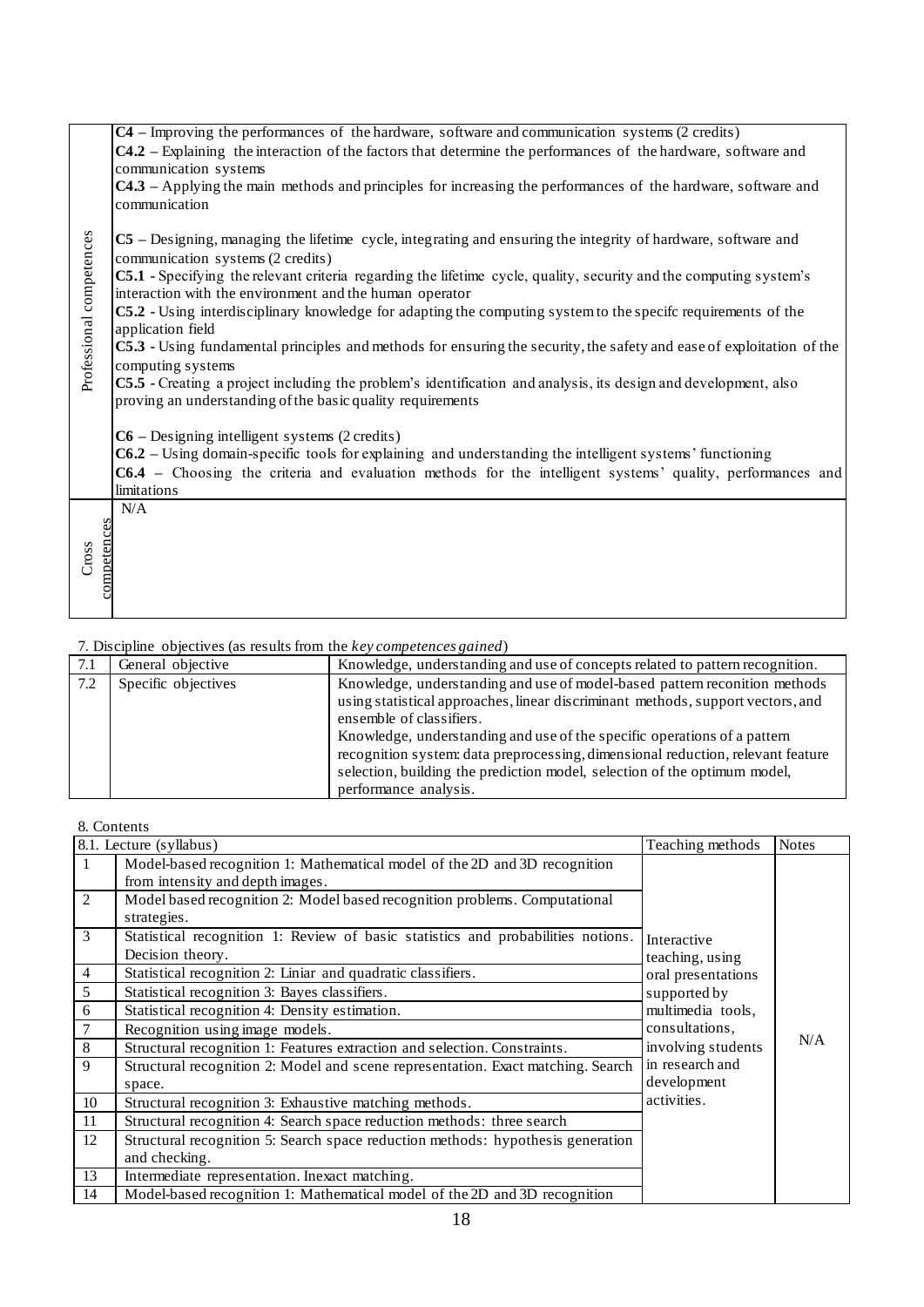|                 | from intensity and depth images.                                                                                                                                                                                                                                                                            |                                                                       |              |  |  |  |  |
|-----------------|-------------------------------------------------------------------------------------------------------------------------------------------------------------------------------------------------------------------------------------------------------------------------------------------------------------|-----------------------------------------------------------------------|--------------|--|--|--|--|
|                 | Bibliography                                                                                                                                                                                                                                                                                                |                                                                       |              |  |  |  |  |
|                 | 1. S. Nedevschi, "Prelucrarea imaginilor si recunoasterea formelor", Ed. Microinformatica, 1997.<br>2. Richard O. Duda, Peter E. Hart, David G. Stork, "Pattern Clasification", John Wiley and Sons, 2001.<br>3. S. Theodoridis, K. Koutroumbas, "Pattern Recognition", 2-nd Edition, Academic Press, 2003. |                                                                       |              |  |  |  |  |
|                 | 4. W.E. Grimson, "Object Recognition by Computer: The Role of Geometric Constraints", MIT Press, 1990.                                                                                                                                                                                                      |                                                                       |              |  |  |  |  |
|                 | 8.2. Applications (Laboratory)<br>Geometric transforms.                                                                                                                                                                                                                                                     | Teaching methods                                                      | <b>Notes</b> |  |  |  |  |
| $\mathbf{1}$    |                                                                                                                                                                                                                                                                                                             |                                                                       |              |  |  |  |  |
| $\overline{c}$  | Detection of geometric features of the objects.                                                                                                                                                                                                                                                             |                                                                       |              |  |  |  |  |
| $\overline{3}$  | Geometric invariant shape features. Moments.                                                                                                                                                                                                                                                                |                                                                       |              |  |  |  |  |
| $\overline{4}$  | Edge detection using the zero crossing of the oriented second order derivative.<br>Contour following and closing.                                                                                                                                                                                           | Presentation using                                                    |              |  |  |  |  |
| 5               | Objects shape characterization using contour descriptors. The use of radial<br>distance.                                                                                                                                                                                                                    | the blackboard<br>and multimedia                                      |              |  |  |  |  |
| 6               | Color image features. Color features obtained from the local histograms analysis                                                                                                                                                                                                                            | tools.                                                                |              |  |  |  |  |
| $\tau$          | Minimal distance classifier.                                                                                                                                                                                                                                                                                | Experiments and<br>implementation<br>using specific<br>software tools |              |  |  |  |  |
| $\overline{8}$  | Nearest neighbor classifier. Bayes clasifier.                                                                                                                                                                                                                                                               |                                                                       |              |  |  |  |  |
| 9               | Unsupervised recognition algorithms: threshold, min-max distance, K-means.                                                                                                                                                                                                                                  |                                                                       |              |  |  |  |  |
| $\overline{10}$ | Matching the model with the scene using rigid patterns.                                                                                                                                                                                                                                                     |                                                                       |              |  |  |  |  |
| $\overline{11}$ | Matching the model with the scene using parametric patterns.                                                                                                                                                                                                                                                |                                                                       | N/A          |  |  |  |  |
| $\overline{12}$ | Matching using symbolic structures 1: features selection.                                                                                                                                                                                                                                                   | (MS Visual                                                            |              |  |  |  |  |
| $\overline{13}$ | Matching using symbolic structures 2: indexing model features                                                                                                                                                                                                                                               | Studio, Diblook)                                                      |              |  |  |  |  |
| 14              | Matching using symbolic structures 3: performing correspondences.                                                                                                                                                                                                                                           | Evaluation of the                                                     |              |  |  |  |  |
|                 | <b>Applications - Projects</b>                                                                                                                                                                                                                                                                              | design and                                                            |              |  |  |  |  |
| 1               | Topic assignment (week 1, 2)                                                                                                                                                                                                                                                                                | implementation                                                        |              |  |  |  |  |
| $\overline{2}$  | Analyzes, specification and design (week 3,4)                                                                                                                                                                                                                                                               | phases.                                                               |              |  |  |  |  |
| $\overline{3}$  | Presentation of the approach (week 5,6)                                                                                                                                                                                                                                                                     |                                                                       |              |  |  |  |  |
| $\overline{4}$  | Implementation (week 6,7,8,9,10); Intermediate presentation (week 9,10)                                                                                                                                                                                                                                     |                                                                       |              |  |  |  |  |
| 5               | Evaluation and optimization (week 11,12)                                                                                                                                                                                                                                                                    |                                                                       |              |  |  |  |  |
| 6               | Report elaboration (week 12,13)                                                                                                                                                                                                                                                                             |                                                                       |              |  |  |  |  |
| 7               | Final Presentation (week 13,14)                                                                                                                                                                                                                                                                             |                                                                       |              |  |  |  |  |
|                 | Bibliography                                                                                                                                                                                                                                                                                                |                                                                       |              |  |  |  |  |
|                 | S. Nedevschi, "Lecture Notes", ftp://ftp.utcluj.ro/pub/users/nedevschi/SRF/                                                                                                                                                                                                                                 |                                                                       |              |  |  |  |  |

9. Bridging course contents with the expectations of the representatives of the community, pro fessional associations and employers in the field

The subject is part of the Computer Science and Information Technology curriculum, its contents combining fundamental and practical aspects used in the field of pattern recognition. The subject content is correlated with the specific curricula of other Universities, in Romania and abroad, and is evaluated by government agencies (CNEAA and ARACIS). The subject's activities are meant to make the students familiar with the applications and the research directio ns of the image processing field, helped by the internationally renowned experience of the teachers.

10. Evaluation

| Activity type | 10.1 | Assessment criteria                      | 10.2 | Assessment methods | 10.3 Weight in the final |
|---------------|------|------------------------------------------|------|--------------------|--------------------------|
|               |      |                                          |      |                    | grade                    |
| Course        |      | Testing the theoretical knowledge        |      | Written exam       | 50 %                     |
|               |      | acquired, and the practical abilities of |      |                    |                          |
|               |      | problem solving.                         |      |                    |                          |
| Applications  |      | Testing the practical abilities of       |      | Lab exam, project  | $50\%$                   |
|               |      | designing and implementing solutions     |      | assessment         |                          |
|               |      | to specific problems. Attendance and     |      |                    |                          |
|               |      | activity.                                |      |                    |                          |
|               |      | 10.4 Minimum standard of performance     |      |                    |                          |

Modeling and implementation of solutions to specific engineering problems, using the domain's formal apparatus.

Course responsible **Head of department** Prof.dr.eng. Sergiu Nedevschi Prof.dr.eng. Rodica Potolea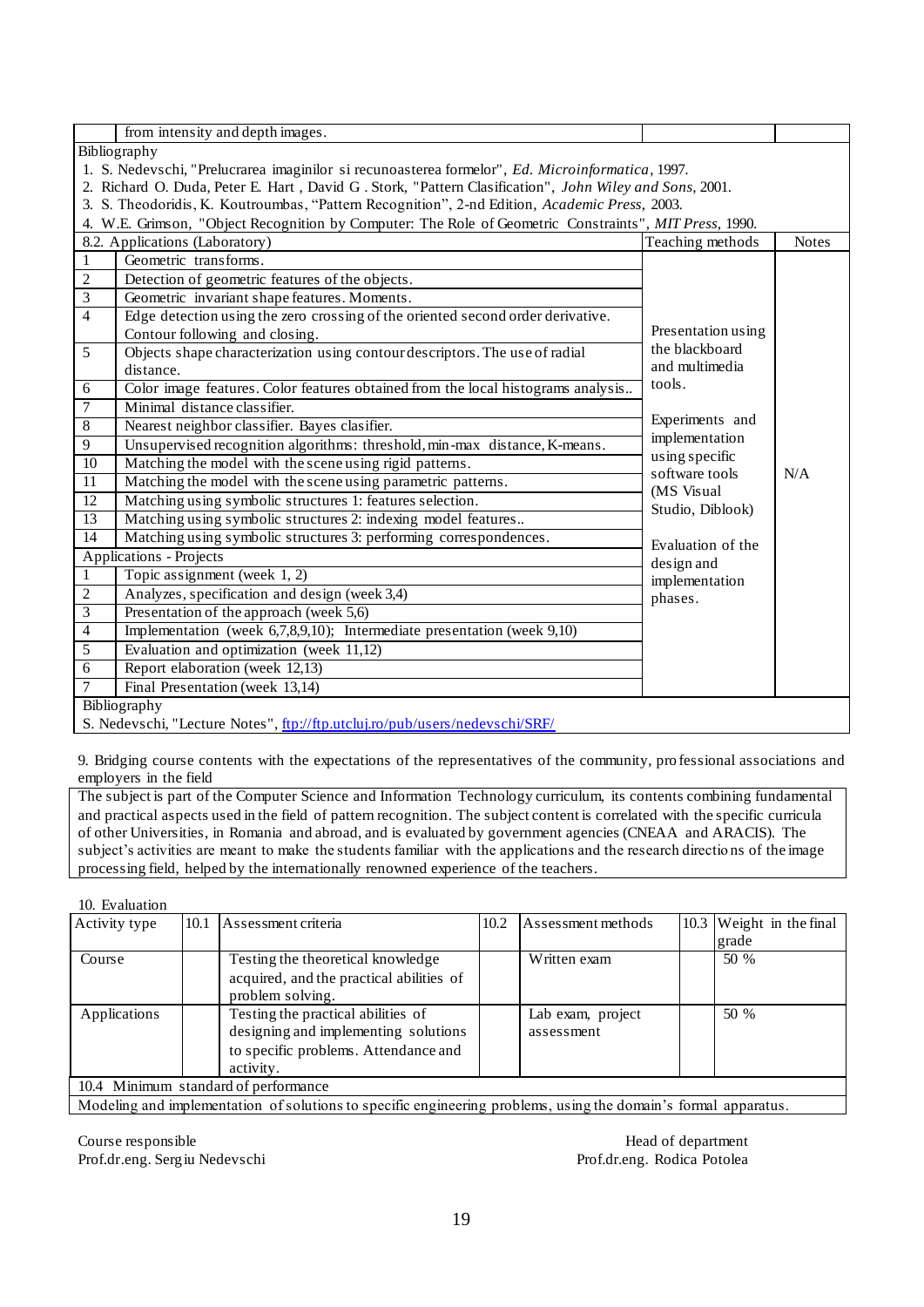### 1. Data about the program of study

|      | $\sim$ and about the program of beau |                                             |
|------|--------------------------------------|---------------------------------------------|
| -1.1 | Institution                          | The Technical University of Cluj-Napoca     |
| 1.2  | Faculty                              | Automation and Computer Science             |
| 1.3  | Department                           | Computer Science                            |
| 1.4  | Field of study                       | Computer Science and Information Technology |
| 1.5  | Cycle of study                       | Bachelor of Science                         |
| 1.6  | Program of study/Qualification       | Computer Science/ Engineer                  |
| 1.7  | Form of education                    | Full time                                   |
| 1.8  | Subject code                         | 48.2                                        |

### 2. Data about the subject

|     | Subject name                            |  |  |  |              |                                             | Translators Design                                                                                                   |      |  |                      |       |  |  |  |
|-----|-----------------------------------------|--|--|--|--------------|---------------------------------------------|----------------------------------------------------------------------------------------------------------------------|------|--|----------------------|-------|--|--|--|
| 2.2 | Subject area                            |  |  |  |              | Computer Science and Information Technology |                                                                                                                      |      |  |                      |       |  |  |  |
|     | Course responsible/lecturer             |  |  |  |              |                                             | Assoc.prof. dr. eng. Emil St. Chifu $-\frac{\text{emil.} \text{chifu} \omega_{\text{CS.}} utcluj. ro}{\text{cmil.}}$ |      |  |                      |       |  |  |  |
| 2.4 | Teachers in charge of applications      |  |  |  |              |                                             |                                                                                                                      |      |  |                      |       |  |  |  |
| 2.5 | Year of study   IV $\vert$ 2.6 Semester |  |  |  | $\mathbf{r}$ |                                             | 2.7 Assessment                                                                                                       | exam |  | 2.8 Subject category | DS/OP |  |  |  |
|     |                                         |  |  |  |              |                                             |                                                                                                                      |      |  |                      |       |  |  |  |

### 3. Estimated total time

| Sem. | Subject name              | Lecture Applications Lecture Applications   Individual TOTAL |  |                    |    |  |                 | study |    | Credit |  |
|------|---------------------------|--------------------------------------------------------------|--|--------------------|----|--|-----------------|-------|----|--------|--|
|      |                           | [hours / week.]                                              |  | [hours / semester] |    |  |                 |       |    |        |  |
|      |                           |                                                              |  |                    |    |  |                 |       |    |        |  |
|      | <b>Translators Design</b> |                                                              |  |                    | 28 |  | 28 <sub>1</sub> |       | 86 | 156    |  |

| 3.1                                                                              | Number of hours per week                                    |                  | 3.2 | of which, course |              | 3.3 | applications | 3              |  |  |
|----------------------------------------------------------------------------------|-------------------------------------------------------------|------------------|-----|------------------|--------------|-----|--------------|----------------|--|--|
| 3.4                                                                              | Total hours in the teaching plan                            | of which, course | 28  | 3.6              | applications | 42  |              |                |  |  |
|                                                                                  | Individual study                                            |                  |     |                  |              |     |              | Hours          |  |  |
|                                                                                  | Manual, lecture material and notes, bibliography            |                  |     |                  |              |     |              | 31             |  |  |
|                                                                                  | Supplementary study in the library, online and in the field |                  |     |                  |              |     |              | 15             |  |  |
| Preparation for seminars/laboratory works, homework, reports, portfolios, essays |                                                             |                  |     |                  |              |     | 27           |                |  |  |
| Tutoring                                                                         |                                                             |                  |     |                  |              |     |              | 10             |  |  |
|                                                                                  | Exams and tests                                             |                  |     |                  |              |     |              | 3              |  |  |
|                                                                                  | Other activities                                            |                  |     |                  |              |     |              | $\overline{0}$ |  |  |
| 3.7                                                                              | Total hours of individual study                             |                  | 86  |                  |              |     |              |                |  |  |
| 3.8                                                                              | 156<br>Total hours per semester                             |                  |     |                  |              |     |              |                |  |  |

### 4. Pre-requisites (where appropriate)

3.9 Number of credit points 6

| 4.1 | Curriculum | Formal Languages and Translators, Computer Programming, Data Structures          |
|-----|------------|----------------------------------------------------------------------------------|
|     |            | and Algorithms                                                                   |
| 4.2 | Competence | - Basic knowledge of programming and data structures (preferably in the C and    |
|     |            | Java languages)                                                                  |
|     |            | - Concepts of generative grammars and formal languages                           |
|     |            | - To know the basic principles in the design of interpretors and translators for |
|     |            | languages artificial                                                             |

# 5. Requirements (where appropriate)

| 51<br>ه .  | course<br>the<br>$F_{O1}$ | Blackboard.<br>I projector.<br>computer<br>overhead |
|------------|---------------------------|-----------------------------------------------------|
| 50<br>رے ک | the applications "<br>FOI | software<br>omputers.<br>specific                   |
|            |                           |                                                     |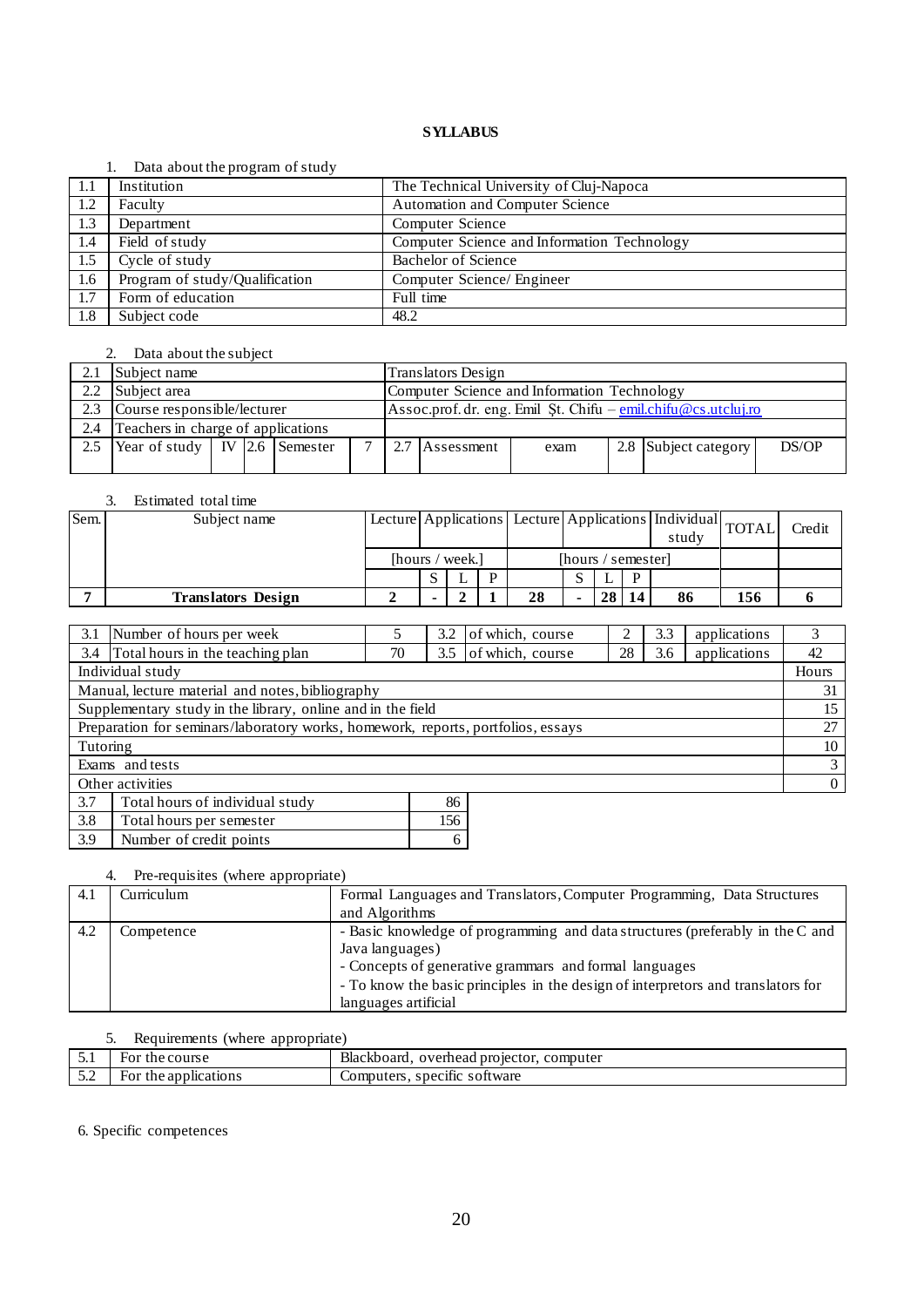|                          | C4 – Improving the performances of the hardware, software and communication systems (2 credits)                       |                                                                                                                         |                                    |              |  |  |  |  |  |  |  |  |
|--------------------------|-----------------------------------------------------------------------------------------------------------------------|-------------------------------------------------------------------------------------------------------------------------|------------------------------------|--------------|--|--|--|--|--|--|--|--|
|                          | <b>C4.2</b> – Explaining the interaction of the factors that determine the performances of the hardware, software and |                                                                                                                         |                                    |              |  |  |  |  |  |  |  |  |
|                          | communication systems                                                                                                 |                                                                                                                         |                                    |              |  |  |  |  |  |  |  |  |
|                          |                                                                                                                       | <b>C4.3</b> – Applying the fundamental methods and principles for increasing the performances of the hardware, software |                                    |              |  |  |  |  |  |  |  |  |
|                          | and communication systems                                                                                             |                                                                                                                         |                                    |              |  |  |  |  |  |  |  |  |
|                          |                                                                                                                       | C4.5 – Developing professional solutions for hardware, software and communication systems based on performance          |                                    |              |  |  |  |  |  |  |  |  |
|                          | optimization                                                                                                          |                                                                                                                         |                                    |              |  |  |  |  |  |  |  |  |
|                          |                                                                                                                       |                                                                                                                         |                                    |              |  |  |  |  |  |  |  |  |
|                          | C5 – Designing, managing the lifetime cycle, integrating and ensuring the integrity of hardware, software and         |                                                                                                                         |                                    |              |  |  |  |  |  |  |  |  |
|                          | communication systems (2 credits)                                                                                     |                                                                                                                         |                                    |              |  |  |  |  |  |  |  |  |
|                          |                                                                                                                       | C5.2 – Using interdisciplinary knowledge for adapting the computing system to the specific requirements of the          |                                    |              |  |  |  |  |  |  |  |  |
|                          | application field                                                                                                     |                                                                                                                         |                                    |              |  |  |  |  |  |  |  |  |
|                          |                                                                                                                       | C5.5 - Creating a project including the problem's identification and analysis, its design and development, also         |                                    |              |  |  |  |  |  |  |  |  |
| Professional competences | proving an understanding of the basic quality requirements                                                            |                                                                                                                         |                                    |              |  |  |  |  |  |  |  |  |
|                          |                                                                                                                       |                                                                                                                         |                                    |              |  |  |  |  |  |  |  |  |
|                          | $C6$ – Designing intelligent systems (2 credits)                                                                      |                                                                                                                         |                                    |              |  |  |  |  |  |  |  |  |
|                          |                                                                                                                       | C6.2 - Using domain-specific tools for explaining and understanding the functioning of intelligent systems              |                                    |              |  |  |  |  |  |  |  |  |
|                          |                                                                                                                       | $C6.3$ – Applying the fundamental methods and principles for specifying solutions for typical problems using            |                                    |              |  |  |  |  |  |  |  |  |
|                          | intelligent systems                                                                                                   |                                                                                                                         |                                    |              |  |  |  |  |  |  |  |  |
|                          |                                                                                                                       | C6.5 - Developing and implementing professional projects for intelligent systems                                        |                                    |              |  |  |  |  |  |  |  |  |
|                          | N/A                                                                                                                   |                                                                                                                         |                                    |              |  |  |  |  |  |  |  |  |
| competences              |                                                                                                                       |                                                                                                                         |                                    |              |  |  |  |  |  |  |  |  |
| Cross                    |                                                                                                                       |                                                                                                                         |                                    |              |  |  |  |  |  |  |  |  |
|                          |                                                                                                                       |                                                                                                                         |                                    |              |  |  |  |  |  |  |  |  |
|                          |                                                                                                                       |                                                                                                                         |                                    |              |  |  |  |  |  |  |  |  |
|                          |                                                                                                                       |                                                                                                                         |                                    |              |  |  |  |  |  |  |  |  |
|                          |                                                                                                                       |                                                                                                                         |                                    |              |  |  |  |  |  |  |  |  |
|                          | 7. Discipline objectives (as results from the key competences gained)                                                 |                                                                                                                         |                                    |              |  |  |  |  |  |  |  |  |
| $\overline{7.1}$         | General objective                                                                                                     | To know the phases of the programming language translators: lexical<br>$\bullet$                                        |                                    |              |  |  |  |  |  |  |  |  |
|                          |                                                                                                                       | analysis, syntactic analysis, code generation, and code optimization.                                                   |                                    |              |  |  |  |  |  |  |  |  |
|                          |                                                                                                                       | To master the tree structure representation of Web documents.<br>$\bullet$                                              |                                    |              |  |  |  |  |  |  |  |  |
| 7.2                      | Specific objectives                                                                                                   | To know the classes of languages for which efficient translators and<br>$\bullet$                                       |                                    |              |  |  |  |  |  |  |  |  |
|                          |                                                                                                                       | interpreters can be implemented.                                                                                        |                                    |              |  |  |  |  |  |  |  |  |
|                          |                                                                                                                       | To know the rules for processing typical statements for code<br>$\bullet$                                               |                                    |              |  |  |  |  |  |  |  |  |
|                          |                                                                                                                       | generation.                                                                                                             |                                    |              |  |  |  |  |  |  |  |  |
|                          |                                                                                                                       | To understand the difference between structure and presentation of<br>$\bullet$                                         |                                    |              |  |  |  |  |  |  |  |  |
|                          |                                                                                                                       | documents.                                                                                                              |                                    |              |  |  |  |  |  |  |  |  |
|                          |                                                                                                                       | By using the Java language, to implement parsers of type SAX and<br>$\bullet$                                           |                                    |              |  |  |  |  |  |  |  |  |
|                          |                                                                                                                       | DOM for XML documents containing DTD validation information.                                                            |                                    |              |  |  |  |  |  |  |  |  |
|                          |                                                                                                                       | By using the Java language, to implement XML document<br>$\bullet$                                                      |                                    |              |  |  |  |  |  |  |  |  |
|                          |                                                                                                                       | transformators, based on XSLT transformations.                                                                          |                                    |              |  |  |  |  |  |  |  |  |
|                          |                                                                                                                       | To design, develop and test a project, by utilizing parser generators, to<br>$\bullet$                                  |                                    |              |  |  |  |  |  |  |  |  |
|                          |                                                                                                                       | arrive at a translator.                                                                                                 |                                    |              |  |  |  |  |  |  |  |  |
|                          |                                                                                                                       |                                                                                                                         |                                    |              |  |  |  |  |  |  |  |  |
|                          |                                                                                                                       |                                                                                                                         |                                    |              |  |  |  |  |  |  |  |  |
|                          | 8. Contents                                                                                                           |                                                                                                                         |                                    |              |  |  |  |  |  |  |  |  |
|                          | 8.1. Lecture (syllabus)                                                                                               |                                                                                                                         | Teaching methods                   | <b>Notes</b> |  |  |  |  |  |  |  |  |
| 1                        |                                                                                                                       | Lexical analyzer design: Implementation of lexical analyzers based on type 3                                            | - The main ideas                   | N/A          |  |  |  |  |  |  |  |  |
|                          | grammars.                                                                                                             |                                                                                                                         | with multimedia                    |              |  |  |  |  |  |  |  |  |
| 2                        |                                                                                                                       | Lexical analyzer design: Implementation of lexical analyzers based on type 3                                            | tehniques                          |              |  |  |  |  |  |  |  |  |
|                          | grammars.                                                                                                             |                                                                                                                         | - Details and                      |              |  |  |  |  |  |  |  |  |
| $\mathfrak{Z}$           |                                                                                                                       | Lexical analyzer design: Implementation of lexical analyzers based on type 3                                            | examples at the                    |              |  |  |  |  |  |  |  |  |
|                          | grammars.                                                                                                             |                                                                                                                         | blackboard, in<br>interaction with |              |  |  |  |  |  |  |  |  |
| $\overline{4}$           |                                                                                                                       | Syntactic analyzer design: Implementation of top-down and bottom-up syntactic                                           | the students                       |              |  |  |  |  |  |  |  |  |
|                          | analyzers.                                                                                                            |                                                                                                                         | - There are                        |              |  |  |  |  |  |  |  |  |
| 5                        |                                                                                                                       | Syntactic analyzer design: Implementation of top-down and bottom-up syntactic                                           | consultation hours                 |              |  |  |  |  |  |  |  |  |
|                          | analyzers.                                                                                                            | Syntactic analyzer design: Implementation of top-down and bottom-up syntactic                                           | - Students are                     |              |  |  |  |  |  |  |  |  |
| $\sqrt{6}$               |                                                                                                                       |                                                                                                                         |                                    |              |  |  |  |  |  |  |  |  |

| 7.1 | General objective   | To know the phases of the programming language translators: lexical<br>$\bullet$<br>analysis, syntactic analysis, code generation, and code optimization.                                                                                                                                                                                                                          |
|-----|---------------------|------------------------------------------------------------------------------------------------------------------------------------------------------------------------------------------------------------------------------------------------------------------------------------------------------------------------------------------------------------------------------------|
|     |                     | To master the tree structure representation of Web documents.<br>$\bullet$                                                                                                                                                                                                                                                                                                         |
| 7.2 | Specific objectives | To know the classes of languages for which efficient translators and<br>٠<br>interpreters can be implemented.                                                                                                                                                                                                                                                                      |
|     |                     | To know the rules for processing typical statements for code<br>$\bullet$<br>generation.                                                                                                                                                                                                                                                                                           |
|     |                     | To understand the difference between structure and presentation of<br>$\bullet$<br>documents.                                                                                                                                                                                                                                                                                      |
|     |                     | By using the Java language, to implement parsers of type SAX and<br>٠<br>DOM for XML documents containing DTD validation information.<br>By using the Java language, to implement XML document<br>$\bullet$<br>transformators, based on XSLT transformations.<br>To design, develop and test a project, by utilizing parser generators, to<br>$\bullet$<br>arrive at a translator. |
|     |                     |                                                                                                                                                                                                                                                                                                                                                                                    |

|                | 8.1. Lecture (syllabus)                                                       | Teaching methods   | <b>Notes</b> |
|----------------|-------------------------------------------------------------------------------|--------------------|--------------|
|                | Lexical analyzer design: Implementation of lexical analyzers based on type 3  | - The main ideas   | N/A          |
|                | grammars.                                                                     | with multimedia    |              |
| 2              | Lexical analyzer design: Implementation of lexical analyzers based on type 3  | tehniques          |              |
|                | grammars.                                                                     | - Details and      |              |
| 3              | Lexical analyzer design: Implementation of lexical analyzers based on type 3  | examples at the    |              |
|                | grammars.                                                                     | blackboard, in     |              |
| $\overline{4}$ | Syntactic analyzer design: Implementation of top-down and bottom-up syntactic | interaction with   |              |
|                | analyzers.                                                                    | the students       |              |
| 5              | Syntactic analyzer design: Implementation of top-down and bottom-up syntactic | - There are        |              |
|                | analyzers.                                                                    | consultation hours |              |
| 6              | Syntactic analyzer design: Implementation of top-down and bottom-up syntactic | - Students are     |              |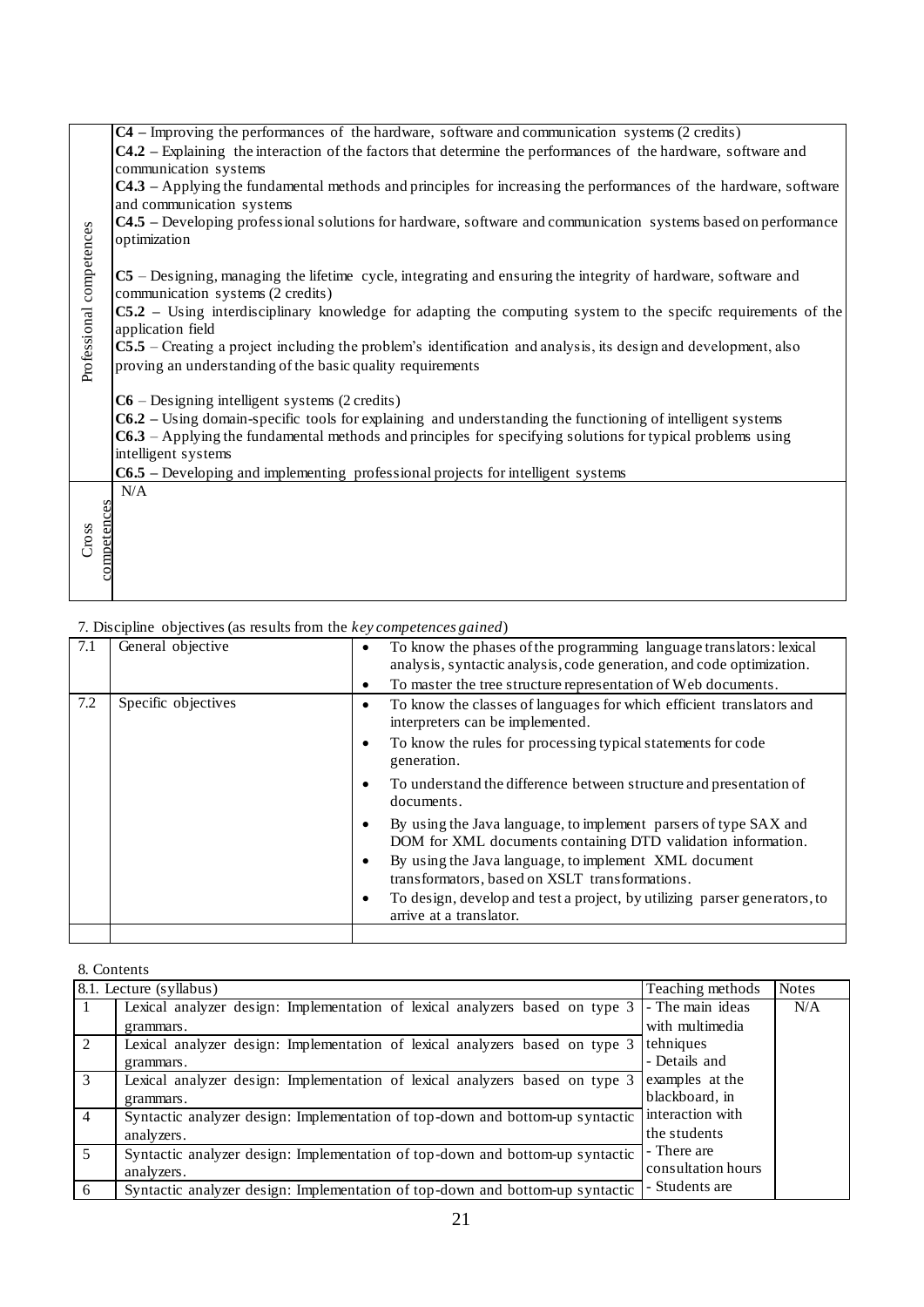|                 | analyzers.                                                                                                       | invited to         |              |
|-----------------|------------------------------------------------------------------------------------------------------------------|--------------------|--------------|
| $\overline{7}$  | Translator grammars: Translator grammars for the implementation of top-down                                      | collaborate in     |              |
|                 | and bottom-up parsers.                                                                                           | research projects  |              |
| $\,8\,$         | Translator grammars: Translator grammars for the implementation of top-down                                      |                    |              |
|                 | and bottom-up parsers.                                                                                           |                    |              |
| 9               | Code generators: Generation of declarations and statements.                                                      |                    |              |
| 10              | Code generators: Generation of declarations and statements.                                                      |                    |              |
| 11              | Code generators: Generation of declarations and statements.                                                      |                    |              |
| $12\,$          | Code generators: Generation of declarations and statements.                                                      |                    |              |
| 13              | Optimizations of the object code: Object code optimization based on syntax trees                                 |                    |              |
|                 | and based on determining the subexpressions of an expression.                                                    |                    |              |
| 14              | Optimizations of the object code: Object code optimization based on syntax trees                                 |                    |              |
|                 | and based on determining the subexpressions of an expression.                                                    |                    |              |
|                 | Bibliography                                                                                                     |                    |              |
| 3.              | P.M. Lewis, D.J. Rosenkrantz, R.E. Stearns, Compiler Design Theory, Addison-Wesley, 1976.                        |                    |              |
| 4.              | I.A. Leția, E.Șt. Chifu, Limbaje formale și translatoare, Ed. Casa cărții de știință, 1998.                      |                    |              |
| 5.              | L. Negrescu, Limbaje de programare și procesoare de limbaje, Ed. Casa cărții de știință, 2000.                   |                    |              |
| 6.              | L.A. Phillips, XML, Ed. Teora, 2001.                                                                             |                    |              |
|                 | 8.2. Applications (Laboratory, Projects)                                                                         | Teaching methods   | <b>Notes</b> |
| L1              | Definition of individual assignment (case study): Each student has assigned a                                    |                    |              |
|                 | software tool (product) used in the design and implementation of translators.                                    |                    |              |
|                 | These tools are available at URL http://www.combo.org/lex_yacc_page/#tools                                       |                    |              |
| L2              | Installing and running the software tool.                                                                        |                    |              |
| L3              | Installing and running the software tool.                                                                        |                    |              |
| $\overline{L}$  | Studying the software tool. The students experiment the use of the product based                                 |                    |              |
|                 | on the authors' examples.                                                                                        |                    |              |
| $\overline{15}$ | Studying the software tool.                                                                                      |                    |              |
| $\overline{16}$ | Studying the software tool.                                                                                      | Brief presentation |              |
| L7              | Definition of the student own example, based on the existing examples or on a                                    | at the blackboard, |              |
|                 | specific problem taken from reality.                                                                             | implementing and   |              |
| L8              | Presentation no. $1$ (evaluation): Description of the product and the trace of an                                | testing individual |              |
|                 | example.                                                                                                         | project on the     |              |
| $\overline{L9}$ | Definition of student own example design (regular expressions, grammar of the                                    | computer           |              |
|                 | language to analyze etc.).                                                                                       |                    |              |
| L10             | Implementation of the assignment (own example): Developing and testing a                                         |                    |              |
|                 | software project, by using the assigned tool. The assignment materializes as a                                   |                    |              |
|                 | translator for an artificial language.                                                                           |                    |              |
| L11             | Implementation of the assignment.                                                                                |                    |              |
| L12             | Implementation of the assignment.                                                                                |                    |              |
| L13             | Implementation of the assignment.                                                                                |                    |              |
| LI4             | Presentation no. 2 (evaluation): Presentation of the student own example.                                        |                    |              |
| $\overline{P1}$ | Definition of the XML language.                                                                                  |                    |              |
| P2              | Parser of type SAX in Java. Parser of type DOM in Java.                                                          |                    |              |
| <b>P3</b>       | XML documents with DTD validation information. SAX parser for validating                                         | Brief presentation |              |
|                 | XML documents using DTD information.                                                                             | at the blackboard, |              |
| <b>P4</b>       | DOM parser for validating XML documents using DTD information.                                                   | implementing and   |              |
|                 | Transformators implemented in Java.                                                                              | testing            |              |
| P5              | XSLT transformations. HTML documents.                                                                            | homeworks on the   |              |
| <b>P6</b>       | XSLT transformations. HTML documents.                                                                            | computer           |              |
| P7              | Transformation of XML documents into HTML documents. Final assessment of                                         |                    |              |
|                 | the individual project.                                                                                          |                    |              |
|                 | Bibliography                                                                                                     |                    |              |
|                 | 1. I.A. Leția, D. Marcu, B. Ungureanu, Procesoare de limbaje. Îndrumător de laborator, Universitatea Tehnică din |                    |              |

Cluj-Napoca, 1995.

9. Bridging course contents with the expectations of the representatives of the community, professional associations and employers in the field

It is a specialty course in Computer Science, its syllabus being both classical and modern. It teaches the students with the principles of efficient design and implementation of interpreters and translators for artificial languages. The syllabus of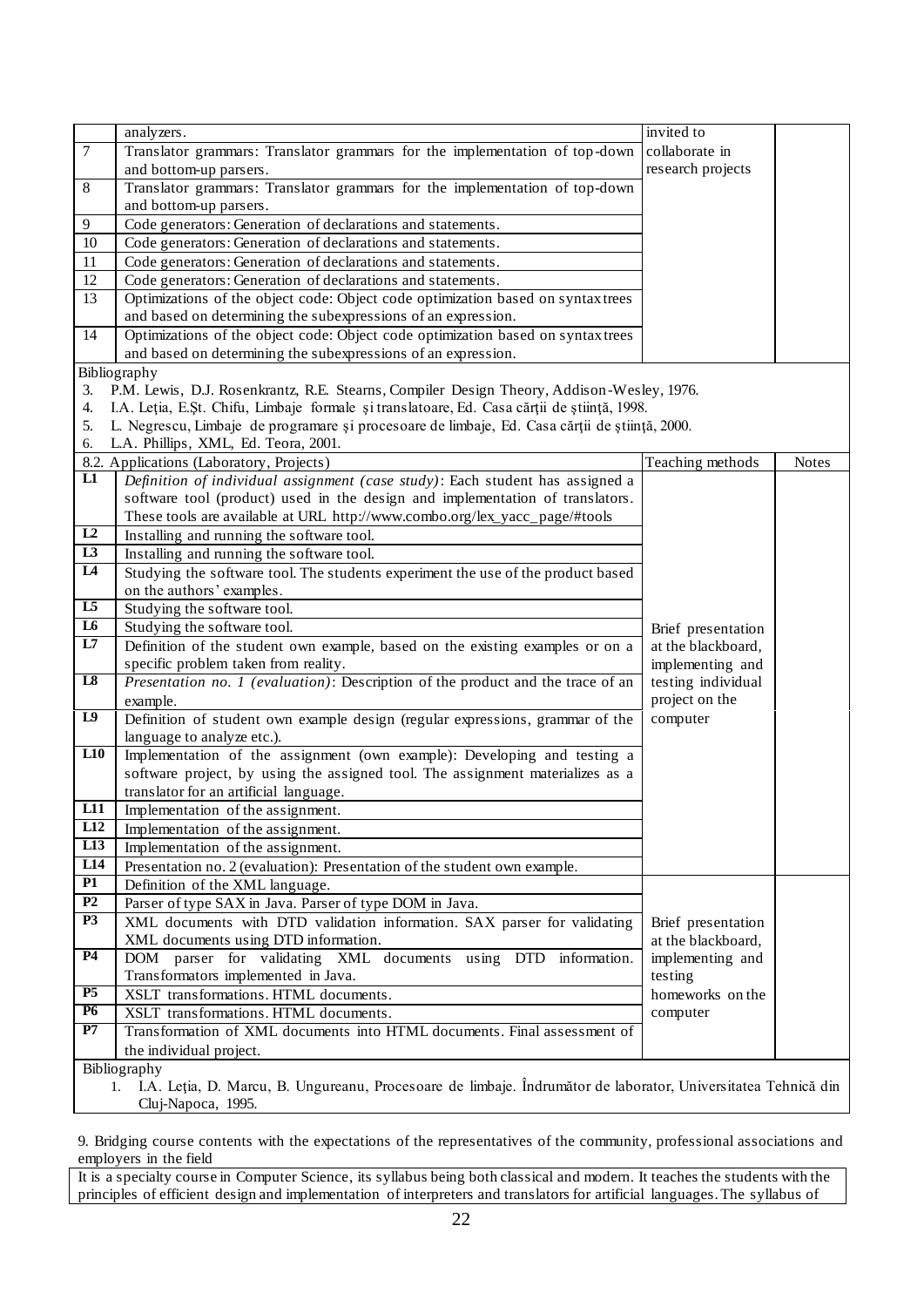the course has been discussed with other important universities and companies from Romania, Europe, and USA. This syllabus has been evaluated by Romanian governmental agencies (CNEAA and ARAIS).

### 10. Evaluation

| Activity type           |                                                                                    | 10.1 Assessment criteria             | 10.2 | Assessment methods  |  | 10.3 Weight in the final grade |  |  |  |
|-------------------------|------------------------------------------------------------------------------------|--------------------------------------|------|---------------------|--|--------------------------------|--|--|--|
| Course                  |                                                                                    | - Problem-solving skills             |      | - Written exam      |  | 40%                            |  |  |  |
|                         |                                                                                    | - Attendance, Activity               |      |                     |  |                                |  |  |  |
| Applications            |                                                                                    | - Problem-solving skills             |      | - Assesement of the |  | 40%                            |  |  |  |
|                         |                                                                                    | - Attendance, Activity               |      | individual proejct  |  |                                |  |  |  |
|                         |                                                                                    |                                      |      | - Written exam      |  | 20%                            |  |  |  |
|                         |                                                                                    | 10.4 Minimum standard of performance |      |                     |  |                                |  |  |  |
|                         | Modeling a typical engineering problems using the domain specific formal apparatus |                                      |      |                     |  |                                |  |  |  |
| Obtaining final grade 5 |                                                                                    |                                      |      |                     |  |                                |  |  |  |

Course responsible<br>
Assoc. prof.dr.eng. Emil Chifu<br>
Prof.dr.eng. Rodica Potolea Assoc. prof.dr.eng. Emil Chifu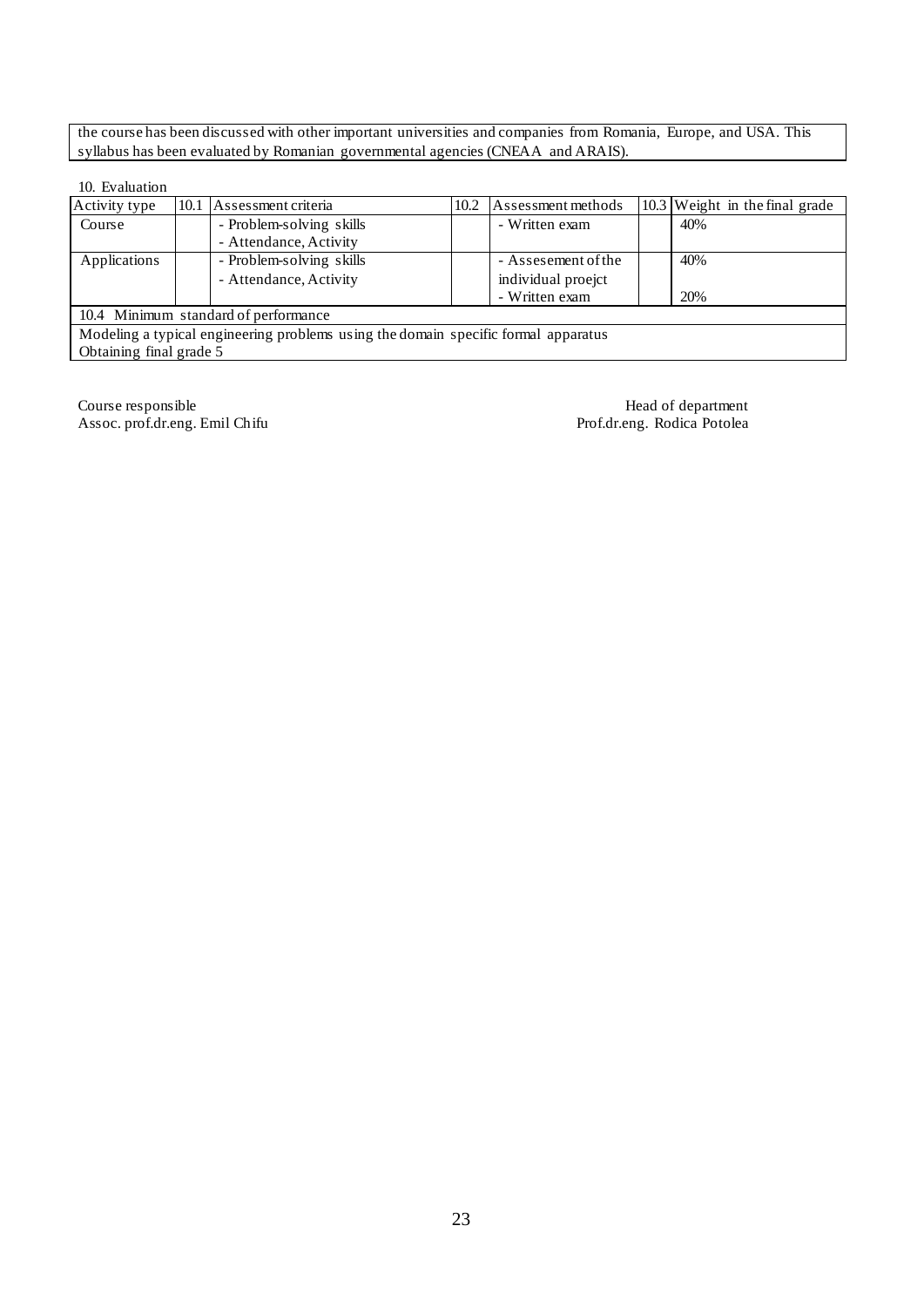### 1. Data about the program of study

| -1.1 | Institution                    | The Technical University of Cluj-Napoca     |
|------|--------------------------------|---------------------------------------------|
| 1.2  | Faculty                        | Automation and Computer Science             |
| 1.3  | Department                     | Computer Science                            |
| 1.4  | Field of study                 | Computer Science and Information Technology |
| 1.5  | Cycle of study                 | Bachelor of Science                         |
| 1.6  | Program of study/Qualification | Computer Science/ Engineer                  |
| 1.7  | Form of education              | Full time                                   |
| 1.8  | Subject code                   | 49.1                                        |

# 2. Data about the subject

|     | Subject name<br>Marketing                                   |  |  |  |              |                                                               |  |  |  |  |  |
|-----|-------------------------------------------------------------|--|--|--|--------------|---------------------------------------------------------------|--|--|--|--|--|
| 2.2 | Computer Science and Information Technology<br>Subject area |  |  |  |              |                                                               |  |  |  |  |  |
|     | Course responsible/lecturer<br>Prof. dr. Doina Catana       |  |  |  |              |                                                               |  |  |  |  |  |
| 2.4 | Teachers in charge of applications                          |  |  |  |              |                                                               |  |  |  |  |  |
| 2.5 | Year of study   IV $\vert$ 2.6 Semester                     |  |  |  | $\mathbf{r}$ | 2.7 Assessment<br>2.8 Subject category<br>DC/OP<br>Colloquium |  |  |  |  |  |
|     |                                                             |  |  |  |              |                                                               |  |  |  |  |  |

### 3. Estimated total time

| Sem. | Subject name     | Lecture Applications Lecture Applications   Individual TOTAL |  |                    |    |  |  | study |    | Credit |  |
|------|------------------|--------------------------------------------------------------|--|--------------------|----|--|--|-------|----|--------|--|
|      |                  | [hours / week.]                                              |  | [hours / semester] |    |  |  |       |    |        |  |
|      |                  |                                                              |  |                    |    |  |  | D     |    |        |  |
|      | <b>Marketing</b> |                                                              |  |                    | 28 |  |  |       | 46 | 74     |  |

| 3.1                                                                              | Number of hours per week                                                                       |  | 3.2 | of which, course | 2 | 3.3 | applications |       |  |
|----------------------------------------------------------------------------------|------------------------------------------------------------------------------------------------|--|-----|------------------|---|-----|--------------|-------|--|
| 3.4                                                                              | Total hours in the teaching plan<br>of which, course<br>applications<br>28<br>28<br>3.5<br>3.6 |  |     |                  |   |     |              |       |  |
|                                                                                  | Individual study                                                                               |  |     |                  |   |     |              | Hours |  |
|                                                                                  | Manual, lecture material and notes, bibliography                                               |  |     |                  |   |     |              | 14    |  |
|                                                                                  | Supplementary study in the library, online and in the field                                    |  |     |                  |   |     |              |       |  |
| Preparation for seminars/laboratory works, homework, reports, portfolios, essays |                                                                                                |  |     |                  |   |     | 14           |       |  |
| Tutoring                                                                         |                                                                                                |  |     |                  |   |     |              | 9     |  |
|                                                                                  | Exams and tests                                                                                |  |     |                  |   |     |              | 2     |  |
| Other activities                                                                 |                                                                                                |  |     |                  |   |     |              |       |  |
| 3.7                                                                              | Total hours of individual study                                                                |  | 46  |                  |   |     |              |       |  |
| 3.8                                                                              | Total hours per semester                                                                       |  | 74  |                  |   |     |              |       |  |

# 3.9 Number of credit points 3

# 4. Pre-requisites (where appropriate)

| urneulum   | Management and communication                                   |
|------------|----------------------------------------------------------------|
| Competence | Being acquainted with the basics of managing an organizational |
|            | department/group                                               |

| Requirements (where appropriate) |                      |                                   |  |  |  |  |  |  |
|----------------------------------|----------------------|-----------------------------------|--|--|--|--|--|--|
|                                  | For the course       | Presence of multimedia technology |  |  |  |  |  |  |
| 55<br>J.L                        | For the applications | Not the case                      |  |  |  |  |  |  |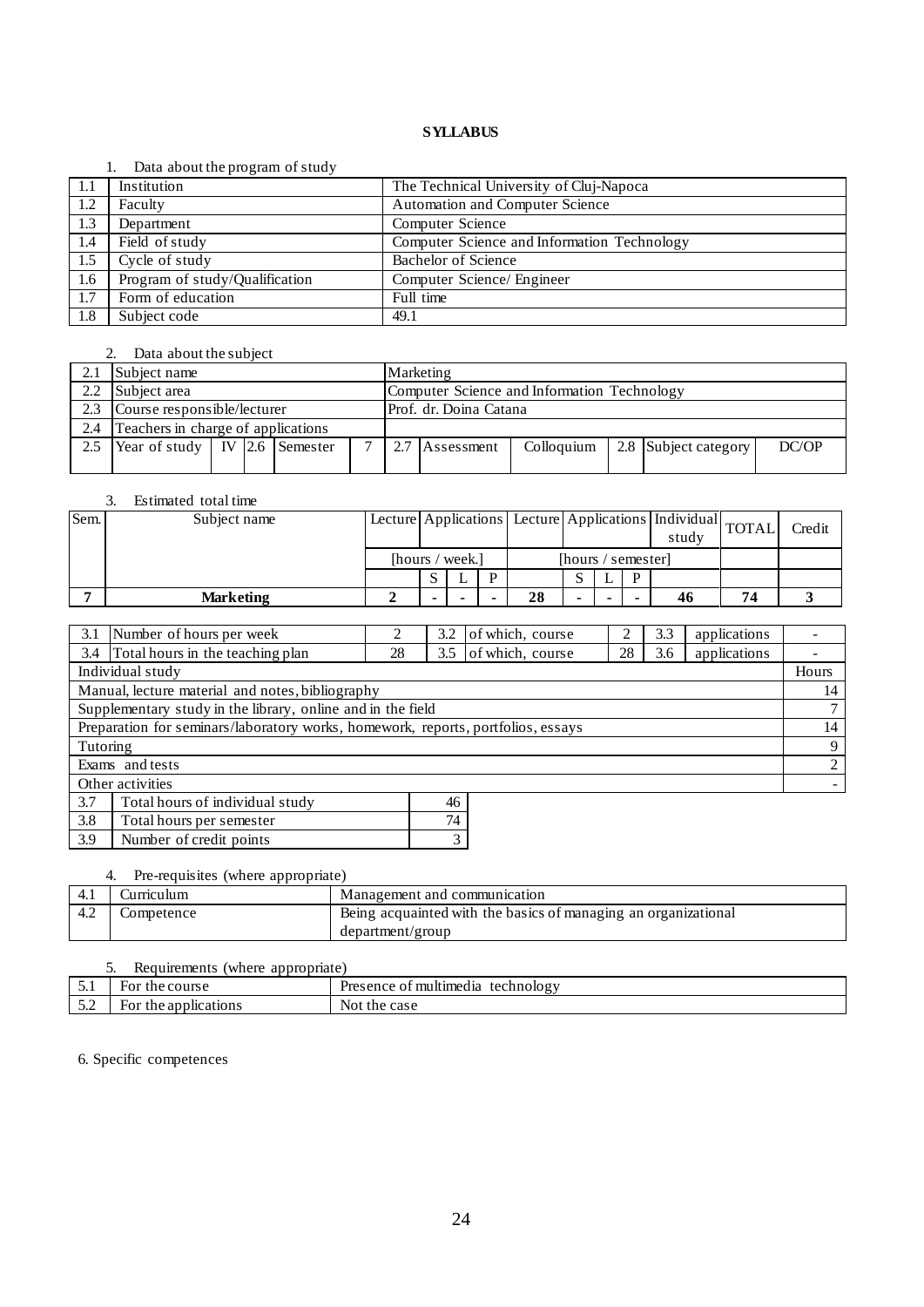|                   | C5 – Designing, managing the lifetime cycle, integrating and ensuring the integrity of hardware, software and                                   |
|-------------------|-------------------------------------------------------------------------------------------------------------------------------------------------|
|                   |                                                                                                                                                 |
|                   | communication systems (2 credits)                                                                                                               |
|                   | $\ddot{\mathcal{S}}$ C5.2 – Using interdisciplinary knowledge for adapting the computing system to the specifc requirements of the              |
|                   | $\ddot{\mathbf{a}}$ application field                                                                                                           |
|                   |                                                                                                                                                 |
|                   | $\mathbb{E}[\hat{C}\hat{S}$ .3 - Using fundamental principles and methods for ensuring the security, the safety and ease of exploitation of the |
|                   |                                                                                                                                                 |
| Professional      | computing systems                                                                                                                               |
|                   |                                                                                                                                                 |
|                   |                                                                                                                                                 |
|                   |                                                                                                                                                 |
|                   | <b>CT1</b> – Honorable, responsible, ethical behavior, in the spirit of the law, in order to ensure the professional                            |
| ces               | reputation (1 credit)                                                                                                                           |
|                   |                                                                                                                                                 |
|                   |                                                                                                                                                 |
| competen<br>Cross |                                                                                                                                                 |
|                   |                                                                                                                                                 |
|                   |                                                                                                                                                 |
|                   |                                                                                                                                                 |
|                   |                                                                                                                                                 |

| 7.1 | General objective   | To understand the basics of marketing process: identifying and satisfying in<br>a profitable and social responsible way the market needs through: offering<br>the most appropriate product, at the right price, using the most effective and<br>efficient distribution channel, with the most effective and efficient<br>communication mix.                                                                                                                                                                                                                                                                                                               |
|-----|---------------------|-----------------------------------------------------------------------------------------------------------------------------------------------------------------------------------------------------------------------------------------------------------------------------------------------------------------------------------------------------------------------------------------------------------------------------------------------------------------------------------------------------------------------------------------------------------------------------------------------------------------------------------------------------------|
| 7.2 | Specific objectives | - To understand the role and ways of creating value for customers as mean<br>of the organization's wellbeing<br>- To understand the basic concepts of socially responsible marketing and<br>marketing research in contemporary global business<br>- To understand the basics of designing marketing strategies and plans in the<br>more and more complex and dynamic general and task environment and<br>based on consumer behavior analysis and buying decisional factors<br>- To understand and use of effective marketing mix: Product, Price, Place<br>(Distribution) and Promoion (Communication) for each identified and<br>assessed market segment |

| Professional         | $CS.2$ – Using interdisciplinary knowledge for adapting the computing system to the specifc requirements of the<br>application field<br>C5.3 - Using fundamental principles and methods for ensuring the security, the safety and ease of exploitation of the<br>computing systems                                                                                                                                                                                                                                                                                                                                                                                               |                                                                                      |                             |                         |  |  |  |  |
|----------------------|----------------------------------------------------------------------------------------------------------------------------------------------------------------------------------------------------------------------------------------------------------------------------------------------------------------------------------------------------------------------------------------------------------------------------------------------------------------------------------------------------------------------------------------------------------------------------------------------------------------------------------------------------------------------------------|--------------------------------------------------------------------------------------|-----------------------------|-------------------------|--|--|--|--|
| competences<br>Cross | CT1 – Honorable, responsible, ethical behavior, in the spirit of the law, in order to ensure the professional<br>reputation (1 credit)                                                                                                                                                                                                                                                                                                                                                                                                                                                                                                                                           |                                                                                      |                             |                         |  |  |  |  |
|                      | 7. Discipline objectives (as results from the key competences gained)                                                                                                                                                                                                                                                                                                                                                                                                                                                                                                                                                                                                            |                                                                                      |                             |                         |  |  |  |  |
| 7.1                  | General objective<br>To understand the basics of marketing process: identifying and satisfying in<br>a profitable and social responsible way the market needs through: offering<br>the most appropriate product, at the right price, using the most effective and<br>efficient distribution channel, with the most effective and efficient<br>communication mix.                                                                                                                                                                                                                                                                                                                 |                                                                                      |                             |                         |  |  |  |  |
| 7.2                  | Specific objectives<br>- To understand the role and ways of creating value for customers as mean<br>of the organization's wellbeing<br>- To understand the basic concepts of socially responsible marketing and<br>marketing research in contemporary global business<br>- To understand the basics of designing marketing strategies and plans in the<br>more and more complex and dynamic general and task environment and<br>based on consumer behavior analysis and buying decisional factors<br>- To understand and use of effective marketing mix: Product, Price, Place<br>(Distribution) and Promoion (Communication) for each identified and<br>assessed market segment |                                                                                      |                             |                         |  |  |  |  |
|                      | 8. Contents                                                                                                                                                                                                                                                                                                                                                                                                                                                                                                                                                                                                                                                                      |                                                                                      |                             |                         |  |  |  |  |
|                      | 8.1. Lecture (syllabus)                                                                                                                                                                                                                                                                                                                                                                                                                                                                                                                                                                                                                                                          |                                                                                      | Teaching methods            | <b>Notes</b>            |  |  |  |  |
| $\mathbf{1}$         |                                                                                                                                                                                                                                                                                                                                                                                                                                                                                                                                                                                                                                                                                  | Marketing role in big and small companies and in society: to contribute to           |                             |                         |  |  |  |  |
|                      |                                                                                                                                                                                                                                                                                                                                                                                                                                                                                                                                                                                                                                                                                  | company prosperity through creating a high value for the customers; to make the      |                             |                         |  |  |  |  |
|                      |                                                                                                                                                                                                                                                                                                                                                                                                                                                                                                                                                                                                                                                                                  | company responsible on the long range in front of community, society and             |                             | $\overline{\mathbf{c}}$ |  |  |  |  |
| $\overline{2}$       | environment. Marketing specific activities                                                                                                                                                                                                                                                                                                                                                                                                                                                                                                                                                                                                                                       | Marketing concepts (philosophies) in contemporary organizations: Volume?             |                             | 2                       |  |  |  |  |
|                      | Quality? Sales? Customer satisfaction?                                                                                                                                                                                                                                                                                                                                                                                                                                                                                                                                                                                                                                           |                                                                                      |                             |                         |  |  |  |  |
| $\overline{3}$       |                                                                                                                                                                                                                                                                                                                                                                                                                                                                                                                                                                                                                                                                                  | Marketing environment analysis. Micro and macro environment: suppliers,              |                             |                         |  |  |  |  |
|                      |                                                                                                                                                                                                                                                                                                                                                                                                                                                                                                                                                                                                                                                                                  | interest groups, customers, economic, demographic, technological, natural, legal     |                             | $\overline{\mathbf{c}}$ |  |  |  |  |
|                      | and cultural environment                                                                                                                                                                                                                                                                                                                                                                                                                                                                                                                                                                                                                                                         |                                                                                      | Interactive                 |                         |  |  |  |  |
| 4                    |                                                                                                                                                                                                                                                                                                                                                                                                                                                                                                                                                                                                                                                                                  | Marketing research: research plan, data collection; data analysis quantitative and   | lecturing,                  |                         |  |  |  |  |
|                      |                                                                                                                                                                                                                                                                                                                                                                                                                                                                                                                                                                                                                                                                                  | qualitative techniques; experiments; research report. Marketing information          | ppt./prezi<br>support/short | 2                       |  |  |  |  |
| 5                    | systems                                                                                                                                                                                                                                                                                                                                                                                                                                                                                                                                                                                                                                                                          |                                                                                      | movies related to           |                         |  |  |  |  |
|                      | Marketing strategic planning: creating and maintaining the balance between<br>the interest topic/in<br>$\overline{2}$<br>objectives, resources and market opportunities. Methods of strategic analysis.                                                                                                                                                                                                                                                                                                                                                                                                                                                                          |                                                                                      |                             |                         |  |  |  |  |
| 6                    |                                                                                                                                                                                                                                                                                                                                                                                                                                                                                                                                                                                                                                                                                  | Designing the strategic plan at four levels: company, divisions, strategic units and | class exercises-            |                         |  |  |  |  |
|                      | $\overline{\mathbf{c}}$<br>brands                                                                                                                                                                                                                                                                                                                                                                                                                                                                                                                                                                                                                                                |                                                                                      |                             |                         |  |  |  |  |
| $\tau$               | $\begin{array}{c} 2 \\ 2 \\ 2 \end{array}$<br>Consumer behavior analysis: patterns of behavior                                                                                                                                                                                                                                                                                                                                                                                                                                                                                                                                                                                   |                                                                                      |                             |                         |  |  |  |  |
| 8                    | Buying decision process                                                                                                                                                                                                                                                                                                                                                                                                                                                                                                                                                                                                                                                          |                                                                                      |                             |                         |  |  |  |  |
| 9                    | Market segmentation. Criteria and methods of market segmentation                                                                                                                                                                                                                                                                                                                                                                                                                                                                                                                                                                                                                 |                                                                                      |                             |                         |  |  |  |  |
| $10\,$               |                                                                                                                                                                                                                                                                                                                                                                                                                                                                                                                                                                                                                                                                                  | Product policy. Product life cycle. Researching and developing new products          |                             | $\overline{c}$          |  |  |  |  |
| 11<br>12             | Product strategies for the life cycle stages. Positioning strategies                                                                                                                                                                                                                                                                                                                                                                                                                                                                                                                                                                                                             | Pricing. Pricing policy objectives. Pricing and legal constraints. Pricing policies: |                             |                         |  |  |  |  |
|                      | market penetration and market skimming                                                                                                                                                                                                                                                                                                                                                                                                                                                                                                                                                                                                                                           |                                                                                      |                             | 2                       |  |  |  |  |
| 13                   |                                                                                                                                                                                                                                                                                                                                                                                                                                                                                                                                                                                                                                                                                  | Product distribution. Choosing the distribution channels. Managing and               |                             |                         |  |  |  |  |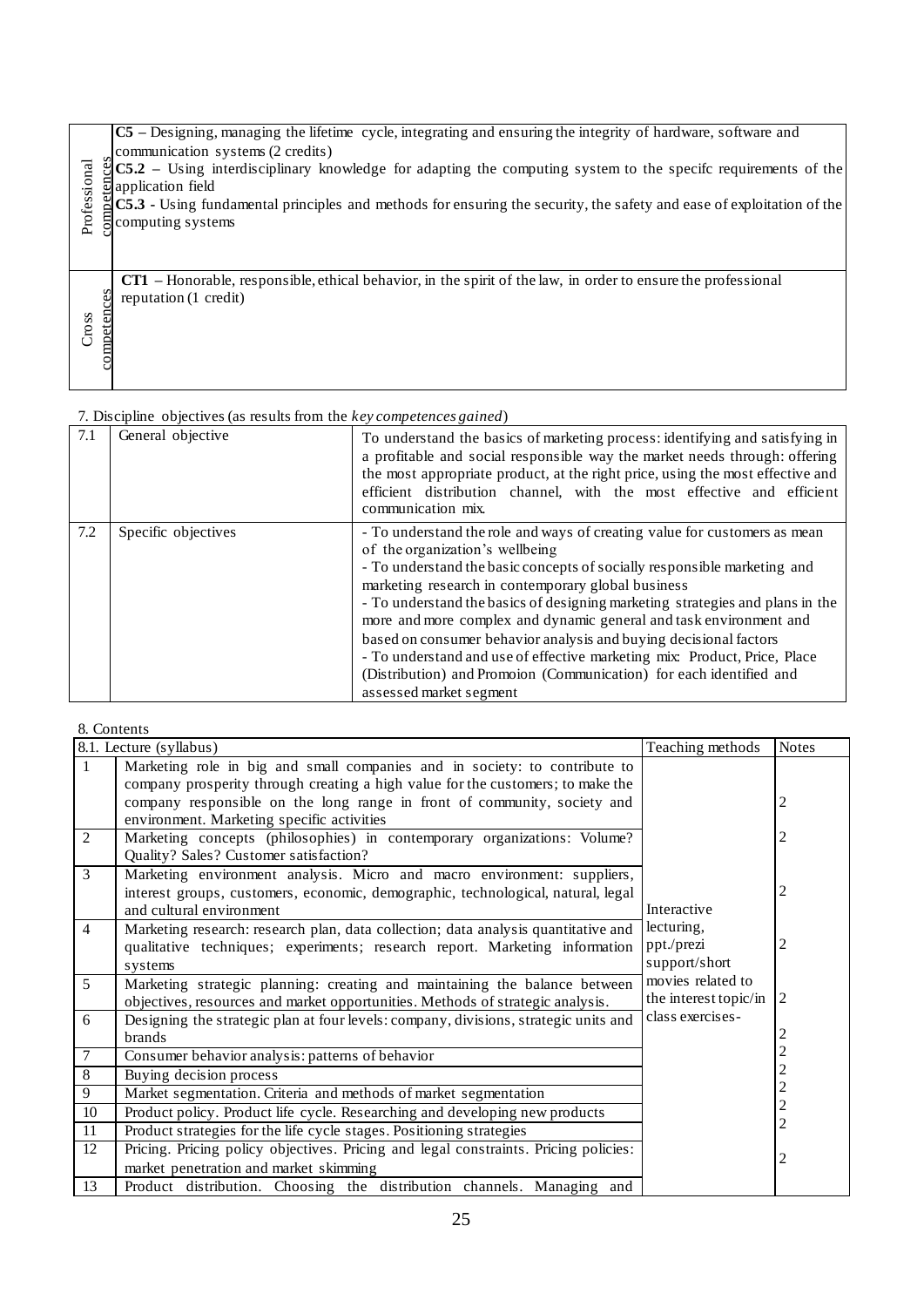|    | controlling the distribution channels<br>2                                                         |  |  |  |  |  |  |
|----|----------------------------------------------------------------------------------------------------|--|--|--|--|--|--|
| 14 | Marketing communication. Communication process. Marketing communication                            |  |  |  |  |  |  |
|    | 2<br>mix: advertising, publicity, sales promotion, sales force, direct marketing, public           |  |  |  |  |  |  |
|    | relations                                                                                          |  |  |  |  |  |  |
|    | Bibliography                                                                                       |  |  |  |  |  |  |
|    | D. Catana, Marketing (2014), lecture support, available (with password) at www.marketing.utcluj.ro |  |  |  |  |  |  |
|    | D. Catana, Gh. A. Catana (2009), Fundamentals of Marketing, UTPRES                                 |  |  |  |  |  |  |
|    | 8.2. Applications (Seminars, Laboratory, Projects)<br>Teaching methods<br><b>Notes</b>             |  |  |  |  |  |  |
|    | Not the case                                                                                       |  |  |  |  |  |  |
|    | Bibliography                                                                                       |  |  |  |  |  |  |

9. Bridging course contents with the expectations of the representatives of the community, professional associations and employers in the field

The syllabus is set up based upon the feedback got from employers of UTCN alumni, as well as on trends in the business and general environment

10. Evaluation

| Activity type | 10.1 | Assessment criteria                          | 10.2 | Assessment methods                                                                                                                 | 10.3 Weight in the final grade |
|---------------|------|----------------------------------------------|------|------------------------------------------------------------------------------------------------------------------------------------|--------------------------------|
| Course        |      | Exam $score(E)$ ; Class<br>involvement $(I)$ |      | - on-line<br>examination (closed)<br>and open ended<br>questions)<br>- presenting team<br>projects on selected<br>marketing topics | $N = 0.6E + 0.4$ I             |
| Applications  |      | Not the case                                 |      |                                                                                                                                    |                                |
|               |      | 10.4 Minimum standard of performance         |      |                                                                                                                                    |                                |
| N>5           |      |                                              |      |                                                                                                                                    |                                |

Course responsible Head of department Prof.dr.Doina Catana **Prof.dr.Doina Catana** Prof.dr.eng. Rodica Potolea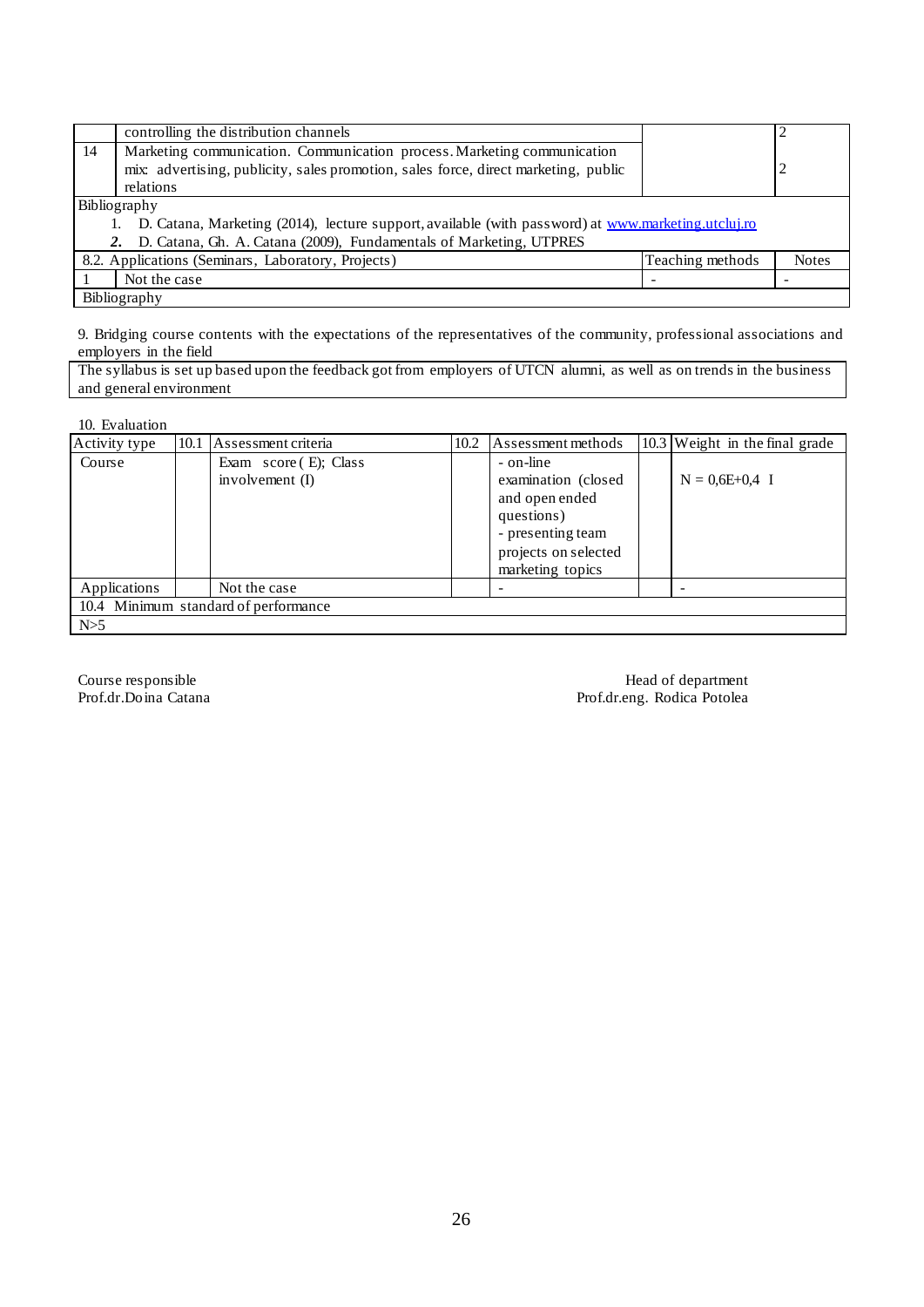### 16. Data about the program of study

|      | $10.9$ $\mu$ $\mu$ $\alpha$ $\beta$ $\alpha$ $\beta$ $\alpha$ $\beta$ $\beta$ $\alpha$ $\beta$ $\alpha$ $\beta$ $\alpha$ $\beta$ $\alpha$ $\beta$ $\alpha$ $\beta$ $\gamma$ $\alpha$ $\beta$ $\gamma$ $\alpha$ $\beta$ $\gamma$ $\alpha$ $\beta$ $\gamma$ $\alpha$ $\beta$ $\gamma$ $\alpha$ $\beta$ $\gamma$ $\alpha$ $\beta$ $\gamma$ $\alpha$ $\gamma$ $\gamma$ $\gamma$ $\gamma$ |                                             |
|------|--------------------------------------------------------------------------------------------------------------------------------------------------------------------------------------------------------------------------------------------------------------------------------------------------------------------------------------------------------------------------------------|---------------------------------------------|
| -1.1 | Institution                                                                                                                                                                                                                                                                                                                                                                          | The Technical University of Cluj-Napoca     |
| 1.2  | Faculty                                                                                                                                                                                                                                                                                                                                                                              | Automation and Computer Science             |
| 1.3  | Department                                                                                                                                                                                                                                                                                                                                                                           | Computer Science                            |
| 1.4  | Field of study                                                                                                                                                                                                                                                                                                                                                                       | Computer Science and Information Technology |
| 1.5  | Cycle of study                                                                                                                                                                                                                                                                                                                                                                       | Bachelor of Science                         |
| 1.6  | Program of study/Qualification                                                                                                                                                                                                                                                                                                                                                       | Computer Science/ Engineer                  |
| 1.7  | Form of education                                                                                                                                                                                                                                                                                                                                                                    | Full time                                   |
| 1.8  | Subject code                                                                                                                                                                                                                                                                                                                                                                         | 49.2                                        |

# 17. Data about the subject

|     | Subject name                                    |  |  |  |  |  | Personal and professional development                                   |  |  |                                     |       |  |  |
|-----|-------------------------------------------------|--|--|--|--|--|-------------------------------------------------------------------------|--|--|-------------------------------------|-------|--|--|
| 2.2 | Subject area                                    |  |  |  |  |  | Computer Science and Information Technology                             |  |  |                                     |       |  |  |
| 2.3 | Course responsible/lecturer                     |  |  |  |  |  | Dipl. Psy. Dorin Stanciu PhD, Lecturer (ionut.stanciu@dppd.utcluj.ro)   |  |  |                                     |       |  |  |
| 2.4 | Teachers in charge of aapplications             |  |  |  |  |  | $Dipl. Psy. Dorin Stanciu PhD, Lecturer (ionut.stanciu@dppd.utclui-ro)$ |  |  |                                     |       |  |  |
| 2.5 | Year of study   IV $\vert$ 2.6 $\vert$ Semester |  |  |  |  |  | 2.7 Assessment                                                          |  |  | Colloquium   2.8   Subject category | DC/OP |  |  |
|     |                                                 |  |  |  |  |  |                                                                         |  |  |                                     |       |  |  |

### 18. Estimated total time

| Sem. | Subject name                             |                 |   |                    |    |  |  |   | Lecture Applications   Lecture Applications   Individual   TOTAL  <br>study |    | Credit |
|------|------------------------------------------|-----------------|---|--------------------|----|--|--|---|-----------------------------------------------------------------------------|----|--------|
|      |                                          | [hours / week.] |   | [hours / semester] |    |  |  |   |                                                                             |    |        |
|      |                                          |                 |   |                    |    |  |  | D |                                                                             |    |        |
|      | Personal and professional<br>development |                 | - |                    | 28 |  |  |   | 46                                                                          | 74 |        |

| 3.1                                                                              | Number of hours per week                         |    | 3.2 | of which, course |    | 3.3 | applications   |       |
|----------------------------------------------------------------------------------|--------------------------------------------------|----|-----|------------------|----|-----|----------------|-------|
| 3.4                                                                              | Total hours in the teaching plan                 | 28 | 3.5 | of which, course | 28 | 3.6 | applications   |       |
|                                                                                  | Individual study                                 |    |     |                  |    |     |                | Hours |
|                                                                                  | Manual, lecture material and notes, bibliography |    |     |                  |    |     |                | 16    |
| Supplementary study in the library, online and in the field                      |                                                  |    |     |                  |    |     |                | 14    |
| Preparation for seminars/laboratory works, homework, reports, portfolios, essays |                                                  |    |     |                  |    |     |                | 14    |
| Tutoring                                                                         |                                                  |    |     |                  |    |     |                |       |
| Exams and tests                                                                  |                                                  |    |     |                  |    |     | $\mathfrak{D}$ |       |
| Other activities                                                                 |                                                  |    |     |                  |    |     |                |       |
| 3.7                                                                              | Total hours of individual study                  |    | 46  |                  |    |     |                |       |
| 3.8                                                                              | 74<br>Total hours per semester                   |    |     |                  |    |     |                |       |

# 19. Pre-requisites (where appropriate)

3.9 Number of credit points 3

| -4.1 | . \urnculum |                                                                             |
|------|-------------|-----------------------------------------------------------------------------|
| 4.2  | Competence  | Baccalaureate level of instruction and general knowledge                    |
|      |             | Beginner literacy with desktop applications, including Internet utilization |

# 20. Requirements (where appropriate)

|     | For the course       | Auditorium or large lecture room. Audio-video installation for on-screen |  |  |  |
|-----|----------------------|--------------------------------------------------------------------------|--|--|--|
|     |                      | presentations (with room speakers). WiFi or cable Internet connectivity. |  |  |  |
| 5.2 | For the applications | Auditorium or large lecture room. Audio-video installation for on-screen |  |  |  |
|     |                      | presentations (with room speakers). WiFi or cable Internet connectivity. |  |  |  |
|     |                      | Writing board (classical or interactive) / Flip chart                    |  |  |  |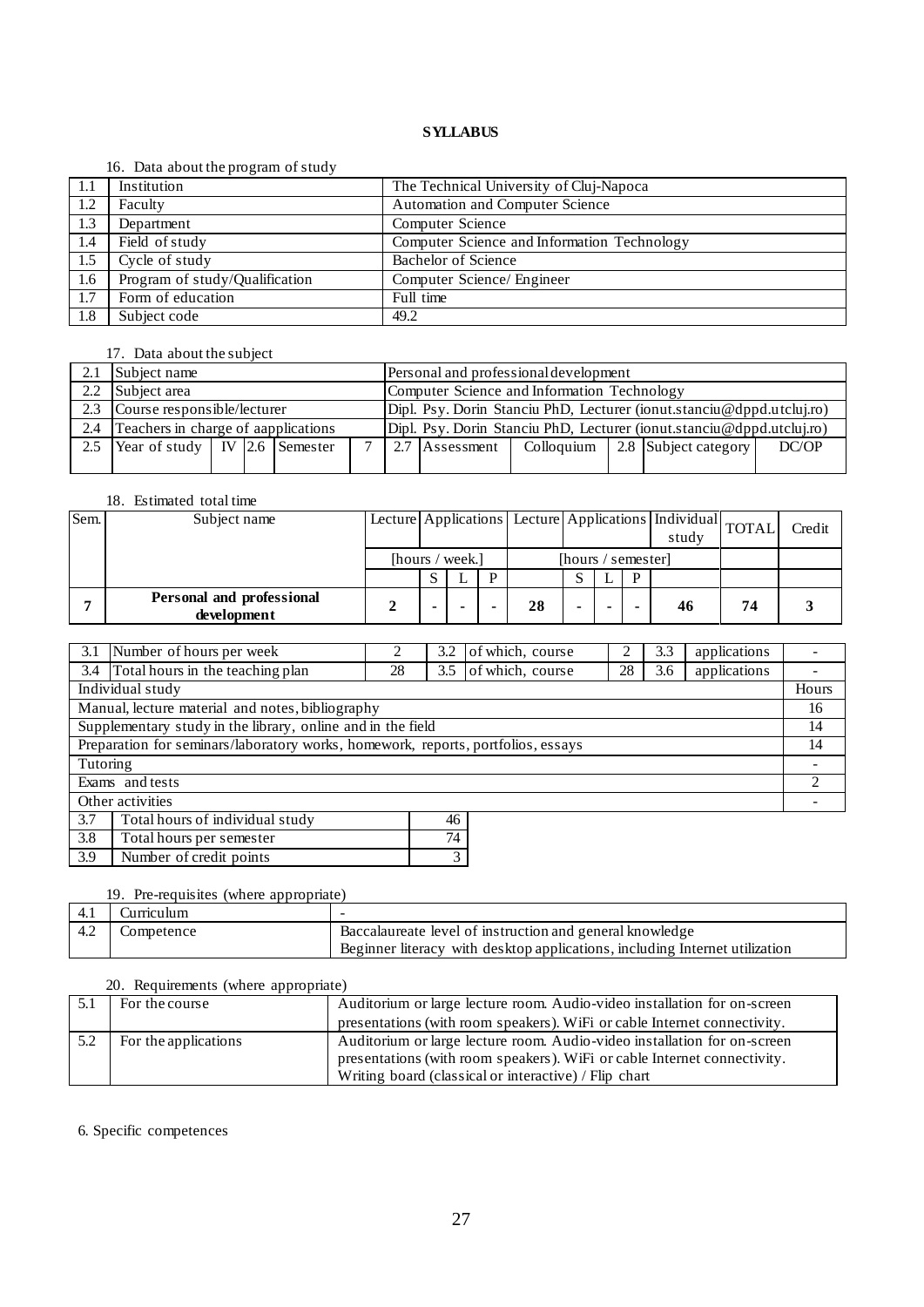| competences<br>Professional | C5 - Design, lifecycle management, integration and integrity of hardware, software and communication systems (2)<br>credits)<br><b>C5.1</b> - Specifying the relevant criteria regarding the lifetime cycle, quality, security and computing system's<br>interaction with the environment and human operator<br>C5.2 - Using interdisciplinary knowledge for adapting an information system to application domain requirements<br>C5.3 - Using fundamental principles and methods for security, reliability and usability assurance of computing<br>systems<br><b>C5.4</b> - Adequate utilization of quality, safety and security standards in information processing<br>C5.5 - Realization of a project including problem identification and analysis, design and development, while proving<br>the understanding of the basic quality needs and requirements |
|-----------------------------|----------------------------------------------------------------------------------------------------------------------------------------------------------------------------------------------------------------------------------------------------------------------------------------------------------------------------------------------------------------------------------------------------------------------------------------------------------------------------------------------------------------------------------------------------------------------------------------------------------------------------------------------------------------------------------------------------------------------------------------------------------------------------------------------------------------------------------------------------------------|
| competences                 | <b>TC1</b> - Honorable, responsible, ethical behavior, in the spirit of the law, to ensure the professional reputation (1)                                                                                                                                                                                                                                                                                                                                                                                                                                                                                                                                                                                                                                                                                                                                     |
| Cross                       | credit)                                                                                                                                                                                                                                                                                                                                                                                                                                                                                                                                                                                                                                                                                                                                                                                                                                                        |

| 7.1 | General objective   | To provide the course graduate with a set of competencies, skills and level<br>of knowledge about him/herself which allows the formation of a<br>competitive advantage and to provide to course graduate with a better<br>understanding of his/her current academic status and curriculum                                                                                                                                                        |
|-----|---------------------|--------------------------------------------------------------------------------------------------------------------------------------------------------------------------------------------------------------------------------------------------------------------------------------------------------------------------------------------------------------------------------------------------------------------------------------------------|
| 7.2 | Specific objectives | To facilitate domain-specific learning and knowledge acquisition by<br>providing a larger perspective on personal and professional development;<br>To enhance personal determination and academic engagement as a basis for<br>future competitiveness;<br>To allow the course graduate to acquire specific tools and skills needed for<br>personal and professional assessment, engagement, planning, organizing,<br>expression, and networking. |

|                         | 8. Contents                                                                                                                                                                                                                                                  |  |                                                          |              |
|-------------------------|--------------------------------------------------------------------------------------------------------------------------------------------------------------------------------------------------------------------------------------------------------------|--|----------------------------------------------------------|--------------|
| 8.1. Lecture (syllabus) |                                                                                                                                                                                                                                                              |  | Teaching methods                                         | <b>Notes</b> |
| $\mathbf{1}$            | Key-concepts of personal and professional development. Self-concepts, qualities<br>and virtues, self-awareness and self-knowledge (self-assessment versus external<br>evaluations)                                                                           |  | Interactive lectures:<br>Exposition<br><b>Discourse</b>  |              |
| 2<br>3                  | Motivation and self-determination. Goals, objectives, interests, needs, desires,<br>ideals, aspirations, expectations and incentives.<br>Learning and learning styles. Self-directed learning, adult learning and continuous<br>learning (lifelong learning) |  | Debating<br>Case studies<br>Problem-solving<br>Heuristic |              |
| $\overline{4}$          | Social modelling and key-persons/models. The basics of social learning and the<br>significant others                                                                                                                                                         |  | conversations<br>Role playing                            |              |
| 5                       | Rationality, control, self-regulation and decision making. Processes, strategies and<br>decision making tools                                                                                                                                                |  |                                                          |              |
| 6                       | Critical thinking and scientific reasoning. Cognitive biases, logical fallacies and<br>cognitive distortions                                                                                                                                                 |  |                                                          |              |
| $\tau$                  | Assertive communication, persuasion and negotiation                                                                                                                                                                                                          |  |                                                          |              |
| 8                       | Significant personal objectives: Qualities and virtues                                                                                                                                                                                                       |  |                                                          |              |
| 9                       | Significant personal and professional objectives: Health, safety, fulfilment,<br>satisfaction and happiness                                                                                                                                                  |  |                                                          |              |
| 10                      | Tools, means and methods for productivity enhancement: Strategic planning,<br>Decision-making, Information management                                                                                                                                        |  |                                                          |              |
| 11                      | Tools, means and methods for productivity enhancement: Organization,<br>scheduling, planning and budget management                                                                                                                                           |  |                                                          |              |
| 12                      | Tools, means and methods for productivity enhancement: CV building (principles,<br>alternatives, instruments)                                                                                                                                                |  |                                                          |              |
| 13                      | Tools, means and methods for productivity enhancement: Social networking,<br>Professional networking (virtual dedicated networks and communities)                                                                                                            |  |                                                          |              |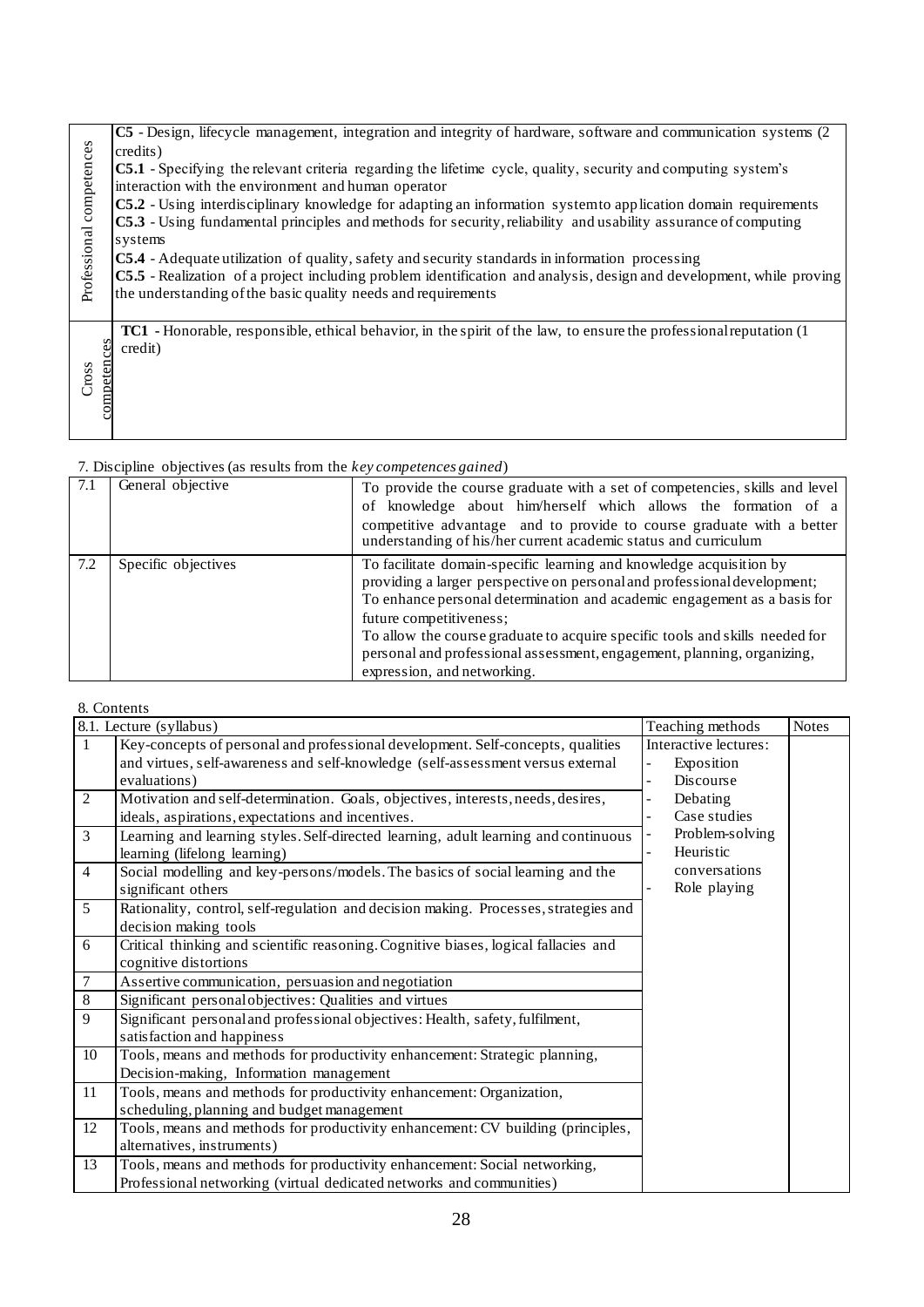| Personal and professional development plans. Design and presentation<br>14                                                 |  |  |  |  |  |  |
|----------------------------------------------------------------------------------------------------------------------------|--|--|--|--|--|--|
|                                                                                                                            |  |  |  |  |  |  |
| Bibliography                                                                                                               |  |  |  |  |  |  |
| Study materials: Course synthesis, Lecture presentations, additional multimedia presentations)                             |  |  |  |  |  |  |
| Aggarwal, R. S. (2000). A Modern Approach to Vernbal & Non Verbal Reasoning: S.Chand.                                      |  |  |  |  |  |  |
| Andrews, K. R. (1971). The concept of corporate strategy: Dow Jones-Irwin.                                                 |  |  |  |  |  |  |
| Ariely, D. (2009). Predictably Irrational: The Hidden Forces that Shape Our Decisions: HarperCollins Publishers.           |  |  |  |  |  |  |
| Aspinwall, L. G., & Staudinger, U. M. (2003). A Psychology of Human Strengths: Fundamental Questions and Future            |  |  |  |  |  |  |
| Directions for a Positive Psychology: American Psychological Association.                                                  |  |  |  |  |  |  |
| Bercovitch, J., Kremenyuk, V., & Zartman, I. W. (2008). The SAGE Handbook of Conflict Resolution: SAGE                     |  |  |  |  |  |  |
| Publications.                                                                                                              |  |  |  |  |  |  |
|                                                                                                                            |  |  |  |  |  |  |
| Bishop, S. (2013). Develop Your Assertiveness: Kogan Page.                                                                 |  |  |  |  |  |  |
| Bolt, M. (2004). Pursuing Human Strengths: A Positive Psychology Guide: Worth Publishers.                                  |  |  |  |  |  |  |
| Cameron, N., & Bogin, B. (2012). Human Growth and Development: Academic Press.                                             |  |  |  |  |  |  |
| Caputi, P., Viney, L. L., Walker, B. M., & Crittenden, N. (2011). Personal Construct Methodology: Wiley.                   |  |  |  |  |  |  |
| Cava, R. (2004). Dealing With Difficult People: How to Deal With Nasty Customers, Demanding Bosses and Annoying            |  |  |  |  |  |  |
| Co-Workers: Firefly Books, Limited.                                                                                        |  |  |  |  |  |  |
| Chamorro-Premuzic, T., & Furnham, A. (2005). Personality and Intellectual Competence: Taylor & Francis.                    |  |  |  |  |  |  |
| Clark, K. S., Murphy, M. M., & Banas, S. L. (2009). Handling Peer Pressure: Facts On File, Incorporated.                   |  |  |  |  |  |  |
| Deutsch, M., Coleman, P. T., & Marcus, E. C. (2011). The Handbook of Conflict Resolution: Theory and Practice:             |  |  |  |  |  |  |
| Wiley.                                                                                                                     |  |  |  |  |  |  |
| Dreher, J. C., & Tremblay, L. (2009). Handbook of Reward and Decision Making: Elsevier Science.                            |  |  |  |  |  |  |
| Dunne, G. (2003). Anger and Conflict Management: Personal Handbook: Personhood Press.                                      |  |  |  |  |  |  |
| Fells, R. (2012). Effective Negotiation: From Research to Results: Cambridge University Press.                             |  |  |  |  |  |  |
| Freeley, A. J. (2012). Argumentation and Debate, 13rd ed: Wadsworth/Cengage Learning.                                      |  |  |  |  |  |  |
| Gigerenzer, G. (2000). Adaptive Thinking: Rationality in the Real World: Oxford University Press, USA.                     |  |  |  |  |  |  |
| Gilbert, D. (2006). Stumbling on Happiness: Knopf Doubleday Publishing Group.                                              |  |  |  |  |  |  |
|                                                                                                                            |  |  |  |  |  |  |
| Gilovich, T. (2008). How We Know What Isn't So: Free Press.                                                                |  |  |  |  |  |  |
| Glickman, R. (2002). Optimal Thinking: How to Be Your Best Self: Wiley.                                                    |  |  |  |  |  |  |
| Hammond, J. S., Keeney, R. L., & Raiffa, H. (1999). Smart Choices: A Practical Guide to Making Better Decisions:           |  |  |  |  |  |  |
| Harvard Business School Press.                                                                                             |  |  |  |  |  |  |
| Haslam, N. (2007). Introduction to Personality and Intelligence: SAGE Publications.                                        |  |  |  |  |  |  |
| Hunter, D. (2013). A Practical Guide to Critical Thinking: Deciding What to Do and Believe: Wiley.                         |  |  |  |  |  |  |
| Johnson, G., & Whittington, R. (2009). Fundamentals of Strategy: Pearson Education, Limited.                               |  |  |  |  |  |  |
| Kahneman, D. (2011). Thinking, Fast and Slow: Farrar, Straus and Giroux.                                                   |  |  |  |  |  |  |
| Kuhn, D. (2009). Education for Thinking: Harvard University Press.                                                         |  |  |  |  |  |  |
| Larson, C. U. (2009). Persuasion and Responsibility: Reception and Responsibility: Cengage Learning.                       |  |  |  |  |  |  |
| Lau, J. Y. F. (2011). An introduction to critical thinking and creativity: Think more, think better. Hoboken, N.J.: Wiley. |  |  |  |  |  |  |
| Lilley, R. (2013). Dealing with Difficult People: Kogan Page.                                                              |  |  |  |  |  |  |
| Lopez, S. J. (2008). Positive Psychology: Discovering human strengths: Praeger.                                            |  |  |  |  |  |  |
| Macnamara, J. (1986). A Border Dispute: The Place of Logic in Psychology: A Bradford Book.                                 |  |  |  |  |  |  |
| MTD Training. (2010). Dealing with Conflict and Complaints: MTD Training & Ventus Publishing ApS.                          |  |  |  |  |  |  |
| Mynatt, J. (2009). Encyclopedia of Management: Gale.                                                                       |  |  |  |  |  |  |
| Narvaez, D., & Lapsley, D. K. (2009). Personality, Identity, and Character: Explorations in Moral Psychology:              |  |  |  |  |  |  |
| Cambridge University Press.                                                                                                |  |  |  |  |  |  |
| Oliver, D. (2010). How to Negotiate Effectively: Kogan Page.                                                               |  |  |  |  |  |  |
|                                                                                                                            |  |  |  |  |  |  |
| Peterson, C., & Seligman, M. E. P. (2004). Character Strengths and Virtues: A Handbook and Classification: Oxford          |  |  |  |  |  |  |
| University Press, USA.                                                                                                     |  |  |  |  |  |  |
| Raiffa, H., Richardson, J., & Metcalfe, D. (2002). Negotiation Analysis: The Science and Art of Collaborative Decision     |  |  |  |  |  |  |
| Making: Belknap Press of Harvard University Press.                                                                         |  |  |  |  |  |  |
| Rechner, A. (2009). The in Crowd: Dealing with Peer Pressure: Compass Point Books.                                         |  |  |  |  |  |  |
| Schick, T., & Vaughn, L. (2013). How to Think About Weird Things: Critical Thinking for a New Age: McGraw-Hill             |  |  |  |  |  |  |
| Education.                                                                                                                 |  |  |  |  |  |  |
| Seligman, M. E. (2011). Learned Optimism: How to Change Your Mind and Your Life: Knopf Doubleday Publishing                |  |  |  |  |  |  |
| Group.                                                                                                                     |  |  |  |  |  |  |
| Smith, J. C. (2011). Pseudoscience and Extraordinary Claims of the Paranormal: A Critical Thinker's Toolkit: Wiley.        |  |  |  |  |  |  |
| Staley, C. C. (2007). Focus on college success. Boston, MA: Wadsworth Cengage Learning.                                    |  |  |  |  |  |  |
| Stanciu, I. D. (2013). Raționalitate și control în autoreglarea învățării la studenți. Modelare conceptuală și intervenții |  |  |  |  |  |  |
| experimentale de validare. Cluj-Napoca: Presa Universitară Clujeană.                                                       |  |  |  |  |  |  |
| Stanovich, K. E. (2009). Decision making and rationality in the modern world: Oxford University Press.                     |  |  |  |  |  |  |
| Sternberg, R. J., & Zhang, L. (2001). Perspectives on Thinking, Learning, and Cognitive Styles: Taylor & Francis.          |  |  |  |  |  |  |
|                                                                                                                            |  |  |  |  |  |  |